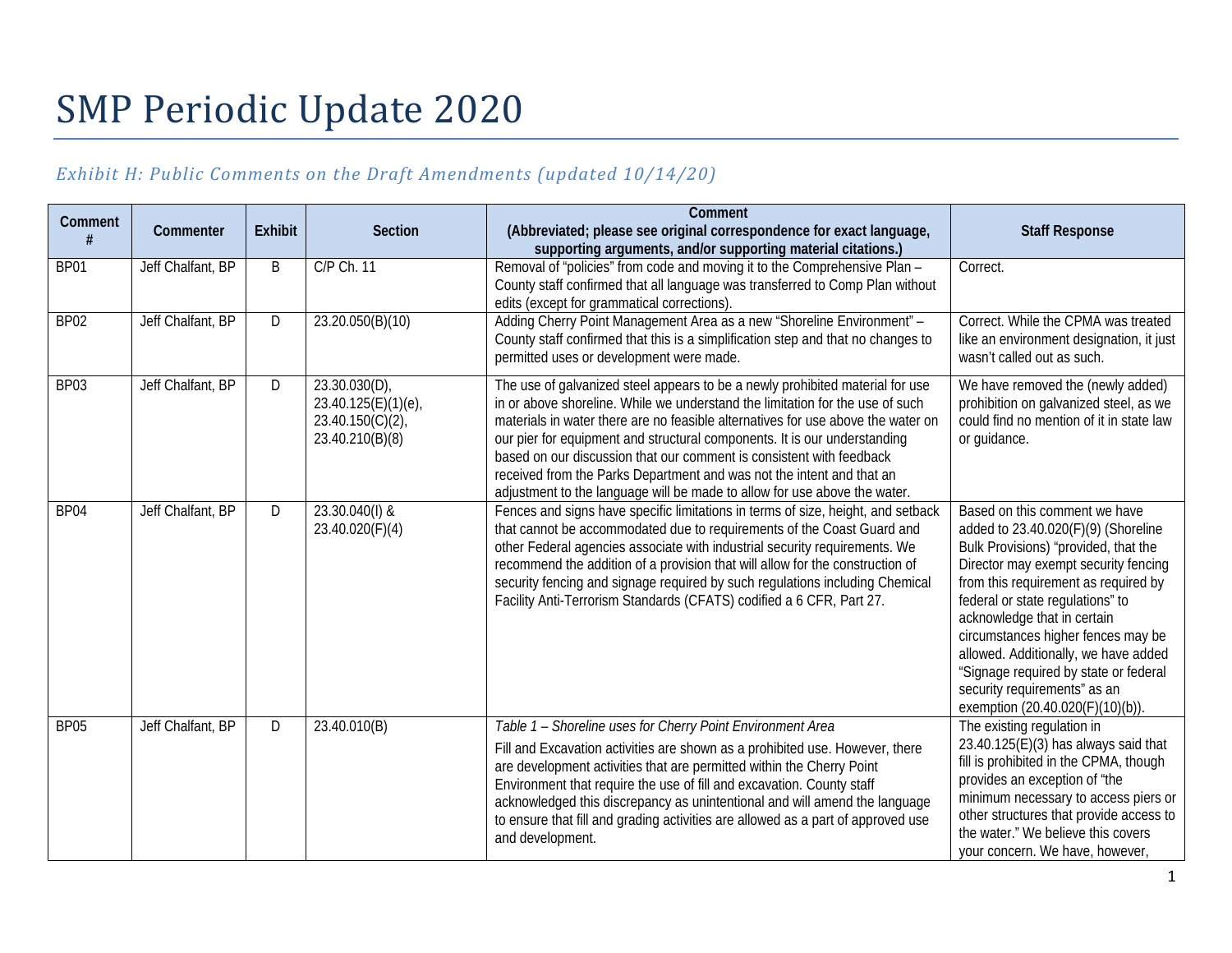| Comment     | Commenter                                   | <b>Exhibit</b> | <b>Section</b> | Comment<br>(Abbreviated; please see original correspondence for exact language,<br>supporting arguments, and/or supporting material citations.)                                                                                                                                                                                                                                                                                                                                                                                                                                                                                       | <b>Staff Response</b>                                                                                                                                                                                                                                                                                                                                                            |
|-------------|---------------------------------------------|----------------|----------------|---------------------------------------------------------------------------------------------------------------------------------------------------------------------------------------------------------------------------------------------------------------------------------------------------------------------------------------------------------------------------------------------------------------------------------------------------------------------------------------------------------------------------------------------------------------------------------------------------------------------------------------|----------------------------------------------------------------------------------------------------------------------------------------------------------------------------------------------------------------------------------------------------------------------------------------------------------------------------------------------------------------------------------|
|             |                                             |                |                |                                                                                                                                                                                                                                                                                                                                                                                                                                                                                                                                                                                                                                       | clarified that "fill or excavation<br>waterward of the OHWM requires a<br>shoreline conditional use permit,"<br>which is a requirement of the SMA. In<br>the Use Table 1 we have also<br>changed it to be "X/C*," meaning that<br>fill and excavation is prohibited except<br>as otherwise permitted by the specific<br>regulations (i.e., 23.40.125(E)(3))                      |
| <b>BP06</b> | Jeff Chalfant, BP                           | D              | 23.40.010      | Table 1 - Shoreline uses for Cherry Point Environment Area, Shoreline<br>Stabilization<br>Revetments are shown as a prohibited use; however, bulkheads are allowed<br>as a conditional use. The definition of bulkheads indicates that revetments are<br>sometimes bulkheads. We understand that this is an unintended circular<br>reference and that the County will amend the definition of bulkhead to remove<br>the reference to revetments and replace with a more appropriate reference to<br>the use of rip rap.                                                                                                               | We have struck "such as a revetment<br>or seawall" from the definition of<br>bulkhead (20.60.020(16)) to address<br>this circular inconsistency.                                                                                                                                                                                                                                 |
| BP07        | Jeff Chalfant, BP                           | D              | 23.40.010      | Table 1 - Shoreline uses for Cherry Point Environment Area, Industrial<br>Moorage<br>The heading of the table indicates industrial moorage includes piers, docks and<br>buoys. The definition of pier indicates that it includes other structures not<br>normally considered to fit Ecology's definition of a pier such as mooring buoys.<br>County staff clarified that the intent was not to prohibit the installation of buoys<br>and that the definition for piers will be amended to be consistent with the<br>Ecology definition and that it will be clarified that buoys are permitted in the<br>Cherry Point Management Area. | We have deleted the term<br>"recreational" in reference to mooring<br>buoys in Table 1 and added a P<br>(permitted) in the Cherry Point<br>Environment. Additionally, we have<br>modified Table 1 to indicate that<br>mooring buoys are not included as<br>general public, commercial, or<br>industrial moorage for the purposes of<br>the table; the mooring buoys row<br>does. |
| DOEWG01     | Nate Brown,<br><b>DOE Wetlands</b><br>Group | F              | 16.16.630      | We acknowledge and support the County's proposed adoption of buffer tables<br>from Ecology's Wetland Guidance. This approach provides the most flexibility<br>by basing the widths of buffers on three factors: the wetland category, the<br>intensity of the impacts, and the functions or special characteristics of the<br>wetland.                                                                                                                                                                                                                                                                                                | Comment noted.                                                                                                                                                                                                                                                                                                                                                                   |
| DOEWG02     | Nate Brown,<br><b>DOE Wetlands</b><br>Group | F.             | 16.16.225(8)   | We are particularly concerned about the provision allowing alteration of<br>"functionally disconnected"wetlands. This term appears to be undefined in<br>the CAO. In addition, there are no acreage thresholds for this provision. Nor is<br>there apparent consideration that wetlands that are unconnected to larger                                                                                                                                                                                                                                                                                                                | Deleted "functionally disconnected"<br>and amended as per conversation<br>with DOE staff                                                                                                                                                                                                                                                                                         |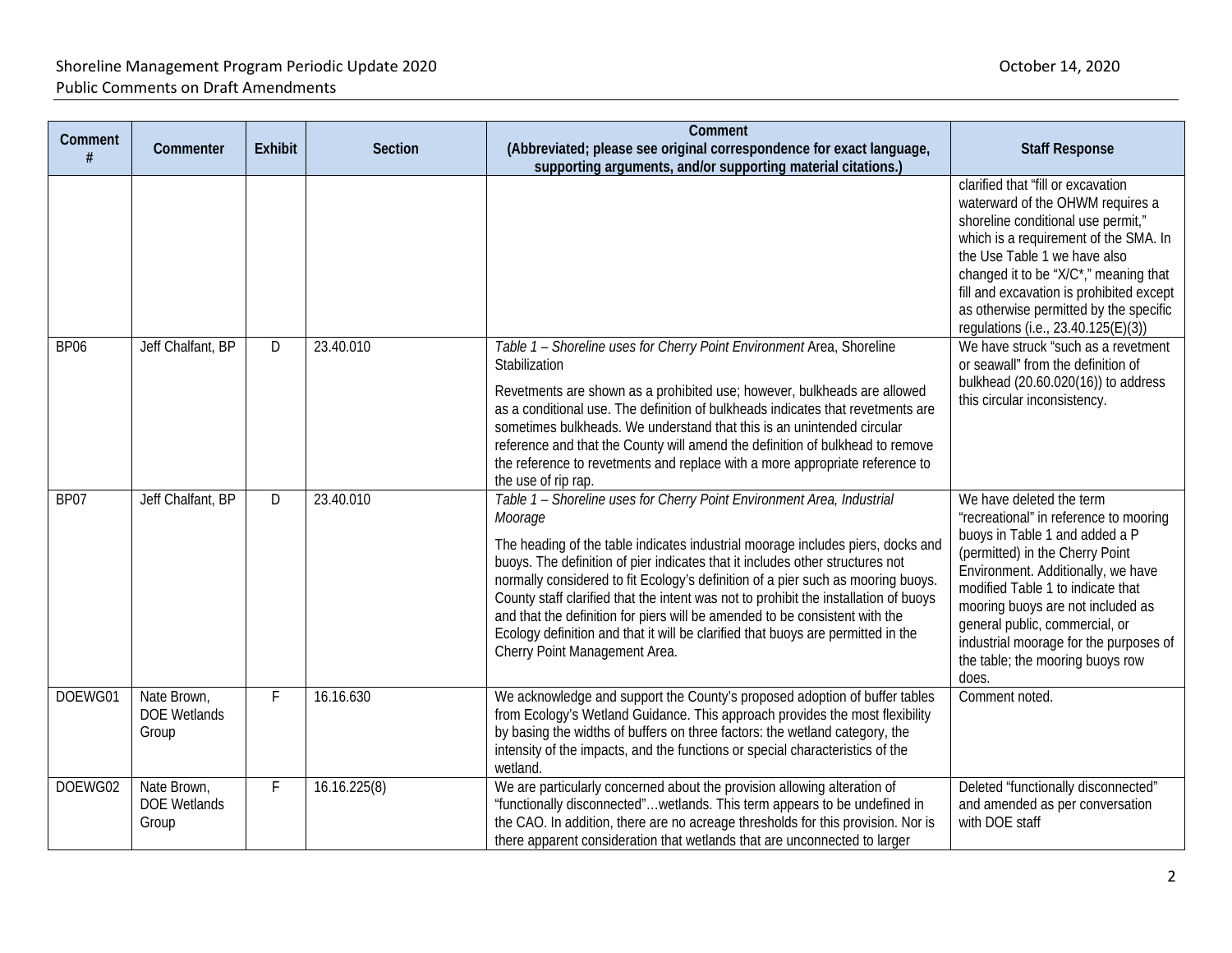|              |                                             |                |                 | Comment                                                                                                                                                                                                                                                                                                                                                                                                                                                                                                                                                                                                                                                              |                                                                                                      |
|--------------|---------------------------------------------|----------------|-----------------|----------------------------------------------------------------------------------------------------------------------------------------------------------------------------------------------------------------------------------------------------------------------------------------------------------------------------------------------------------------------------------------------------------------------------------------------------------------------------------------------------------------------------------------------------------------------------------------------------------------------------------------------------------------------|------------------------------------------------------------------------------------------------------|
| Comment<br># | Commenter                                   | <b>Exhibit</b> | <b>Section</b>  | (Abbreviated; please see original correspondence for exact language,<br>supporting arguments, and/or supporting material citations.)                                                                                                                                                                                                                                                                                                                                                                                                                                                                                                                                 | <b>Staff Response</b>                                                                                |
|              |                                             |                |                 | undisturbed landscapes can still provide important functions, specifically water<br>quality and hydrologic storage. Additionally, some Category III wetlands may<br>provide high habitat functions, which warrant larger buffers, not weaker<br>protections.                                                                                                                                                                                                                                                                                                                                                                                                         |                                                                                                      |
|              |                                             |                |                 | We also note that this change does not appear to be supported by any findings<br>in the Whatcom County Best Available Review: Addendum to the 2005 BAS<br>Report. Nor does this approach align with the strategies detailed in the Birch<br>Bay Watershed Characterization and Watershed Planning Pilot Study:<br>https://fortress.wa.gov/ecy/publications/documents/0706030.pdf.                                                                                                                                                                                                                                                                                    |                                                                                                      |
|              |                                             |                |                 | We offer the following questions in an attempt to better understand the<br>County's rationale for this approach:<br>• What scientific basis is there for reducing protections on these wetlands?<br>• Has any analysis been conducted to indicate these wetlands are not<br>important resources in the UGA?<br>• Has any analysis been conducted of how many wetlands would be<br>affected and what the functions and values of those wetlands are?<br>• Would mitigation be required to occur within the UGAs? If not, what are<br>the cumulative effects of large-scale loss of wetlands in the UGAs in the<br>County?                                             |                                                                                                      |
|              |                                             |                |                 | In the absence of this information it is unclear how implementation of this<br>provision could achieve No Net Loss of ecological function. In addition, the<br>concept of functional isolation cannot be applied in SMA jurisdiction since all<br>wetlands within that area are considered associated wetlands, by definition.<br>We recommend the County either conduct a more refined analysis and<br>resulting policy, informed by existing special studies, to develop a scientifically-<br>based approach, or delete subsection (8) from the draft.                                                                                                             |                                                                                                      |
| DOEWG03      | Nate Brown,<br><b>DOE Wetlands</b><br>Group | $\mathsf F$    | 16.16.640(C)(1) | <b>Buffer width reduction</b><br>We are concerned about the apparently redundant and potentially additive<br>buffer reduction that is allowed by this section. We cannot determine whether<br>subsection (C)(1) can be applied in addition to the Ecology-recommended<br>buffer reduction strategy listed in subsection (C)(2).<br>If they can both be applied to a single project then they would result in buffers<br>that are well below what science says is necessary to protect wetland<br>functions. For example, in the current draft, a 150-foot buffer for a Category 3<br>wetland that has moderate habitat function adjacent to high intensity land use. | Amended as per conversation with<br>DOE staff to clarify that buffer<br>reductions are not additive. |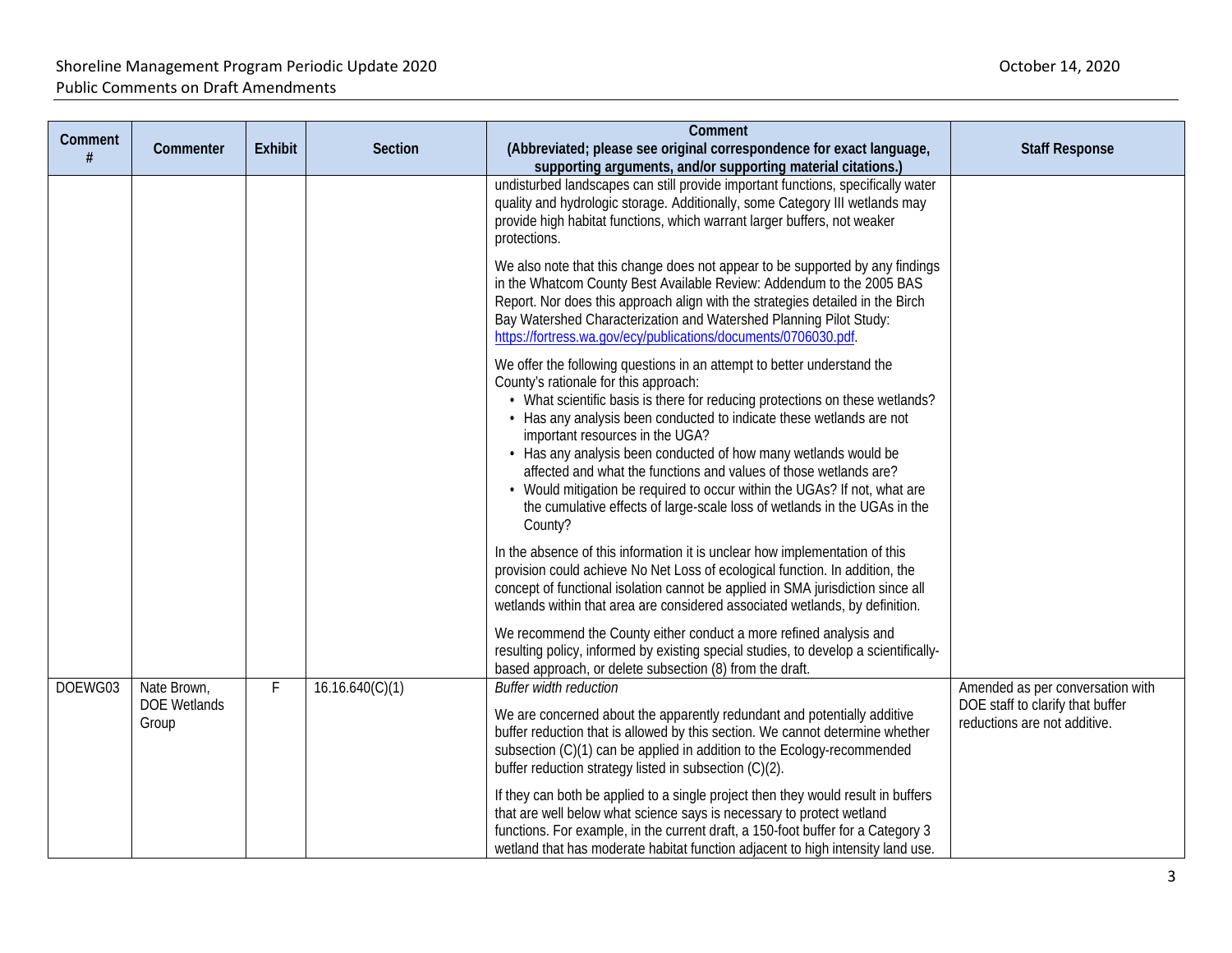| Comment | Commenter                                   | <b>Exhibit</b> | Section         | Comment<br>(Abbreviated; please see original correspondence for exact language,                                                                                                                                                                                                                                                                                                                                                                                                                                                                                                                                                                             | <b>Staff Response</b>                                                                     |
|---------|---------------------------------------------|----------------|-----------------|-------------------------------------------------------------------------------------------------------------------------------------------------------------------------------------------------------------------------------------------------------------------------------------------------------------------------------------------------------------------------------------------------------------------------------------------------------------------------------------------------------------------------------------------------------------------------------------------------------------------------------------------------------------|-------------------------------------------------------------------------------------------|
| #       |                                             |                |                 | supporting arguments, and/or supporting material citations.)                                                                                                                                                                                                                                                                                                                                                                                                                                                                                                                                                                                                |                                                                                           |
|         |                                             |                |                 | Allowing this buffer to be reduced to 75 feet through additive reductions in (1)<br>and (2) will not provide a buffer adequate to protect the wetlands' habitat<br>functions.<br>We recommend that the language, with respect to these two reduction<br>strategies, be clarified such that they cannot be applied to the same proposal.                                                                                                                                                                                                                                                                                                                     |                                                                                           |
| DOEWG04 | Nate Brown,<br><b>DOE Wetlands</b><br>Group | F              | 16.16.640(C)(2) | May allow High Impact uses to be reduced to Moderate buffer width if<br>Ecology's minimizing measures are implemented. Per Ecology's CAO<br>guidance, in addition to the minimizing measures, there must be a relatively<br>intact corridor between the wetland and other wetland/priority habitat.<br>Additionally, as worded in the draft regs, this provision does not imply how the<br>applicant chooses which measures to incorporate into the proposal or how<br>many. The wording should be modified to encourage all reasonable/applicable<br>measures. As currently worded, an applicant may argue for the reduction<br>based on minimal measures. | Amended as per conversation with<br>DOE staff to meet DOE guidance.                       |
| DOEWG05 | Nate Brown,<br><b>DOE Wetlands</b><br>Group | F              | 16.16.640(C)(3) | If a buffer width is reduced, then any remaining "substantial" (needs a<br>definition) portion of the buffer that is degraded shall be replanted with native<br>vegetation. It is unclear how this relates to buffer mitigation ratios described in<br>16.16.680(H). The addition of a statement clarifying the applicability of buffer<br>mitigation ratios is needed.                                                                                                                                                                                                                                                                                     | Deleted "substantial" and amended as<br>per conversation with DOE staff.                  |
| FSJ01   | Level Pratt,<br>Friends of the<br>San Juans | $\mathsf{F}$   | 16.16.710(C)(2) | In the Fish and Wildlife section of the CAO of the SMP (Ch. 16.16), the County<br>mentions ESA-listed species managed by U.S. Fish and Wildlife, but makes no<br>mention of NOAA Fisheries ESA involvement or authority. Further, the County<br>fails to explicitly acknowledge that the marine nearshore is NOAA Fisheries<br>designated critical habitat for Puget Sound Chinook salmon (Figure attached).<br>Research has clearly demonstrated the importance of the marine and<br>estuarine nearshore to the sustainability and recovery of Puget Sound<br>Chinook.                                                                                     | We have amended the section<br>(though in practice we've always<br>looked at both lists). |
|         |                                             |                |                 | To more fully support Chinook and Southern Resident orca recovery, as well<br>as meeting Goals 10A and 10K of the Shoreline Master Program (see also<br>WAC 173-26-221(2)(C)(iii)), Friends of the San Juans recommends the<br>following revision (new text underlined) in WCC §23.05.065.A:                                                                                                                                                                                                                                                                                                                                                                |                                                                                           |
|         |                                             |                |                 | 16.16.710(C)(2) Areas in which federally listed species are found, have a<br>primary association with, or contain suitable habitat for said listed species,<br>as listed in the U.S. Fish and Wildlife's Threatened and Endangered<br>Species List or Critical Habitat List (http://ecos.fws.gov/ecp/) or the<br>National Marine Fisheries Service (NMFS)                                                                                                                                                                                                                                                                                                   |                                                                                           |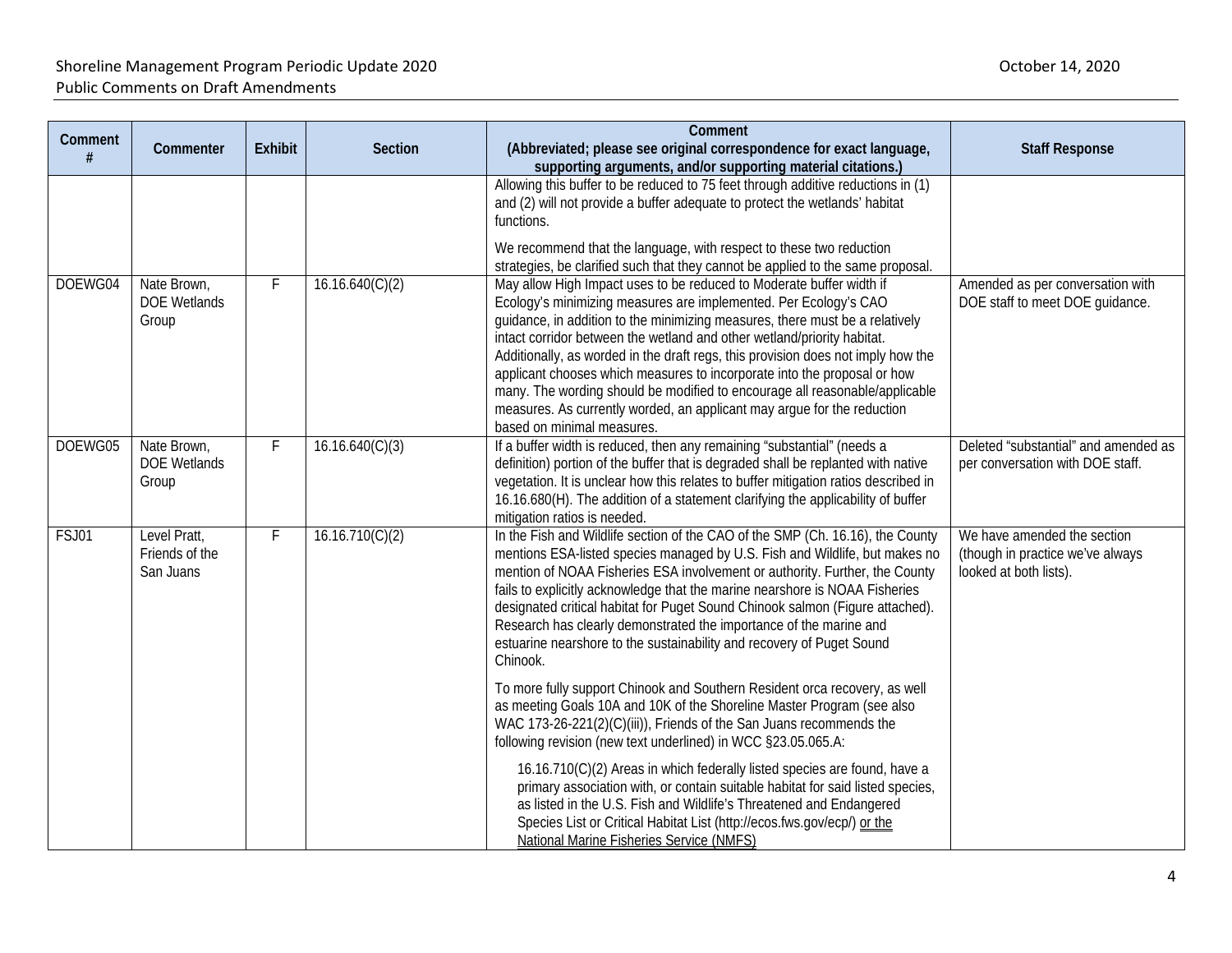|          |                                                                                                 |                |                 | Comment                                                                                                                                                                                                                                                                                                                                                                                                                                                                                                                                                                                                                                                                                                          |                                                                                                                                                                                                                                                                                  |
|----------|-------------------------------------------------------------------------------------------------|----------------|-----------------|------------------------------------------------------------------------------------------------------------------------------------------------------------------------------------------------------------------------------------------------------------------------------------------------------------------------------------------------------------------------------------------------------------------------------------------------------------------------------------------------------------------------------------------------------------------------------------------------------------------------------------------------------------------------------------------------------------------|----------------------------------------------------------------------------------------------------------------------------------------------------------------------------------------------------------------------------------------------------------------------------------|
| Comment  | Commenter                                                                                       | <b>Exhibit</b> | <b>Section</b>  | (Abbreviated; please see original correspondence for exact language,<br>supporting arguments, and/or supporting material citations.)                                                                                                                                                                                                                                                                                                                                                                                                                                                                                                                                                                             | <b>Staff Response</b>                                                                                                                                                                                                                                                            |
|          |                                                                                                 |                |                 | (https://www.fisheries.noaa.gov/species-directory/threatened-endangered)<br>as amended. Note: As of September 2005, NMFS designated the<br>estuarine and marine nearshore environment (extreme high water to a<br>depth of approximately 30 meters mean lower low water, as Puget Sound<br>Chinook Critical Habitat (see Federal Register / Vol. 70, No. 170, 9/2/05)<br>that includes most of the Whatcom County estuarine and marine coastline.                                                                                                                                                                                                                                                                |                                                                                                                                                                                                                                                                                  |
| FSJ02    | Level Pratt,<br>Friends of the<br>San Juans                                                     | F              | 16.16.225(B)(8) | We also have concerns about a provision in the CAO that is proposed to be<br>incorporated into the SMP that allows for "Alteration of functionally<br>disconnected Type III or IV wetlands when associated with an approved<br>commercial development within an Urban Growth Area;" (WCC<br>§16.16.225.B.8). There is no explanation or definition of a "functionally<br>disconnected" wetland. It is our understanding that they do not exist in the<br>shoreline jurisdiction. The fact they're in the shoreline assumes a functional<br>relationship. We respectfully recommend that the County cite this CAO section<br>as excepted (not included) in the SMP (WCC §23.05.065.A).                            | Based on this and discussions with<br>DOE staff, we have deleted<br>"functionally disconnected" from this<br>provision. Additionally, based on<br>communication with DOE staff, we<br>have added that the wetlands have to<br>have a habitat score of less than 6 to<br>qualify. |
| FW/WEC01 | Tim Trohimovich,<br>Futurewise, and<br>Rein Attemann,<br>Washington<br>Environmental<br>Council | B              | C/P Ch. 11      | We strongly support the Climate Change/Sea Level Rise policies with<br>necessary improvements. [They go on to explain why addressing this is<br>important, their interpretation of state requirements, and supporting material.]<br>But more is needed. It is important that wetland and aquatic vegetation be<br>allowed to occur to maintain shoreline functions and values. So we recommend<br>the addition of the following policy on page 11-31 of the PDF version to read as<br>follows.<br>Policy 11AA-8: New lots and new and expanded development should be<br>located so they will not interfere with the landward expansion<br>and movement of wetlands and aquatic vegetation as sea level<br>rises. | This is a policy decision and all<br>comments will be forwarded to the<br>P/C and Council.                                                                                                                                                                                       |
| FW/WEC02 | Tim Trohimovich,<br>Futurewise, and<br>Rein Attemann,<br>Washington<br>Environmental<br>Council | B              | C/P Ch. 11      | We recommend that proposed Policy 11AA-5 be modified to read as follows:<br>Policy 11AA-5: Whatcom County shall monitor the impacts of climate change<br>on Whatcom County's shorelands, the shoreline master<br>program's ability to adapt to sea level rise, and other aspects of<br>climate change at least every periodic update, and revise the<br>shoreline master program as needed. Whatcom County shall<br>should periodically assess the best available sea level rise<br>projections and other sciences related to climate change within<br>shoreline jurisdiction, and incorporate them into future program<br>updates, as relevant.                                                                 | This is a policy decision and all<br>comment will be forwarded to the P/C<br>and Council.                                                                                                                                                                                        |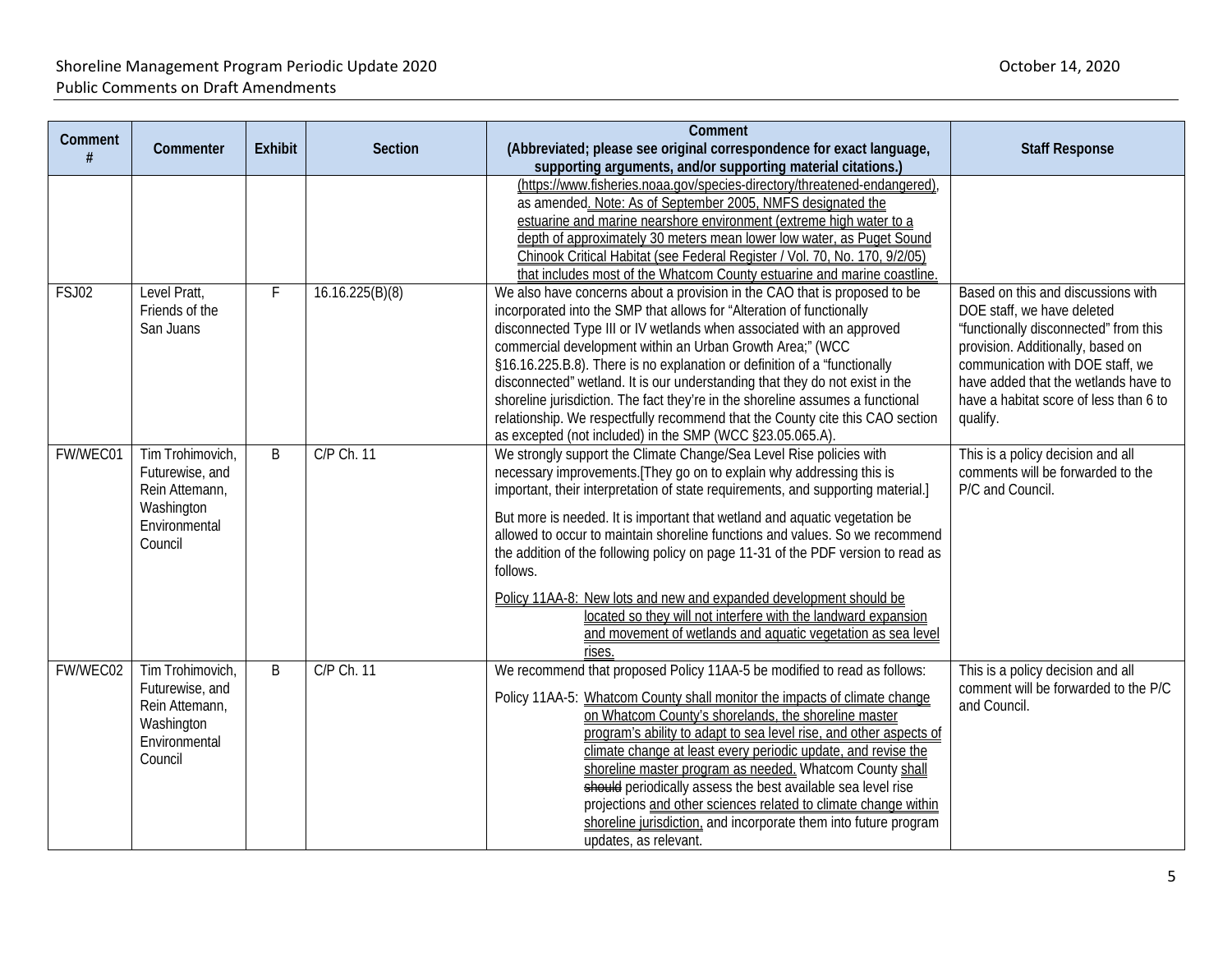|              |                                                                                                 |                |                 | Comment                                                                                                                                                                                                                                                                                                                                                                                                                                                                                                                                                          |                                                                                                                                                                                                                                                                                                           |
|--------------|-------------------------------------------------------------------------------------------------|----------------|-----------------|------------------------------------------------------------------------------------------------------------------------------------------------------------------------------------------------------------------------------------------------------------------------------------------------------------------------------------------------------------------------------------------------------------------------------------------------------------------------------------------------------------------------------------------------------------------|-----------------------------------------------------------------------------------------------------------------------------------------------------------------------------------------------------------------------------------------------------------------------------------------------------------|
| Comment<br># | Commenter                                                                                       | <b>Exhibit</b> | Section         | (Abbreviated; please see original correspondence for exact language,<br>supporting arguments, and/or supporting material citations.)                                                                                                                                                                                                                                                                                                                                                                                                                             | <b>Staff Response</b>                                                                                                                                                                                                                                                                                     |
| FW/WEC03     | Tim Trohimovich,<br>Futurewise, and<br>Rein Attemann,<br>Washington<br>Environmental<br>Council | D              | 23.05.130(A)    | Modify the property rights section so that it is consistent with state and federal<br>law.<br>Proposed 23.05.130(A) would provide that the regulation of private property<br>must be consistent with all relevant constitutional and other legal limitations<br>including local laws. This provision would allow W/C to adopt policies or<br>regulations that override the Ecology's approved SMP. This violates the SMA<br>and cannot be adopted.                                                                                                               | Our attorney believes that this<br>language does not allow the County<br>to override the SMP. It simply states a<br>legal truth-that regulation of property<br>must be consistent with other laws.<br>This does not somehow give the<br>County permission to amend the SMP<br>without Ecology's approval. |
| FW/WEC04     | Tim Trohimovich,<br>Futurewise, and<br>Rein Attemann,<br>Washington<br>Environmental<br>Council | D              | 23.05.130(E)    | Proposed 23.05.130(E) provides that this "program shall not be applied<br>retroactively in a way that requires lawfully existing uses and developments (as<br>of the original effective date of this program) to be removed." This provision will<br>prevent the amortization of existing uses in hazardous areas, such as channel<br>migration zones, frequently flooded areas, and areas subject to sea level rise.<br>This would allow frequently flooded homes to always be rebuilt, no matter the<br>hazard. This is poor policy and should not be adopted. | Our attorney agrees with the<br>commenter on this matter; we have<br>removed (E).                                                                                                                                                                                                                         |
| FW/WEC05     | Tim Trohimovich,<br>Futurewise, and<br>Rein Attemann,<br>Washington<br>Environmental<br>Council | D              | 23.10.030(C)(2) | Proposed 23.10.030(C)(2) provides "that substantive amendments shall<br>become effective immediately upon adoption by the Department of Ecology."<br>But all SMP amendments must be approved by Ecology and become effective<br>14 days after Ecology adopts them. Proposed 23.10.030(C)(2) should be<br>modified to reflect these requirements.                                                                                                                                                                                                                 | The commenter is correct. Though<br>we'd amended similar language in<br>23.05.090 to meet this requirement,<br>we missed it in this section. The<br>section has now been revised.                                                                                                                         |
| FW/WEC06     | Tim Trohimovich,<br>Futurewise, and<br>Rein Attemann,<br>Washington<br>Environmental<br>Council | $\overline{D}$ | 23.10.030(C)(3) | Proposed 23.10.030(C)(3) provides that the County Council makes final<br>decisions on shoreline conditional use permits and variances. Ecology must<br>approve both conditional use permits and variances. So this section should<br>provide that these are final County decisions, not final decisions on the<br>permits.                                                                                                                                                                                                                                       | The commenter is correct. Though<br>proposed Ch. 22.07 correctly spells it<br>out, we missed it in this section. The<br>section has now been revised.                                                                                                                                                     |
| FW/WEC07     | Tim Trohimovich,<br>Futurewise, and<br>Rein Attemann,<br>Washington<br>Environmental            | D              | 23.30.010(B)    | Modify so that it is consistent with the SMA and SMP Guidelines. The WA<br>Court of Appeals has held that "reasonable and appropriate uses should be<br>allowed on the shorelines only if they will result in no net loss of shoreline<br>ecological functions and systems. See RCW 90.58.020; WAC 173-27-<br>$241(3)(i)$ ."                                                                                                                                                                                                                                     | We have amended the text as the<br>commenter has suggested.                                                                                                                                                                                                                                               |
|              | Council                                                                                         |                |                 | However proposed 23.30.010(B) exempts development, use, and activities<br>within the shoreline jurisdiction and within "legally existing substantially<br>developed areas" from the no net loss requirement. This violates the SMA and<br>SMP Guidelines cited by the court of appeals. Proposed 23.30.010(B) also<br>ignores avoidance and minimization and can be read to exempt development                                                                                                                                                                   |                                                                                                                                                                                                                                                                                                           |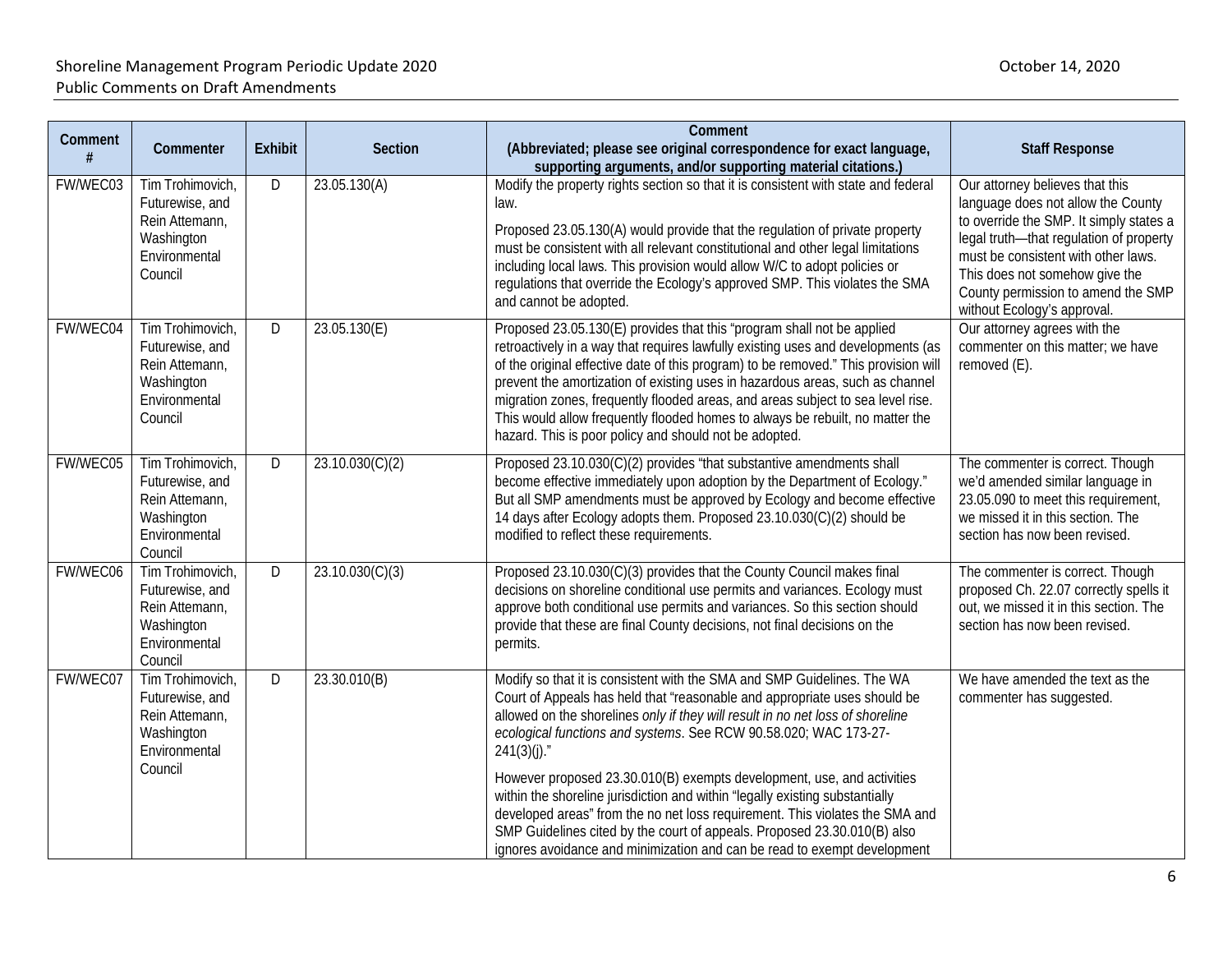| Comment  | Commenter                                                                                       | <b>Exhibit</b> | <b>Section</b>         | Comment<br>(Abbreviated; please see original correspondence for exact language,<br>supporting arguments, and/or supporting material citations.)                                                                                                                                                                                                                                                                                                                                                | <b>Staff Response</b>                                                                                                                                                                                                                                                                                                                                                                                                                                                                                                                                   |
|----------|-------------------------------------------------------------------------------------------------|----------------|------------------------|------------------------------------------------------------------------------------------------------------------------------------------------------------------------------------------------------------------------------------------------------------------------------------------------------------------------------------------------------------------------------------------------------------------------------------------------------------------------------------------------|---------------------------------------------------------------------------------------------------------------------------------------------------------------------------------------------------------------------------------------------------------------------------------------------------------------------------------------------------------------------------------------------------------------------------------------------------------------------------------------------------------------------------------------------------------|
|          |                                                                                                 |                |                        | in critical areas from the no net loss standard. We recommend that proposed<br>23.30.010(B) be modified to read as follows:<br>B. Development, use, and activities within the shoreline jurisdiction and outside<br>of critical areas and legally existing substantially developed areas shall avoid<br>and minimize adverse impacts, and any unavoidable impacts shall be<br>mitigated to meet no net loss of ecological function and ecosystem-wide<br>processes pursuant to WAC 173-26-186. |                                                                                                                                                                                                                                                                                                                                                                                                                                                                                                                                                         |
| FW/WEC08 | Tim Trohimovich,<br>Futurewise, and<br>Rein Attemann,<br>Washington<br>Environmental<br>Council | D              | 23.30.010(B)           | The mitigation sequencing requirement in existing WCC 23.30.010(B) must be<br>retained or included elsewhere in the SMP regulations. Mitigation sequencing<br>applies to all development in shorelines jurisdiction, not just development that<br>adversely impacts critical areas. Deleting existing WCC 23.30.010(B) and<br>relying only on the critical areas regulations violates WAC 173-26-<br>201(2)(e)(ii)(A) and other provisions of the SMP Guidelines.                              | WAC 173-26-201(2)(e)(ii)(A) seems to<br>be addressing how one applies<br>mitigation sequencing to mitigation<br>applied through SEPA review for<br>those types of impacts not regulated<br>by the SMP (e.g., traffic impacts). The<br>County has already adopted WAC<br>197-11-768 by reference in our SEPA<br>regulations (WCC 16.08.175).                                                                                                                                                                                                             |
| FW/WEC09 | Tim Trohimovich,<br>Futurewise, and<br>Rein Attemann,<br>Washington<br>Environmental<br>Council | D              | 23.30.050<br>Ch. 16.16 | We recommend that shoreline jurisdiction be expanded to include the 100-year<br>floodplain and that the buffers for river and stream shoreline be increased to<br>use the newly recommended 200-year SPTH of 204 feet and that this width<br>should be measured from the edge of the channel, channel migration zone, or<br>active floodplain whichever is wider. This will help maintain shoreline functions<br>and Chinook habitat.                                                          | Proposed WCC 23.20.010(B)(4 lists<br>the shoreline jurisdiction as including<br>"floodways and contiguous floodplain<br>areas landward two hundred feet from<br>such floodways," straight from RCW<br>90.58.030.                                                                                                                                                                                                                                                                                                                                        |
|          |                                                                                                 |                |                        |                                                                                                                                                                                                                                                                                                                                                                                                                                                                                                | The 204 ft. referenced is not a hard<br>SPTH; this is the weighted 3rd<br>Quantile. WDFW Vol 2 provides a<br>step by step process to determine the<br>Riparian Management Area for a<br>parcel based on the ability of a given<br>soil type to support tree growth. The<br>200 yr index curve is variable, and as<br>shown in Figure A2-33 the SPTH in<br>Whatcom Co. ranges from 101' to<br>250'. The buffer on Type S<br>Freshwater is proposed to be 200 feet<br>(16.16.740(B), Table 4), measured,<br>presumably, from the edge of the<br>floodway. |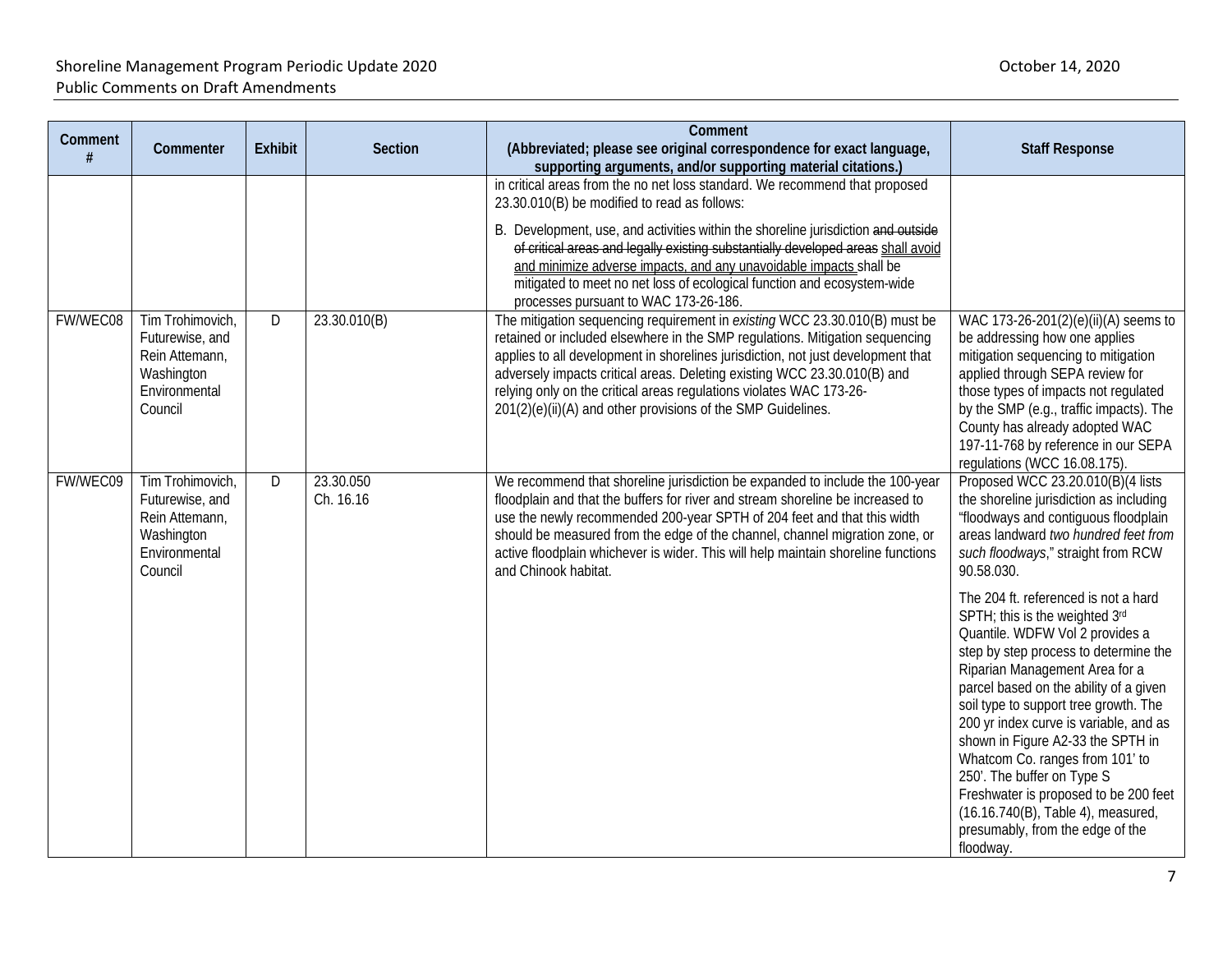| Comment  | Commenter                                                                                       | <b>Exhibit</b> | <b>Section</b>  | Comment<br>(Abbreviated; please see original correspondence for exact language,<br>supporting arguments, and/or supporting material citations.)                                                                                                                                                                                                                                                                                                                                                                                                                                                                                                                                                                                                                                                                                                                                                                                                                                                                                                                                                                                                                                                                                                 | <b>Staff Response</b>                                                                                                                                                                                                                                                                                                                                                                                                                                                                                                                                                                                                                                                                                                                               |
|----------|-------------------------------------------------------------------------------------------------|----------------|-----------------|-------------------------------------------------------------------------------------------------------------------------------------------------------------------------------------------------------------------------------------------------------------------------------------------------------------------------------------------------------------------------------------------------------------------------------------------------------------------------------------------------------------------------------------------------------------------------------------------------------------------------------------------------------------------------------------------------------------------------------------------------------------------------------------------------------------------------------------------------------------------------------------------------------------------------------------------------------------------------------------------------------------------------------------------------------------------------------------------------------------------------------------------------------------------------------------------------------------------------------------------------|-----------------------------------------------------------------------------------------------------------------------------------------------------------------------------------------------------------------------------------------------------------------------------------------------------------------------------------------------------------------------------------------------------------------------------------------------------------------------------------------------------------------------------------------------------------------------------------------------------------------------------------------------------------------------------------------------------------------------------------------------------|
| FW/WEC10 | Tim Trohimovich,<br>Futurewise, and<br>Rein Attemann,<br>Washington<br>Environmental<br>Council | D              | 23.30.060       | We strongly support the amendments to 23.30.060 to require review of sites<br>that may have cultural or archaeological resources but are concerned that the<br>SMP update deletes the inadvertent discovery requirements in the existing<br>SMP. Even with predevelopment review, cultural resources can still be<br>inadvertently discovered. Proposed WCC 23.30.606 provides that certain state<br>and federal inadvertent discovery provisions apply, but they delete the<br>County's provisions. This will prevent Whatcom County from requiring<br>compliance with the inadvertent discovery requirements. So we recommend<br>that the existing inadvertent discovery requirements in "B" be retained so the<br>County can effectively address the inadvertent discovery of cultural resources.                                                                                                                                                                                                                                                                                                                                                                                                                                            | This section was developed in<br>consultation with the Lummi Nation<br>Tribal Historic Preservation Office and<br>the WA State Dept. of Archaeology &<br>Historic Preservation, so we assume it<br>meets all requirements.<br>23.30.060(B)(3)(a) still requires an<br>inadvertent discovery plan conform to<br>DAHP's most current management<br>standards when warranted.                                                                                                                                                                                                                                                                                                                                                                          |
| FW/WEC11 | Tim Trohimovich,<br>Futurewise, and<br>Rein Attemann,<br>Washington<br>Environmental<br>Council | D              | 23.30.070(A)(3) | Proposed WCC 23.30.070(A)(3) must be deleted. WAC 173-26-221(4)(d)(iii)<br>does not allow developments to not provide public access because "[o]ther<br>reasonable and safe opportunities for public access to the shoreline are<br>located within 1/4-mile of the proposed development site" as the proposed<br>amendments do.                                                                                                                                                                                                                                                                                                                                                                                                                                                                                                                                                                                                                                                                                                                                                                                                                                                                                                                 | WAC 173-26-221 applies to the<br>establishment of environment<br>designation boundaries and<br>provisions, and there is no subsection<br>$(4)(d)$ , so we're not clear as to what<br>the commenter is referring.                                                                                                                                                                                                                                                                                                                                                                                                                                                                                                                                    |
| FW/WEC12 | Tim Trohimovich,<br>Futurewise, and<br>Rein Attemann,<br>Washington<br>Environmental<br>Council | D              | 23.30.080       | We recommend that the SMP require new lots and new buildings be located<br>outside the area of likely sea level rise and if that is not possible, buildings<br>should be elevated above the likely sea level rise. These requirements will<br>provide better protection for buildings, property, and people and will also allow<br>wetlands and marine vegetation to migrate as the sea level rises. We<br>recommend the following new section be added to the SMP periodic update:<br>23.30.080 Sea Level Rise.<br>A. New lots shall be designed and located so that the buildable area is<br>outside the area likely to be inundated by sea level rise in 2100 and<br>outside of the area in which wetlands and aquatic vegetation will likely<br>migrate during that time.<br>B. Where lots are large enough, new structures and buildings shall be<br>located so that they are outside the area likely to be inundated by sea<br>level rise in 2100 and outside of the area in which wetlands and aquatic<br>vegetation will likely migrate during that time.<br>C. New and substantially improved structures shall be elevated above the<br>likely sea level rise elevation in 2100 or for the life of the building.<br>whichever is less. | Before adopting specific regulations, it<br>seems like we'd need to know the<br>details of likely sea level rise (location,<br>elevation, magnitude, etc.) and<br>anticipate the development of the<br>CoSMoS model (on which the COB<br>and WCPW are working), which<br>should provide the best data for<br>Whatcom County. The policies being<br>introduced would set us up for<br>developing such regulations once this<br>model is completed.<br>It should also be noted that in<br>reviewing development proposals,<br>PDS already requires structures to be<br>built above the anticipated flood stage<br>through the County's critical area (i.e.,<br>geohazard/tsunami) and flood<br>regulations.<br>Nonetheless, this is a policy decision |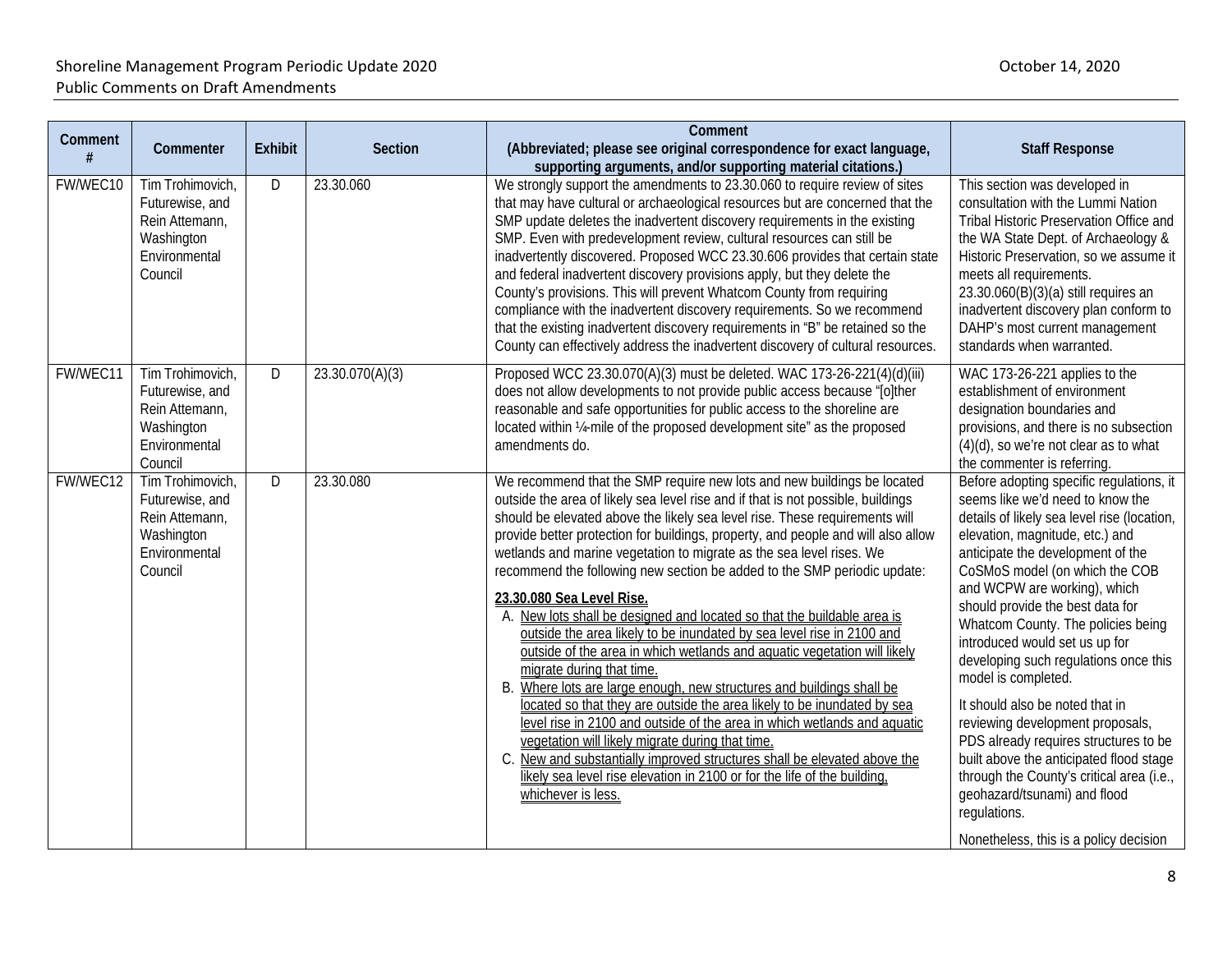| Comment  | Commenter                                                                                       | <b>Exhibit</b> | Section                 | Comment<br>(Abbreviated; please see original correspondence for exact language,<br>supporting arguments, and/or supporting material citations.)                                                                                                                                                                                                                                                                                                                                                                                                                                   | <b>Staff Response</b>                                                                                                                                                                                                                                                                                                                                                                                                                                                                                    |
|----------|-------------------------------------------------------------------------------------------------|----------------|-------------------------|-----------------------------------------------------------------------------------------------------------------------------------------------------------------------------------------------------------------------------------------------------------------------------------------------------------------------------------------------------------------------------------------------------------------------------------------------------------------------------------------------------------------------------------------------------------------------------------|----------------------------------------------------------------------------------------------------------------------------------------------------------------------------------------------------------------------------------------------------------------------------------------------------------------------------------------------------------------------------------------------------------------------------------------------------------------------------------------------------------|
|          |                                                                                                 |                |                         |                                                                                                                                                                                                                                                                                                                                                                                                                                                                                                                                                                                   | and all comments will be forwarded to<br>the P/C and Council.                                                                                                                                                                                                                                                                                                                                                                                                                                            |
| FW/WEC13 | Tim Trohimovich,<br>Futurewise, and<br>Rein Attemann,<br>Washington<br>Environmental<br>Council | D              | 23.40.010               | Table 2, Shoreline Use. We recommend that bulkheads and other forms of<br>hard armoring should be shoreline conditional uses. This ensures that these<br>damaging uses will get an appropriate level or review. The SMP should also<br>provide that all property owners seeking to construct a bulkhead on the<br>shoreline of their property must receive Hydraulic Project Approval (HPA) from<br>the Washington Department of Fish & Wildlife per 2SHB 1579 starting on July<br>1, 2019.                                                                                       | Our code already allows requires staff<br>to do the same level of review as a<br>substantial or CUP and to condition<br>administrative permits. It also requires<br>a geotechnical analysis for all<br>shoreline stabilization types to ensure<br>the least impactful method is selected.                                                                                                                                                                                                                |
|          |                                                                                                 |                |                         |                                                                                                                                                                                                                                                                                                                                                                                                                                                                                                                                                                                   | Obtaining an HPA is already a state<br>requirement for any work in waters of<br>the state. WCC 23.05.040(C) reminds<br>applicants that it's their duty to seek<br>any other required permits from other<br>agencies. Additionally, a standard<br>condition on all of our permits is that<br>one may need additional permits from<br>other agencies. We do not believe<br>that we should be listing every state<br>and federal permit one may need in<br>every section of code where such<br>might apply. |
| FW/WEC14 | Tim Trohimovich,<br>Futurewise, and<br>Rein Attemann,<br>Washington                             | D              | 23.90.130(C) (existing) | We oppose the elimination of environment specific impervious surface and<br>open space requirements in current 23.90.130(C) Table 2, Buffer, Setbacks,<br>Height, Open Space, and Impervious Surface Coverage Standards for<br>Shoreline Development.                                                                                                                                                                                                                                                                                                                             | New Table 3. Bulk Regulations for<br>Shoreline Development still contains<br>impervious surface limits meeting this<br>requirement.                                                                                                                                                                                                                                                                                                                                                                      |
|          | Environmental<br>Council                                                                        |                |                         | WAC 173-26-211(5)(b)(ii)(D) requires rural conservancy shoreline<br>environments to limit impervious surfaces to ten percent of the lot which Table<br>2 currently does. Research by the University of Washington in the Puget<br>Sound lowlands has shown that when total impervious surfaces exceed 5 - to<br>10% and forest cover declines below 65% of the basin, then salmon habitat in<br>streams and rivers is adversely affected. This science documents the need to<br>retain the existing impervious surface limits and open space standards to<br>achieve no net loss. | However, we did miss the open space<br>requirements, and have added them<br>back in as 23.40.020(E) and Table 3                                                                                                                                                                                                                                                                                                                                                                                          |
| FW/WEC15 | Tim Trohimovich,<br>Futurewise, and<br>Rein Attemann,                                           | D              | 23.40.125(B)(2)         | We strongly support the fossil fuel use regulations in proposed<br>23.40.125(B)(2). The changing climate shows the need for a just transition<br>away from fossil fuels. The proposed fossil fuel use regulations are an                                                                                                                                                                                                                                                                                                                                                          | Comment noted.                                                                                                                                                                                                                                                                                                                                                                                                                                                                                           |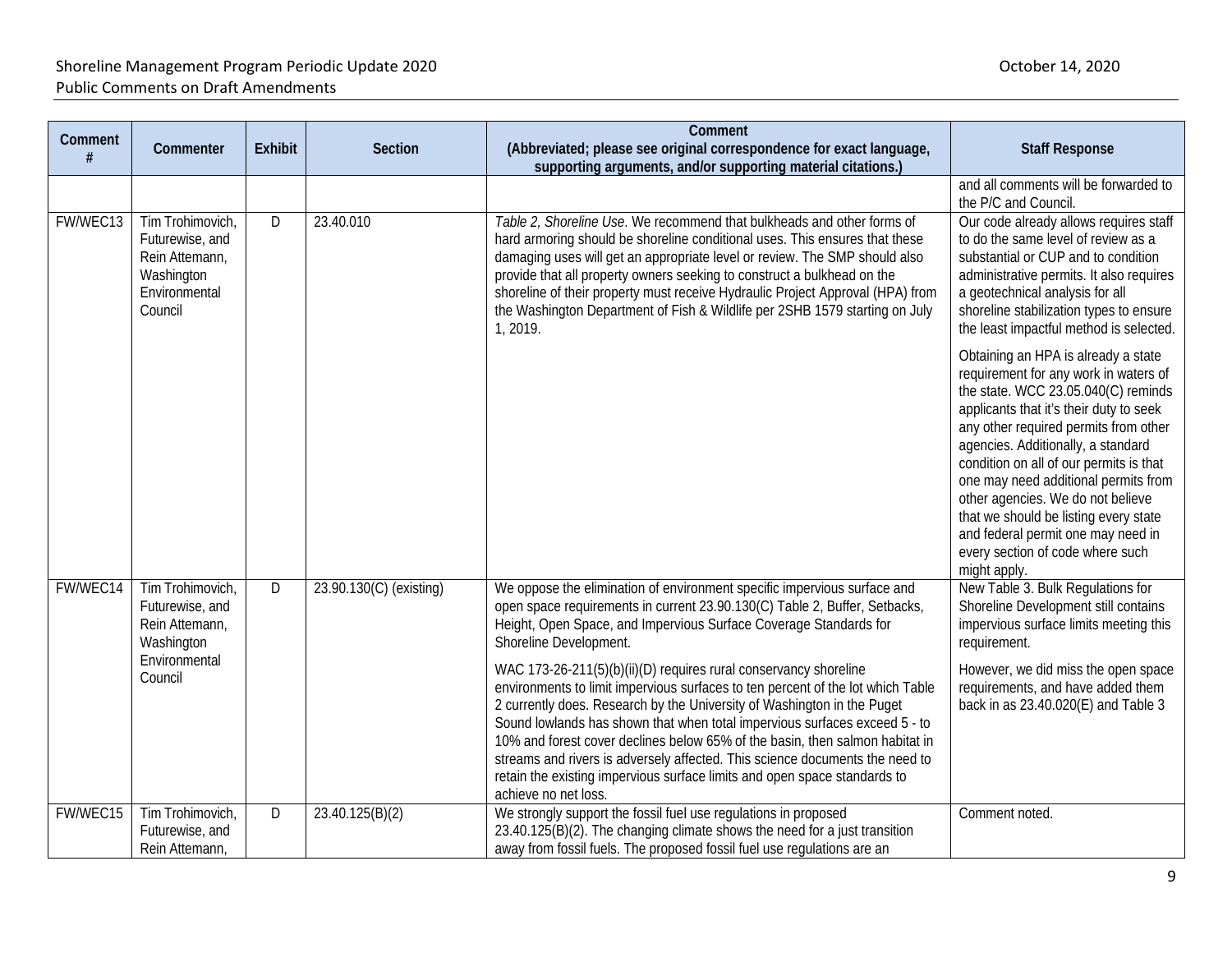| Comment  | Commenter                                                                                       | <b>Exhibit</b> | Section   | Comment<br>(Abbreviated; please see original correspondence for exact language,                                                                                                                                                                                                                                                                                                                                                                                                                                                                                                                                                                                                                                                                                                                                                                                                                                                                                                                                                                                                                                                                                                                                                                                                                                                                                                                                                                                                                                                                                                                                | <b>Staff Response</b>                                                                                                                                                                                                                                                             |
|----------|-------------------------------------------------------------------------------------------------|----------------|-----------|----------------------------------------------------------------------------------------------------------------------------------------------------------------------------------------------------------------------------------------------------------------------------------------------------------------------------------------------------------------------------------------------------------------------------------------------------------------------------------------------------------------------------------------------------------------------------------------------------------------------------------------------------------------------------------------------------------------------------------------------------------------------------------------------------------------------------------------------------------------------------------------------------------------------------------------------------------------------------------------------------------------------------------------------------------------------------------------------------------------------------------------------------------------------------------------------------------------------------------------------------------------------------------------------------------------------------------------------------------------------------------------------------------------------------------------------------------------------------------------------------------------------------------------------------------------------------------------------------------------|-----------------------------------------------------------------------------------------------------------------------------------------------------------------------------------------------------------------------------------------------------------------------------------|
|          | Washington<br>Environmental<br>Council                                                          |                |           | supporting arguments, and/or supporting material citations.)<br>important step in this important transition. We support them.                                                                                                                                                                                                                                                                                                                                                                                                                                                                                                                                                                                                                                                                                                                                                                                                                                                                                                                                                                                                                                                                                                                                                                                                                                                                                                                                                                                                                                                                                  |                                                                                                                                                                                                                                                                                   |
| FW/WEC16 | Tim Trohimovich,<br>Futurewise, and<br>Rein Attemann,<br>Washington<br>Environmental<br>Council | D.             | 23.40.010 | In the Cherry Point Aquatic Reserve we recommend that conditional use<br>permits be required for changes of use, that existing uses be defined<br>specifically, and that new piers, docks, wharfs, and wings be prohibited at<br>Cherry Point. These measures are necessary to protect the valuable resources<br>of the Cherry Point Aquatic Reserve.                                                                                                                                                                                                                                                                                                                                                                                                                                                                                                                                                                                                                                                                                                                                                                                                                                                                                                                                                                                                                                                                                                                                                                                                                                                          | The County Council is considering<br>such regulations for Title 20 (Zoning),<br>which would also apply. Staff doesn't<br>believe they need to be repeated<br>here. Nonetheless, we have<br>incorporated their proposed use<br>requirements into 23.40.010 Table 2<br>(Use Table). |
| FW/WEC17 | Tim Trohimovich,<br>Futurewise, and<br>Rein Attemann,<br>Washington<br>Environmental<br>Council | D              | 23.40.140 | We oppose the amendments to 23.40.140 Mining policies and regulations and<br>urge the County to retain the existing policies and regulations as they are<br>needed to achieve no net loss.<br>If mining is going to be allowed in floodplains, floodways, and channel<br>migration zones, which the County is proposing to allow, then additional<br>standards are needed. First, mines should be located outside the channel<br>migration zone so that they do not increase the rate of channel migration.<br>Second, mines should be no deeper than the bottom of the nearby streams<br>and rivers so when the river moves into the mine, which is a certainty, the<br>impacts will be reduced. Third, the mine reclamation plan should have a design<br>so that when the river or stream moves into the mine, the mine workings are<br>not so wide that the captured sediments destabilize the river or stream or<br>increase erosion risks on upstream properties.<br>We recommend that the following new regulation be added.<br>D. Mining in the 100-year floodplain, floodway, or channel migration zones<br>shall meet the following standards:<br>Mines should be located outside the channel migration zone unless<br>there is no feasible alternative site.<br>Mines shall be no deeper than the bottom of the nearby streams and<br>rivers.<br>The mine reclamation plan shall have a design so that when the river<br>or stream moves into the mine it is not so wide or deep that the<br>captured sediments destabilize the river or stream or increase erosion<br>risks on upstream properties. | Such mining has always been<br>allowed; we're not changing that.<br>Nonetheless, all comments will be<br>forwarded to the P/C and Council.                                                                                                                                        |
|          | FW/WEC18   Tim Trohimovich,                                                                     | D              | 23.40.140 | In 2020, the legislature adopted RCW 90.48.615(2) which prohibits                                                                                                                                                                                                                                                                                                                                                                                                                                                                                                                                                                                                                                                                                                                                                                                                                                                                                                                                                                                                                                                                                                                                                                                                                                                                                                                                                                                                                                                                                                                                              | We have added a section regarding                                                                                                                                                                                                                                                 |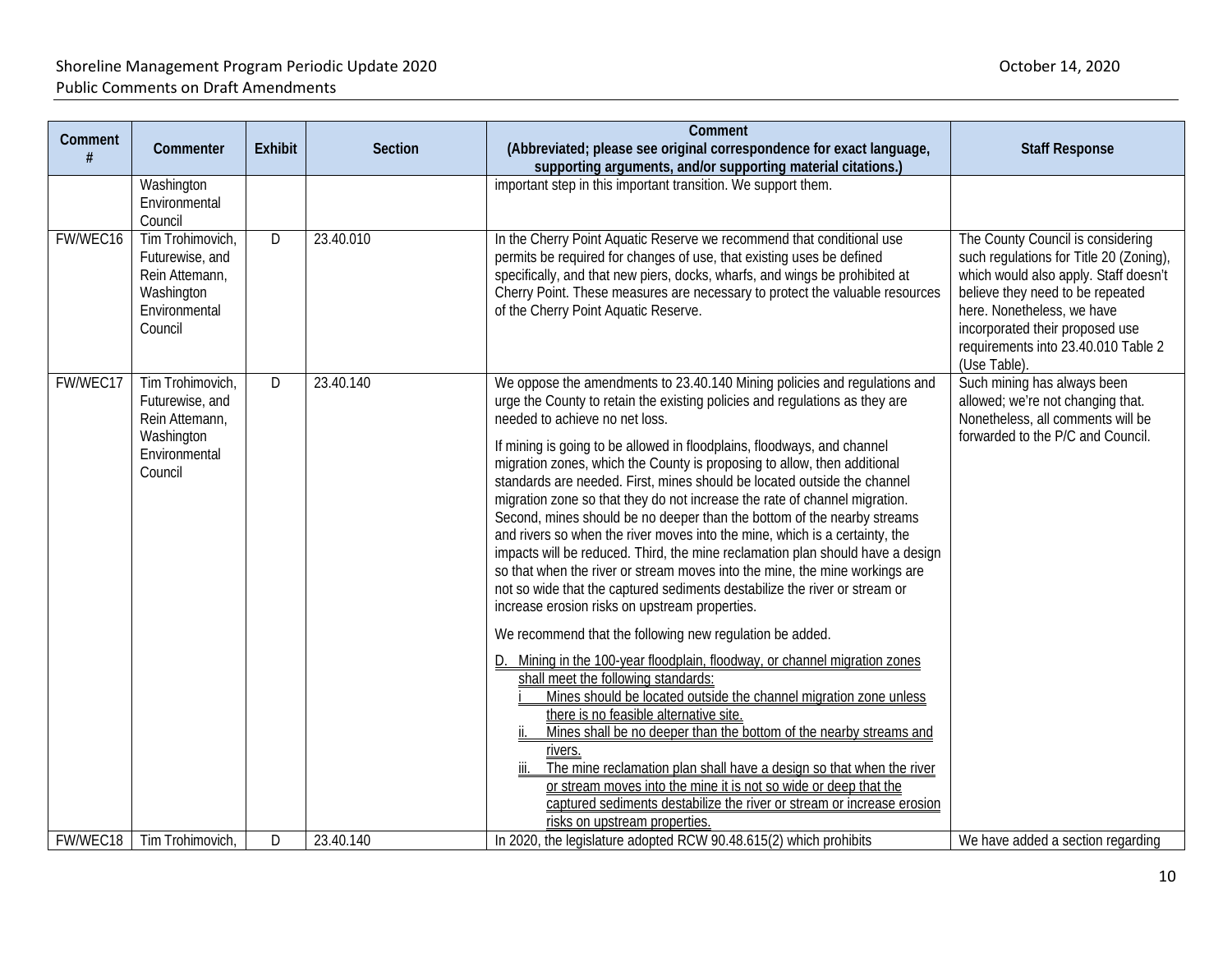| Comment<br># | Commenter                                                                                       | <b>Exhibit</b> | <b>Section</b>                                      | Comment<br>(Abbreviated; please see original correspondence for exact language,<br>supporting arguments, and/or supporting material citations.)                                                                                                                                                                                                                                                                                                                                                                                                                                                                                                                                                                                                                                                                                                                                                                                                                                                                                                   | <b>Staff Response</b>                                                                                                                                                                                                                                                                                                                                                                               |
|--------------|-------------------------------------------------------------------------------------------------|----------------|-----------------------------------------------------|---------------------------------------------------------------------------------------------------------------------------------------------------------------------------------------------------------------------------------------------------------------------------------------------------------------------------------------------------------------------------------------------------------------------------------------------------------------------------------------------------------------------------------------------------------------------------------------------------------------------------------------------------------------------------------------------------------------------------------------------------------------------------------------------------------------------------------------------------------------------------------------------------------------------------------------------------------------------------------------------------------------------------------------------------|-----------------------------------------------------------------------------------------------------------------------------------------------------------------------------------------------------------------------------------------------------------------------------------------------------------------------------------------------------------------------------------------------------|
|              | Futurewise, and<br>Rein Attemann,<br>Washington<br>Environmental<br>Council                     |                |                                                     | "[m]otorized or gravity siphon aquatic mining or discharge of effluent from such<br>activity to any waters of the state that has been designated under the<br>endangered species act as critical habitat, or would impact critical habitat for<br>salmon, steelhead, or bull trout. This includes all fresh waters with designated<br>uses of: Salmonid spawning, rearing, and migration."                                                                                                                                                                                                                                                                                                                                                                                                                                                                                                                                                                                                                                                        | this.                                                                                                                                                                                                                                                                                                                                                                                               |
|              |                                                                                                 |                |                                                     | We recommend that the SMP Update prohibit motorized or gravity siphon<br>aquatic mining and discharging effluent from this type of mining in shorelines<br>that are the critical habitat for salmon, steelhead, or bull trout and that<br>salmonids use for spawning, rearing, and migration.                                                                                                                                                                                                                                                                                                                                                                                                                                                                                                                                                                                                                                                                                                                                                     |                                                                                                                                                                                                                                                                                                                                                                                                     |
| FW/WEC19     | Tim Trohimovich,<br>Futurewise, and<br>Rein Attemann,<br>Washington<br>Environmental<br>Council | D              | (existing) 23.100.150                               | We oppose the amendments to remove policies and regulations encouraging<br>or requiring low-impact development.<br>The update removes some policies and regulations that encouraged, allowed<br>the County to require, or required low-impact development techniques. For<br>example, former (C)(2) on page 156 provided that "[c]lustering and low impact<br>development techniques may be required where appropriate to minimize<br>physical and visual impacts on shorelines in accordance with policies and<br>regulations of WCC 23.90.090." This regulation has been deleted. While the<br>subdivision regulations are now proposed to allow the County to require<br>clustering, the requirement for low-impact development has been deleted. Low<br>impact development is an important technique for reducing development's<br>water quality impacts on rivers, lakes, streams, wetlands, and Puget Sound.<br>We urge the County to retain these policies and regulations; they needed to<br>maintain no net loss of shoreline resources. | Former 23.100.150 (C)(2) was moved<br>to 23.40.130(A)(10), though without<br>the reference to LID. At the time, we<br>had been thinking about stormwater<br>LID techniques, which is covered by a<br>general regulation of meeting our Title<br>20 stormwater regulations; we had not<br>been thinking about LID in terms of<br>plat design. The term has now been<br>reinstated. 23.40.130(A)(10). |
| FW/WEC20     | Tim Trohimovich,<br>Futurewise, and<br>Rein Attemann,<br>Washington<br>Environmental<br>Council | D              | (existing) 23.40.200(A)(10),<br>$(11)$ , and $(12)$ | Do not delete existing 23.40.200(A)(10), (11), or (12) prohibiting freestanding<br>signs between the right-of-way and buildings, the waterbodies, or placing them<br>in critical areas buffers, or the sign limits in Table 2, Sign Area Limits.<br>Existing WCC 23.40.200(A)(10), (11), and (12) currently prohibit many<br>freestanding signs between the right-of-way and buildings the waterbodies or<br>placing them in critical area buffer. Signs are not a priority shoreline use, but<br>the policy of the SMA calls on the County and Ecology to protect shoreline<br>views. These existing regulations are necessary to implement the policy of the<br>SMA and cannot be deleted. Existing Table 3 is also needed to limit the sizes<br>of signs in shoreline jurisdiction to implement the policy of the SMA. Again, it<br>cannot be legally deleted.                                                                                                                                                                                 | The SMA, WAC, or DOE guidelines<br>do not address signs. For simplicity's<br>sake we were proposing to just have<br>our Title 20 sign regulations address<br>signs. However, T-20 does not<br>address these circumstances, so we<br>have reinserted existing<br>23.40.200(A)(10), (11), & (12) as<br>$23.40.200(A)(6)$ , $(7)$ , & $(8)$ .<br>Existing Table 3 does not address<br>sign size.       |
| FW/WEC21     | Tim Trohimovich,<br>Futurewise, and                                                             | F              | 16.16.265(A)(1)                                     | Require wider setbacks between development and shoreline and critical areas<br>buffers to protect homes and property from wildfire danger.                                                                                                                                                                                                                                                                                                                                                                                                                                                                                                                                                                                                                                                                                                                                                                                                                                                                                                        | This distance was established by<br>Council and staff is not proposing to                                                                                                                                                                                                                                                                                                                           |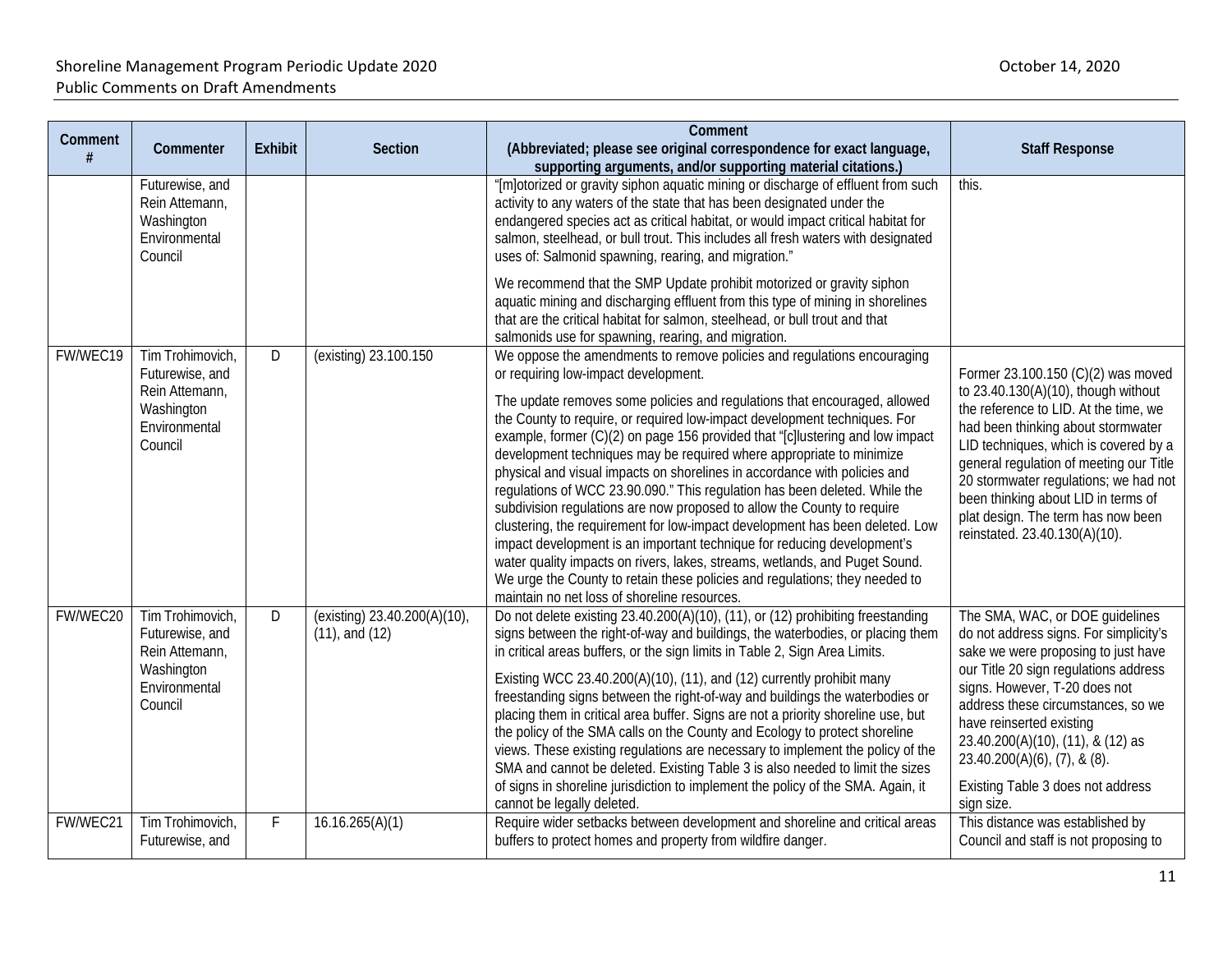| Comment<br># | Commenter                                                                                       | <b>Exhibit</b> | Section   | Comment<br>(Abbreviated; please see original correspondence for exact language,<br>supporting arguments, and/or supporting material citations.)                                                                                                                                                                                                                                                                                                                                                                                                                                                                                                                                                                                                                                                                                                                                                        | <b>Staff Response</b>                                                                                                                                                                                                    |
|--------------|-------------------------------------------------------------------------------------------------|----------------|-----------|--------------------------------------------------------------------------------------------------------------------------------------------------------------------------------------------------------------------------------------------------------------------------------------------------------------------------------------------------------------------------------------------------------------------------------------------------------------------------------------------------------------------------------------------------------------------------------------------------------------------------------------------------------------------------------------------------------------------------------------------------------------------------------------------------------------------------------------------------------------------------------------------------------|--------------------------------------------------------------------------------------------------------------------------------------------------------------------------------------------------------------------------|
|              | Rein Attemann,<br>Washington<br>Environmental<br>Council                                        |                |           | Whatcom County is susceptible to wildfires. Climate change has the potential<br>to increase wildlife risk through changes in fire behavior, wildfire ignitions, fire<br>management, and the vegetation that fuels wildfire.<br>Setbacks from critical areas buffers provide an area in which buildings can be<br>repaired and maintained without having to intrude into the buffer. It also allows<br>for the creation of a Home Ignition Zone that can protect buildings from<br>wildfires and allow firefighters to attempt to save the buildings during a wildfire.<br>Since a 30-foot-wide Home Ignition Zone is important to protect buildings, we<br>recommend that 16.16.265(A)(1) require a setback at least 30 feet wide<br>adjacent to shoreline and critical area buffers. Combustible structures, such as<br>decks, should not be allowed within this setback to protect the building from | change it. However, all comments will<br>be provided to them.<br>(Note that this comment contradicts<br>comments GCD12 and MES09.)                                                                                       |
| FW/WEC22     | Tim Trohimovich,<br>Futurewise, and<br>Rein Attemann,<br>Washington<br>Environmental<br>Council | F              | Article 3 | wildfires. This will increase protection for people and property.<br>We strongly support updating the GeoHazard Area standards in Article 3.<br>Whatcom County is susceptible to landslides. The SMP Guidelines, in WAC<br>173-26-221(2)(c)(ii)(B), provide: "Do not allow new development or the creation<br>of new lots that would cause foreseeable risk from geological conditions to<br>people or improvements during the life of the development." Landslides are a<br>type of geological hazard that can result in major impacts to people and<br>property.<br>We strongly support designating the landslide deposits, scarps and flanks, and<br>areas with susceptibility to deep and shallow landslides as geologically                                                                                                                                                                       | 16.16.322(D) already precludes land<br>divisions, and requires risk-reducing<br>measures be taken for non-division<br>development in geohazard areas.<br>16.16.310 also covers landslide<br>deposits, scarps and flanks. |
| FW/WEC23     | Tim Trohimovich,<br>Futurewise, and<br>Rein Attemann,<br>Washington<br>Environmental<br>Council | $\mathsf{F}$   | Article 3 | hazardous areas. This will better protect people and property.<br>Landslides are capable of damaging commercial, residential, or industrial<br>development at both the tops and toes of slopes due to the earth sliding and<br>other geological events. So the areas at the top, toe, and sides of the slope are<br>geological hazards. We recommend these areas be designated as landslide<br>hazards.                                                                                                                                                                                                                                                                                                                                                                                                                                                                                                | CAO Article 3 already covers this.                                                                                                                                                                                       |
| FW/WEC24     | Tim Trohimovich,<br>Futurewise, and<br>Rein Attemann,<br>Washington<br>Environmental<br>Council | F              | Article 3 | Require the review of geologically hazardous areas capable of harming<br>buildings or occupants on a development site.<br>We recommend that the regulations require review of any landslide capable of<br>damaging the proposed development. Geological hazards, such as landslides<br>are capable of damaging property outside the hazard itself. The 2014 Oso slide<br>ran out for over a mile (5,500 feet) even through the slope height was 600 feet.<br>A 2006 landslide at Oso traveled over 300 feet. Recent research shows that<br>long runout landslides are more common than had been realized. This                                                                                                                                                                                                                                                                                         | CAO Article 3 already covers this.                                                                                                                                                                                       |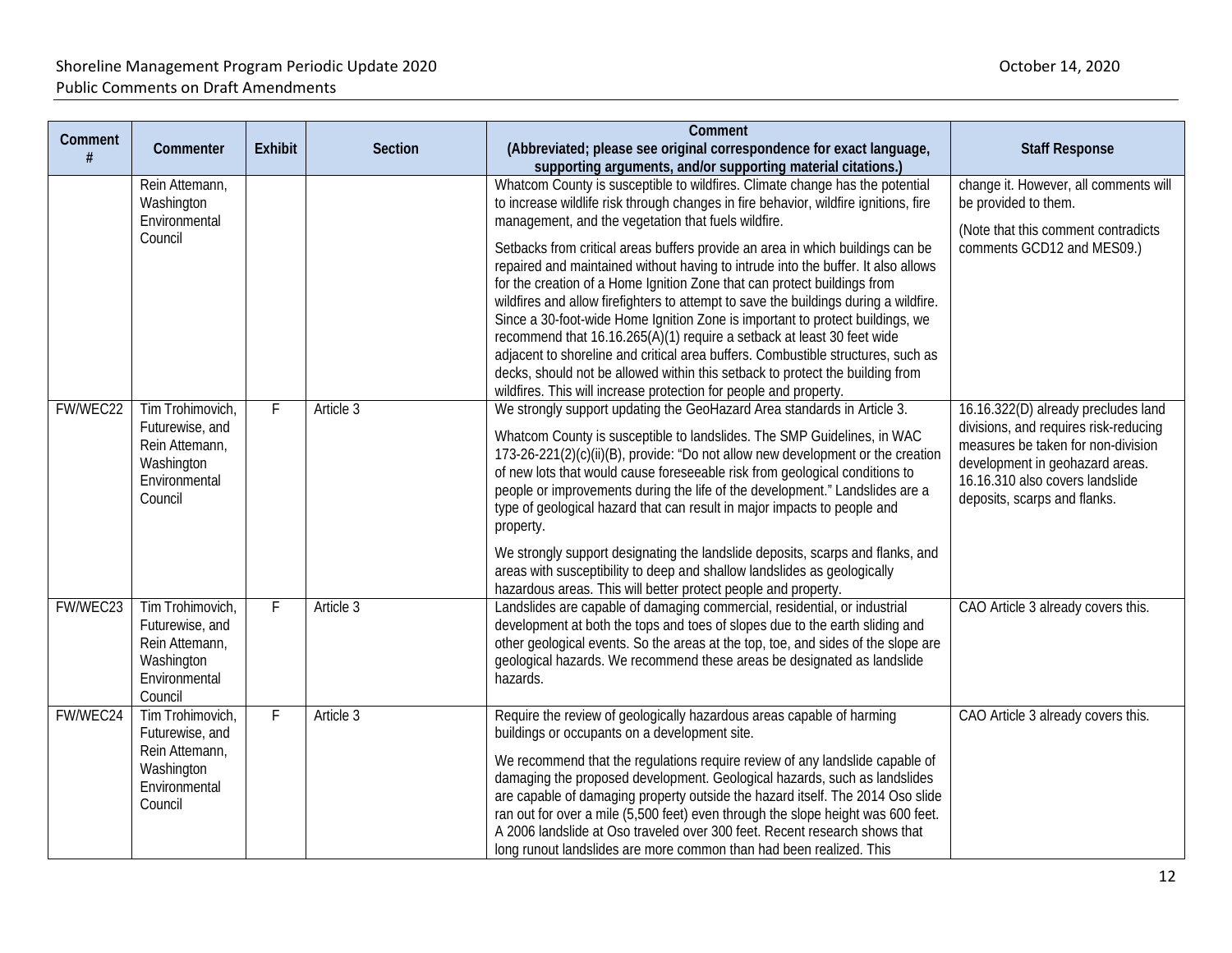| Comment<br># | Commenter                                                                                       | Exhibit | <b>Section</b>                                    | Comment<br>(Abbreviated; please see original correspondence for exact language,<br>supporting arguments, and/or supporting material citations.)                                                                                                                                                                                                                                                                                                                                                                                                                                                                                                                                                                                                                                                                                                                                                                                                                                                                                                                                                                                                                                                                                                                                                                                                                            | <b>Staff Response</b>                                                                                                                                                               |
|--------------|-------------------------------------------------------------------------------------------------|---------|---------------------------------------------------|----------------------------------------------------------------------------------------------------------------------------------------------------------------------------------------------------------------------------------------------------------------------------------------------------------------------------------------------------------------------------------------------------------------------------------------------------------------------------------------------------------------------------------------------------------------------------------------------------------------------------------------------------------------------------------------------------------------------------------------------------------------------------------------------------------------------------------------------------------------------------------------------------------------------------------------------------------------------------------------------------------------------------------------------------------------------------------------------------------------------------------------------------------------------------------------------------------------------------------------------------------------------------------------------------------------------------------------------------------------------------|-------------------------------------------------------------------------------------------------------------------------------------------------------------------------------------|
|              |                                                                                                 |         |                                                   | research documents that over the past 2000 years, the average landslide<br>frequency of long runout landsides in the area near the Oso landslide is one<br>landslide every 140 years. The landslides ran out from 787 feet to the 2,000<br>feet of the 2014 landside. So we recommend that Whatcom County require<br>review of all geological hazards capable of harming a proposed lot or building<br>site.                                                                                                                                                                                                                                                                                                                                                                                                                                                                                                                                                                                                                                                                                                                                                                                                                                                                                                                                                               |                                                                                                                                                                                     |
| FW/WEC25     | Tim Trohimovich,<br>Futurewise, and<br>Rein Attemann,<br>Washington<br>Environmental<br>Council | F       | 16.16.325(C)                                      | We support WCC 16.16.325(C) which requires individualized setbacks from<br>landslide hazard areas based on the actual hazard. WCC 16.16.325(C) will<br>help protect people and property. Construction should not be allowed in these<br>setbacks.                                                                                                                                                                                                                                                                                                                                                                                                                                                                                                                                                                                                                                                                                                                                                                                                                                                                                                                                                                                                                                                                                                                          | Comment noted.                                                                                                                                                                      |
| FW/WEC26     | Tim Trohimovich,<br>Futurewise, and<br>Rein Attemann,<br>Washington<br>Environmental<br>Council | F       | Article 5.5                                       | To protect the coastal aquifers, we recommend that Article 5.5 apply to all<br>areas subject to saltwater intrusion.<br>All of the islands in the County and its marine shorelines have the potential for<br>wells to be contaminated by salt water. WAC 173-26-221(2)(a) requires that<br>shoreline master programs must provide for management of critical areas<br>designated as such pursuant to RCW 36.70A.170(1)(d) located within the<br>shorelines of the state with policies and regulations that  [p] rovide a level of<br>protection to critical areas within the shoreline area that assures no net loss of<br>shoreline ecological functions necessary to sustain shoreline natural<br>resources." Critical areas include areas with a critical recharging effect on<br>aquifers used for potable waters.<br>Saltwater intrusion can worsen until wells "must be abandoned due to<br>contaminated, unusable water." Saltwater intrusion is often worsened by over-<br>pumping an aquifer. The Western Washington Growth Management Hearings<br>Board has held that Growth Management Act requires counties to designate<br>vulnerable seawater intrusion areas as critical aquifer recharge areas. The<br>Board also held that counties must adopt development regulations "to protect<br>aquifers used for potable water from further seawater degradation." | To staff's knowledge, only Lummi<br>Island has been designated as a<br>vulnerable seawater intrusion areas<br>by the County Council (which is why it<br>has the rules in Art. 5.5). |
| FW/WEC27     | Tim Trohimovich,<br>Futurewise, and<br>Rein Attemann,<br>Washington<br>Environmental<br>Council | F       | Table 1, Standard Wetland<br><b>Buffer Widths</b> | We support updating the buffer widths to conform to Ecology's most recent<br>recommendations, as they are based on best available science                                                                                                                                                                                                                                                                                                                                                                                                                                                                                                                                                                                                                                                                                                                                                                                                                                                                                                                                                                                                                                                                                                                                                                                                                                  | Comment noted.                                                                                                                                                                      |
| FW/WEC28     | Tim Trohimovich,                                                                                | F.      | 16.16.640(B)                                      | Buffer averaging should not allow widths less than 75% of the required buffer                                                                                                                                                                                                                                                                                                                                                                                                                                                                                                                                                                                                                                                                                                                                                                                                                                                                                                                                                                                                                                                                                                                                                                                                                                                                                              | Based on this comment we have                                                                                                                                                       |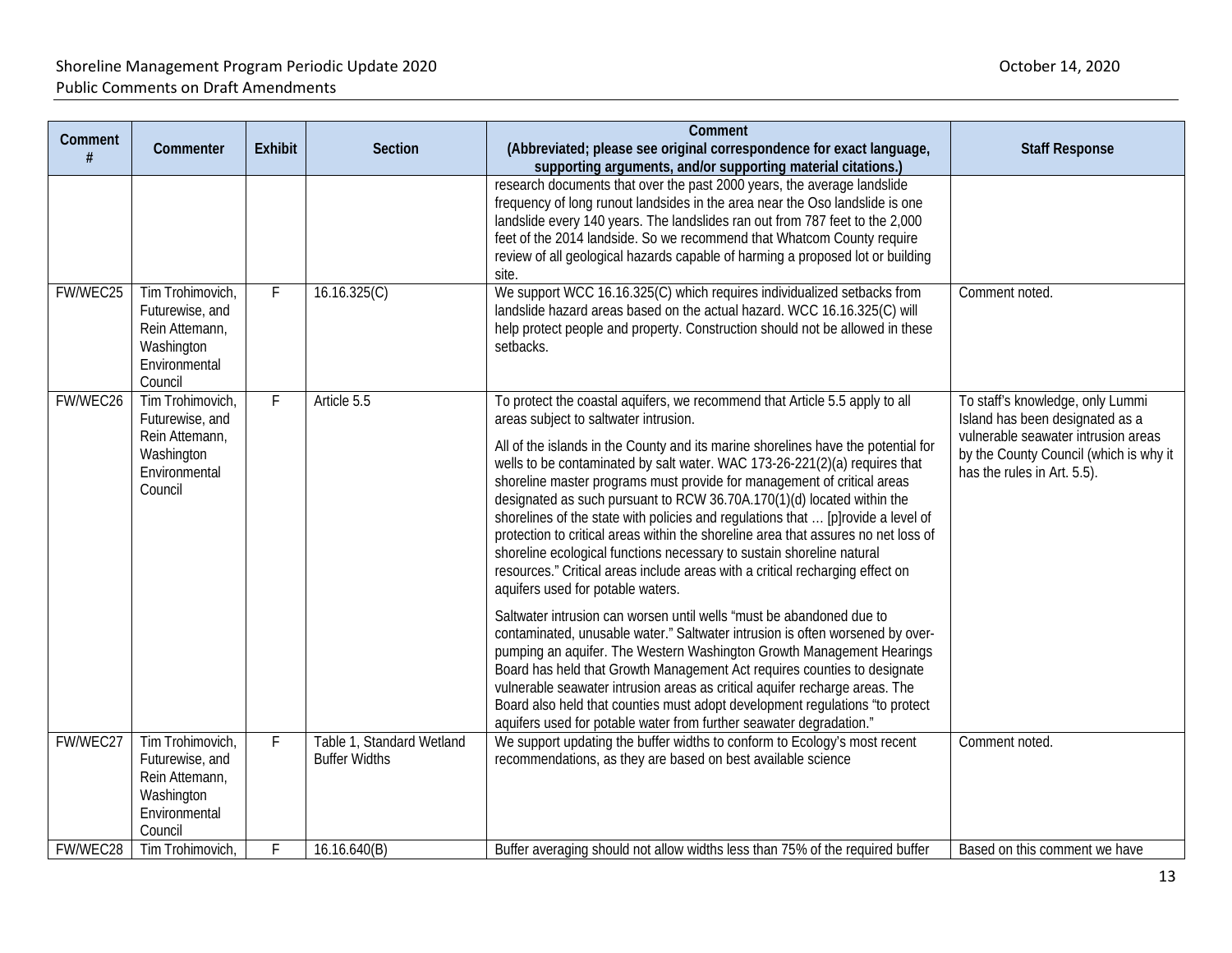| Comment  |                                                                                                 |                |              | Comment                                                                                                                                                                                                                                                                                                                                                                                                                                                                                                                                                                                                                                                                                                                                                                                                                                                                                                                                                                                                                                                                                                                                                                                                                                                                                                                                                                                            |                                                                                                                                                                                                                                                                                                                                                                                                                                                                 |
|----------|-------------------------------------------------------------------------------------------------|----------------|--------------|----------------------------------------------------------------------------------------------------------------------------------------------------------------------------------------------------------------------------------------------------------------------------------------------------------------------------------------------------------------------------------------------------------------------------------------------------------------------------------------------------------------------------------------------------------------------------------------------------------------------------------------------------------------------------------------------------------------------------------------------------------------------------------------------------------------------------------------------------------------------------------------------------------------------------------------------------------------------------------------------------------------------------------------------------------------------------------------------------------------------------------------------------------------------------------------------------------------------------------------------------------------------------------------------------------------------------------------------------------------------------------------------------|-----------------------------------------------------------------------------------------------------------------------------------------------------------------------------------------------------------------------------------------------------------------------------------------------------------------------------------------------------------------------------------------------------------------------------------------------------------------|
| #        | Commenter                                                                                       | <b>Exhibit</b> | Section      | (Abbreviated; please see original correspondence for exact language,<br>supporting arguments, and/or supporting material citations.)                                                                                                                                                                                                                                                                                                                                                                                                                                                                                                                                                                                                                                                                                                                                                                                                                                                                                                                                                                                                                                                                                                                                                                                                                                                               | <b>Staff Response</b>                                                                                                                                                                                                                                                                                                                                                                                                                                           |
|          | Futurewise, and<br>Rein Attemann,<br>Washington<br>Environmental<br>Council                     |                |              | for all wetlands. Type IV wetlands have important functions and values.<br>Allowing 50% buffer reductions for type IV wetlands is inconsistent with best<br>available science and should not be allowed.                                                                                                                                                                                                                                                                                                                                                                                                                                                                                                                                                                                                                                                                                                                                                                                                                                                                                                                                                                                                                                                                                                                                                                                           | removed the allowance for Type IV<br>wetlands in 16.16.640(B) and inserted<br>the language from 2016 DOE<br>Guidance (XX.040 Exemptions and<br>Allowed Uses in Wetlands) providing<br>exceptions to regulation of certain<br>wetlands/buffers from regulation in a<br>new section 16.16.612.                                                                                                                                                                    |
| FW/WEC29 | Tim Trohimovich,<br>Futurewise, and<br>Rein Attemann,<br>Washington<br>Environmental<br>Council | F              | 16.16.740(B) | Retain using the PHS recommendations as the default for buffers and<br>management recommendation priority habitats and species.<br>Currently, Table 4, Buffer Requirements for Habitat Conservation Areas<br>(HCAs), provides that for areas with which federally listed species have a<br>primary association, state priority habitats, and areas with which priority<br>species have a primary association the "[m]inimum buffers shall be based on<br>recommendations provided by the Washington State Department of Fish and<br>Wildlife PHS Program; provided, that local and site-specific factors shall be<br>taken into consideration and the buffer width based on the best available<br>information concerning the species/habitat(s) in question and/or the opinions<br>and recommendations of a qualified professional with appropriate expertise."<br>This requirement is being deleted and instead the buffers are based on a<br>habitat a management plan. While we recognize the habitat management plan<br>will include information on the PHS program recommendation and a survey of<br>best available science related to the species or habitat, the current requirement<br>is clearer that the default buffer should be the PHS recommendations. We<br>think this is clearer and provides better protection for priority species and<br>habitats and recommend it be retained. | While the text in the table is proposed<br>for deletion, amended (B)(2) requires<br>that minimum buffers be based on<br>habitat a management plan prepared<br>pursuant to WCC 16.16.750,<br>subsection (B)(4) of which requires<br>that assessment reports include<br>Management recommendations<br>developed by WDFW through its PHS<br>program. Thus, the requirement is still<br>there (and always was, as this section<br>isn't proposed for modification). |
| FW/WEC30 | Tim Trohimovich.<br>Futurewise, and<br>Rein Attemann,<br>Washington<br>Environmental<br>Council | F              | 16.16.740(B) | We also recommend that the required consultation with Indian Tribes and<br>Nations in Table 4 be retained. They have significant expertise on fish and<br>wildlife and their habitat needs.                                                                                                                                                                                                                                                                                                                                                                                                                                                                                                                                                                                                                                                                                                                                                                                                                                                                                                                                                                                                                                                                                                                                                                                                        | 16.16.750(C) still allows for agency<br>and tribal consultation.                                                                                                                                                                                                                                                                                                                                                                                                |
| FW/WEC31 | Tim Trohimovich,<br>Futurewise, and<br>Rein Attemann,<br>Washington<br>Environmental            |                |              | We support preparing a No Net Loss technical memo. While WAC 173-26-<br>090(2)(d)(ii) provides that "[t]he review process provides the method for<br>bringing shoreline master programs into compliance with the requirements of<br>the act that have been added or changed since the last review and for<br>responding to changes in quidelines adopted by the department, together with                                                                                                                                                                                                                                                                                                                                                                                                                                                                                                                                                                                                                                                                                                                                                                                                                                                                                                                                                                                                          | A NNL technical memo will be<br>prepared prior to the Planning<br>Commission making their<br>recommendations to Council. We<br>thought it more appropriate to do this                                                                                                                                                                                                                                                                                           |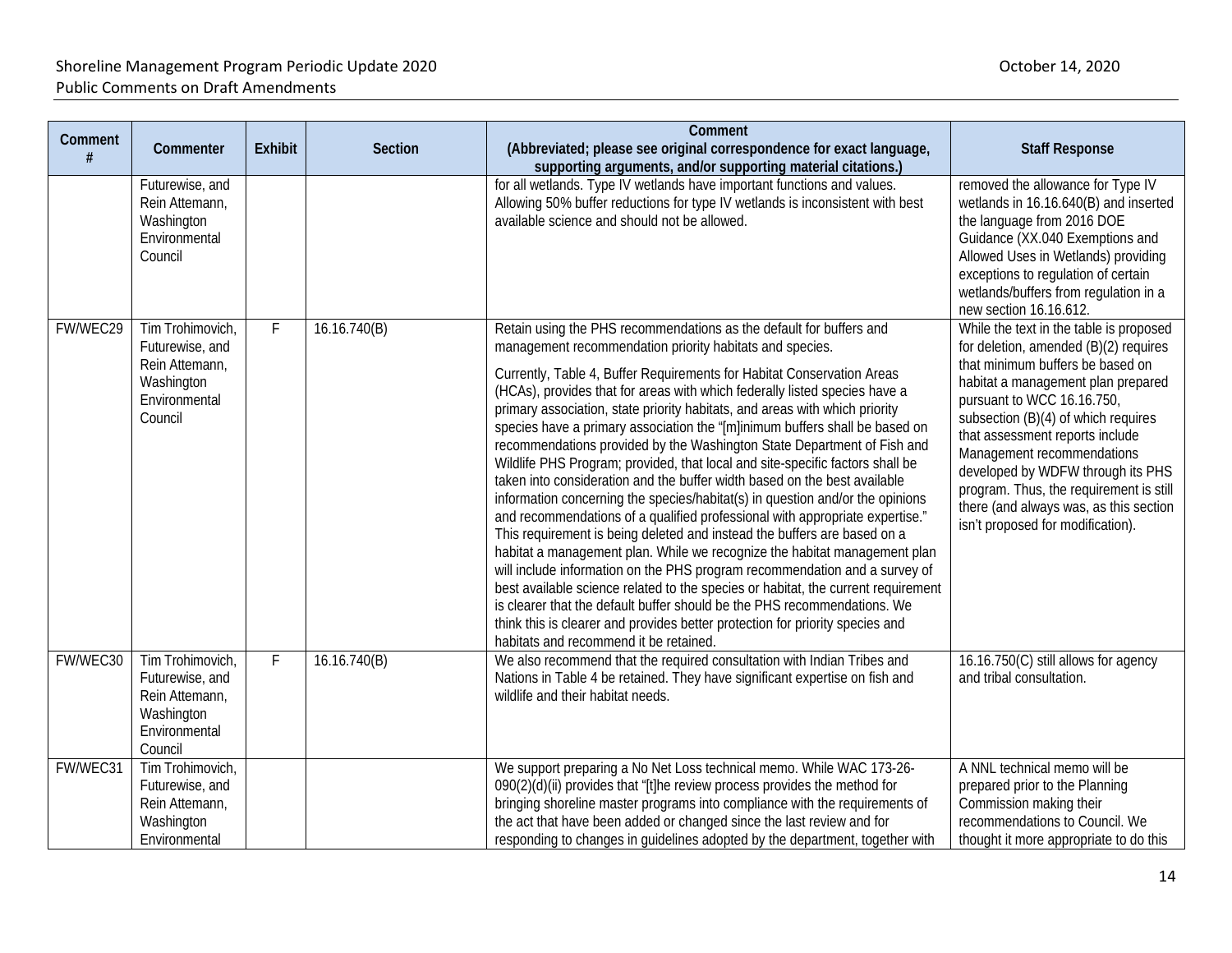| Comment | Commenter                     | <b>Exhibit</b> | Section              | Comment<br>(Abbreviated; please see original correspondence for exact language,                                                                                                                                                                                                                                                                                                                                                                                                                                                                                                                | <b>Staff Response</b>                                                                                                                                                                                                                                                                                                                        |
|---------|-------------------------------|----------------|----------------------|------------------------------------------------------------------------------------------------------------------------------------------------------------------------------------------------------------------------------------------------------------------------------------------------------------------------------------------------------------------------------------------------------------------------------------------------------------------------------------------------------------------------------------------------------------------------------------------------|----------------------------------------------------------------------------------------------------------------------------------------------------------------------------------------------------------------------------------------------------------------------------------------------------------------------------------------------|
|         | Council                       |                |                      | supporting arguments, and/or supporting material citations.)<br>a review for consistency with amended comprehensive plans and regulations,"<br>this provision does not excuse compliance with WAC 173-26-090(2)(d)(i) and<br>cannot override RCW 90.58.080(4)(a) of the Shoreline Management Act. So,<br>while SMPs must be brought into compliance with new laws and new SMP<br>Guidelines, they must also comply with all current provisions of the SMA and<br>the SMP Guidelines including the no net loss requirement. We urge Whatcom<br>County to update the SMP to achieve no net loss. | task after the public comment period<br>in case the proposals needed to be<br>amended.                                                                                                                                                                                                                                                       |
| GCD01   | Glyn & Carol<br>Davies        | D              | 23.10.160(C)         | A penalty of double standard post development is excessive. Please consider<br>reducing the penalty to the cost of mitigation plus a percentage penalty in the<br>range of 15% - 25%.                                                                                                                                                                                                                                                                                                                                                                                                          | This section doesn't say that penalties<br>in the way of fines are doubled; it says<br>that "corrective action, restoration, or<br>mitigation" will be required at a double<br>ratio "when appropriate" as a way to<br>discourage violations.                                                                                                |
| GCD02   | Glyn & Carol<br><b>Davies</b> | D              | 23.30.040(C)         | Please consider clarifying the planting of vegetation to minimize impacts to<br>views from the water requirement in this provision. For example, views from<br>the water are optimized by plants and shrubs that do not exceed $3' - 4'$ in<br>height. Dense, forested vegetation on the shoreline is highly obstructive to<br>views, so this provision should be clear regarding the type of vegetation that<br>protects views.                                                                                                                                                               | This provision is aimed at protecting<br>views from the water. The SMA<br>requires protecting views to and from<br>the water. (RCW 90.58.020))                                                                                                                                                                                               |
| GCD03   | Glyn & Carol<br>Davies        | D              | 23.40.020(F)         | Suggest adding a 15 <sup>th</sup> provision to this clause to conform to 16.16.720(G)(4)<br>Accessory Uses. "When located in the shoreline jurisdiction, residential water-<br>oriented accessory structures may be permitted in an HCA buffer; provided<br>that the size shall be limited to 10% of the buffer's area or 500 square feet,<br>whichever is less."                                                                                                                                                                                                                              | We have added a cross reference to<br>that section.                                                                                                                                                                                                                                                                                          |
| GCD04   | Glyn & Carol<br>Davies        | D              | 23.40.150(A)(2)      | "No pier or dock shall be used for a residence." This provision should be<br>deleted since it contradicts 23.40.150(A)(A) that allows moorage for single<br>family residences.                                                                                                                                                                                                                                                                                                                                                                                                                 | 23.40.150(A)(A) to which the<br>commenter refers is proposed for<br>deletion. Furthermore, it refers to<br>"moorage associated with a SFR,"<br>which means a private dock at a<br>private SFR (i.e., a personal dock),<br>which is still allowed. The prohibition<br>in $23.40.150(A)(2)$ refers to someone<br>living on their boat or dock. |
| GCD05   | Glyn & Carol<br>Davies        | D              | 23.40.150(A, B, & C) | Dimensional Standards - Freshwater and Marine - tables<br>Please consider allowing ramps to be 6' wide rather than 4' wide as a safety<br>measure when transporting kayaks, canoes, or boating provisions, equipment<br>and supplies to the dock for launching (kayaks or canoes) or loading into a                                                                                                                                                                                                                                                                                            | WDFW regulations in WAC 220-660-<br>140 and 380 limit the width of<br>residential dock ramps to 4' wide.                                                                                                                                                                                                                                     |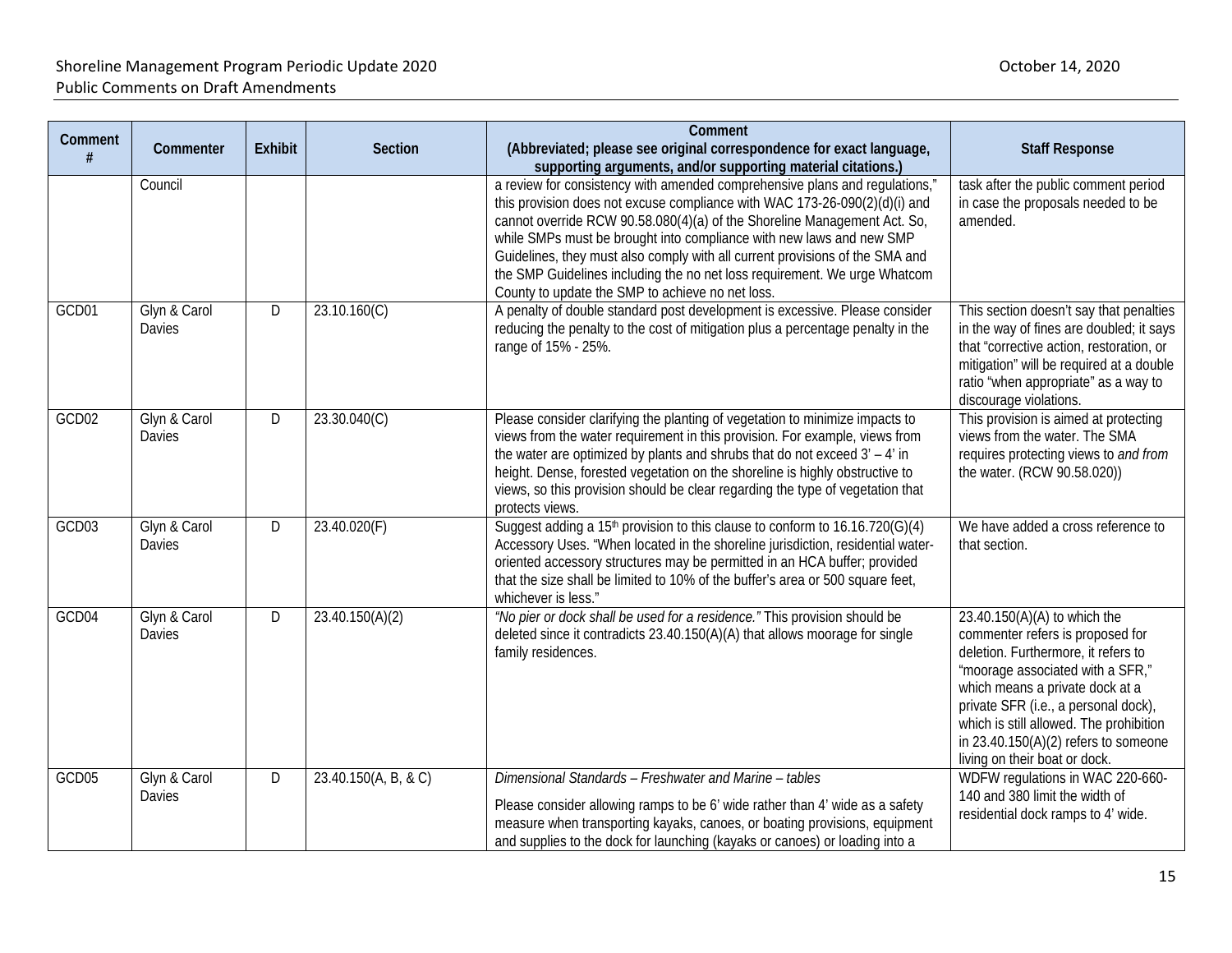| Comment | Commenter              | <b>Exhibit</b> | Section              | Comment<br>(Abbreviated; please see original correspondence for exact language,<br>supporting arguments, and/or supporting material citations.)                                                                                                                                                                                                                                                                                                                                                                                                                                                                                                                                                                | <b>Staff Response</b>                                                                                                                                                                                                        |
|---------|------------------------|----------------|----------------------|----------------------------------------------------------------------------------------------------------------------------------------------------------------------------------------------------------------------------------------------------------------------------------------------------------------------------------------------------------------------------------------------------------------------------------------------------------------------------------------------------------------------------------------------------------------------------------------------------------------------------------------------------------------------------------------------------------------|------------------------------------------------------------------------------------------------------------------------------------------------------------------------------------------------------------------------------|
|         |                        |                |                      | boat (ice chests, water skis, wakeboards, etc.). 4' is narrow when carrying<br>bulky items to the float, and can be dangerous, particularly if the ramp or pier is<br>high off the water due to the shoreline configuration relative to the float. This<br>would also mean increasing the square footage for the individual use dock or<br>pier to 520 sq. ft. to accommodate a 6' wide ramp, and increasing the added<br>square footage if the dock has to be extended due to water depth to 6 sq. ft.<br>rather than 4 sq. ft.                                                                                                                                                                               |                                                                                                                                                                                                                              |
| GCD06   | Glyn & Carol<br>Davies | D              | 23.40.150(A, B, & C) | We also suggest changing the minimum water depth to either 10' measured<br>below ordinary high water, or 6' measured over mean low low water. This is to<br>allow adequate clearance for propellers to protect the sea floor or lake bed<br>from turbulence when a boat is operating in shallow water                                                                                                                                                                                                                                                                                                                                                                                                          | Changing to a 10' standard would<br>essentially allow a doubling of the<br>length of docks on our lakes, when<br>we're required to minimize overwater<br>structures. It would also interfere with<br>public navigation.      |
| GCD07   | Glyn & Carol<br>Davies | D              | 23.40.150(C)(8)      | Please consider adding a qualifier to this provision stating "unless shoreline<br>constraints, and/or positioning of pilings make it infeasible to create sufficient<br>buoyancy for the float without positioning flotation components under a portion<br>of the grating."                                                                                                                                                                                                                                                                                                                                                                                                                                    | This standard is from WDFW<br>regulations in WAC 220-660-140 and<br>380.                                                                                                                                                     |
| GCD08   | Glyn & Carol<br>Davies | D              | 23.40.150(D)(6)      | Please consider increasing the size of a covered moorage accessory for a<br>single-family pier or dock to 500 sq. feet (25 x 20) and 20 ft. in height above<br>OHWM to accommodate larger boats that are increasingly common on the<br>lakes in Whatcom County. Also please consider deleting the requirement in<br>this provision that the cover (the "roof materials") be "translucent or at least<br>50% clear skylights." The purpose of a covered moorage is to protect the boat,<br>principally from sunlight, which is not served by a translucent cover.<br>Additionally, even if the cover is translucent, the boat under it is not, which<br>defeats the purpose of a translucent cover in any case. | These standards are from DOE<br>guidance.                                                                                                                                                                                    |
| GCD09   | Glyn & Carol<br>Davies | D              | 23.40.170(C)(3)      | Please consider increasing the total allowed footprint of home, sidewalks and<br>similar structures, parking areas and normal appurtenances to "the greater of<br>40% of the total area of the lot or 4,000 sq. ft." 2500 sq. ft. is small for just the<br>residence by today's standards, and is prohibitively small when it includes the<br>garage, driveway, sidewalks, decks, patios, etc. in addition to the home.                                                                                                                                                                                                                                                                                        | This provision is existing and is for<br>construction on constrained lots,<br>which by definition cannot<br>accommodate larger development; if<br>one wants a larger home, one can<br>buy an unconstrained lot.              |
| GCD10   | Glyn & Carol<br>Davies | F              | 16.16.235(4)(b)(iii) | Why is tree replacement at a 3:1 ratio? Please consider a tree replacement<br>ratio of 1:1.                                                                                                                                                                                                                                                                                                                                                                                                                                                                                                                                                                                                                    | A 3:1 ratio is based on DOE<br>quidance, which recommends a ratio<br>of 4:1 for mature trees and 2:1 for<br>young trees. For simplicities sake, we<br>averaged it. Additionally, this is the<br>same replacement ratio in on |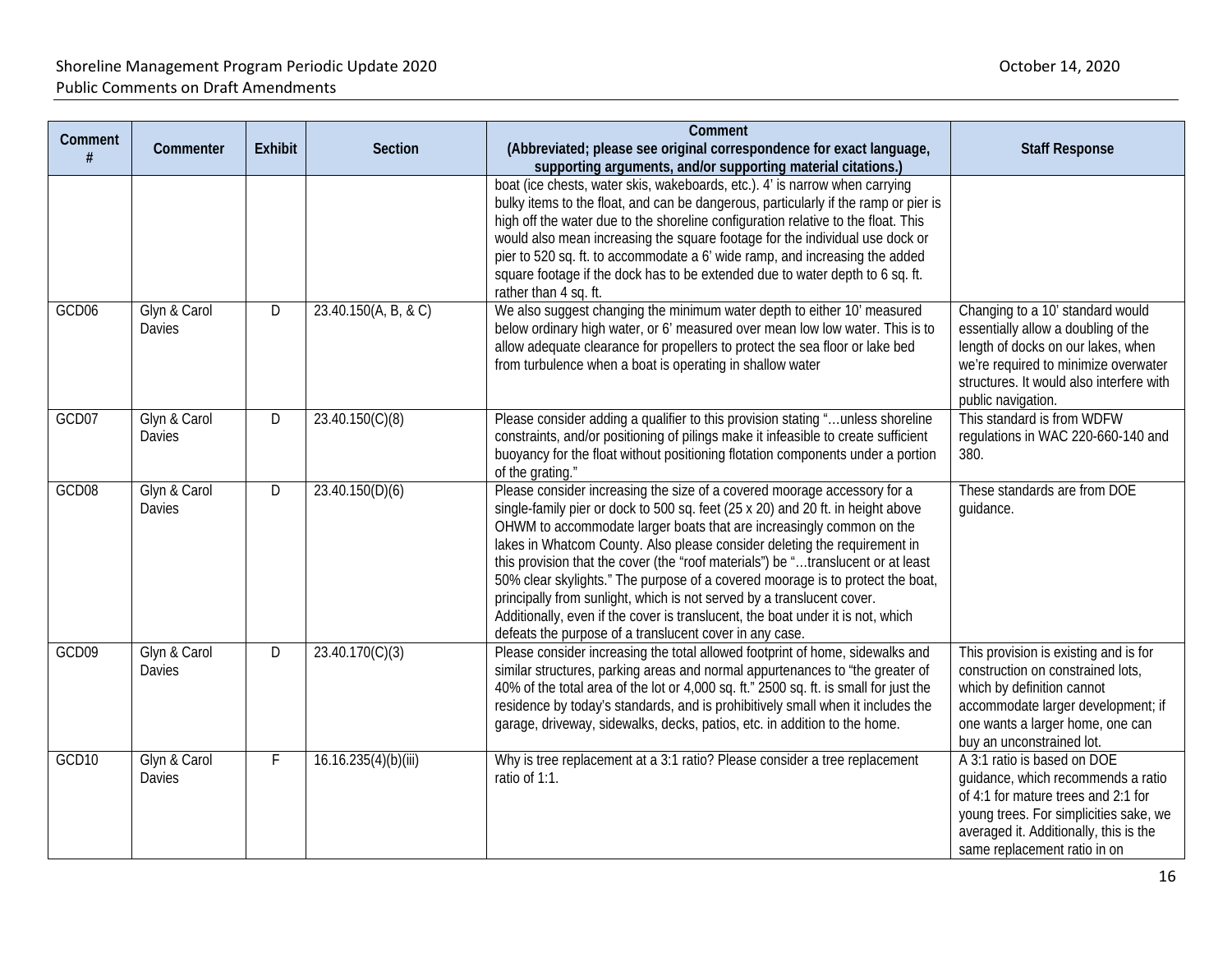| Comment | Commenter                     | <b>Exhibit</b> | <b>Section</b>     | Comment<br>(Abbreviated; please see original correspondence for exact language,                                                                                                                                                                                                                                                                                                                                                                                                                                                                                                                                                                            | <b>Staff Response</b>                                                                                                                                                                                                                                                                                                                                                                                                                                                                                                                                                                                                                                                                                                       |
|---------|-------------------------------|----------------|--------------------|------------------------------------------------------------------------------------------------------------------------------------------------------------------------------------------------------------------------------------------------------------------------------------------------------------------------------------------------------------------------------------------------------------------------------------------------------------------------------------------------------------------------------------------------------------------------------------------------------------------------------------------------------------|-----------------------------------------------------------------------------------------------------------------------------------------------------------------------------------------------------------------------------------------------------------------------------------------------------------------------------------------------------------------------------------------------------------------------------------------------------------------------------------------------------------------------------------------------------------------------------------------------------------------------------------------------------------------------------------------------------------------------------|
|         |                               |                |                    | supporting arguments, and/or supporting material citations.)                                                                                                                                                                                                                                                                                                                                                                                                                                                                                                                                                                                               |                                                                                                                                                                                                                                                                                                                                                                                                                                                                                                                                                                                                                                                                                                                             |
|         |                               |                |                    |                                                                                                                                                                                                                                                                                                                                                                                                                                                                                                                                                                                                                                                            | Council's adopted tree protection<br>regulations for Lake Whatcom and our<br>other special watershed districts.                                                                                                                                                                                                                                                                                                                                                                                                                                                                                                                                                                                                             |
| GCD11   | Glyn & Carol<br><b>Davies</b> | F              | 16.16.235(B)(5)(e) | Please consider a pruning height for shrubs on the order of $2' - 3'$ in order to<br>minimize view obstruction.                                                                                                                                                                                                                                                                                                                                                                                                                                                                                                                                            | We have now moved that provision<br>from the view corridor section to the<br>vegetation management section.                                                                                                                                                                                                                                                                                                                                                                                                                                                                                                                                                                                                                 |
| GCD12   | Glyn & Carol<br>Davies        | F              | 16.16.265(A)(1)    | Please consider eliminating the building setback. The purpose of the critical<br>area buffer is to provide protection; with generous buffer requirements (100' for<br>shoreline, 50' - 100' for critical areas, etc.) there is no need for an additional<br>10' building setback (or consider reducing the building setback to 5' from the<br>buffer).                                                                                                                                                                                                                                                                                                     | This setback was established by<br>Council and staff is not proposing to<br>change it. We have, however,<br>amended the section to allow for a<br>reduction where the setback isn't<br>warranted, modeled on the COB's<br>similar regulation.<br>(Note that this comment contradicts<br>comment FW/WEC21.)                                                                                                                                                                                                                                                                                                                                                                                                                  |
| GCD13   | Glyn & Carol<br><b>Davies</b> | F              | 16.16.265(A)(1)(b) | Please consider allowing for a grade-level deck that is covered by a<br>corresponding deck on the 2 <sup>nd</sup> floor, as well as the bottom of the<br>stairs/staircase for access to a second level deck, if any.                                                                                                                                                                                                                                                                                                                                                                                                                                       | Comment noted.                                                                                                                                                                                                                                                                                                                                                                                                                                                                                                                                                                                                                                                                                                              |
| GCD14   | Glyn & Carol<br><b>Davies</b> | F              | 16.16.270(C)(12)   | Same comment as GCD08 above: Please consider increasing the total allowed<br>footprint of home, garages/shops, decks, parking, and all lawn and nonnative<br>landscaping to "the greater of 40% of the total area of the lot or 4,000 sq. ft."<br>2500 sq. ft. is small for just the residence by today's standards, and is<br>prohibitively small when it includes the garage, driveway, sidewalks, decks and<br>patios and lawn in addition to the home. Also, 23.40.170.C.3 allows an<br>additional 500 sq. ft. for landscaping, lawn, turf, ornamental vegetation, or<br>garden. This provision should match and allow the same additional 500 sq. ft. | Reasonable use as proposed would<br>now be the last effort to avoid a<br>constitutional taking and allow<br>development on very constrained lots<br>and these cases should be rare. The<br>new paradigm is to administratively<br>allow up to 50% buffer reduction (with<br>mitigation) through a minor variance<br>(administrative) and a greater<br>reduction with a public hearing<br>(Hearing Examiner). This new<br>approach should provide greater<br>flexibility while cutting down on costs<br>to applicants and cases going to the<br>H/E. The shoreline code cited is what<br>is allowed without a shoreline<br>variance; an applicant always has the<br>option to seek a larger footprint<br>through a variance. |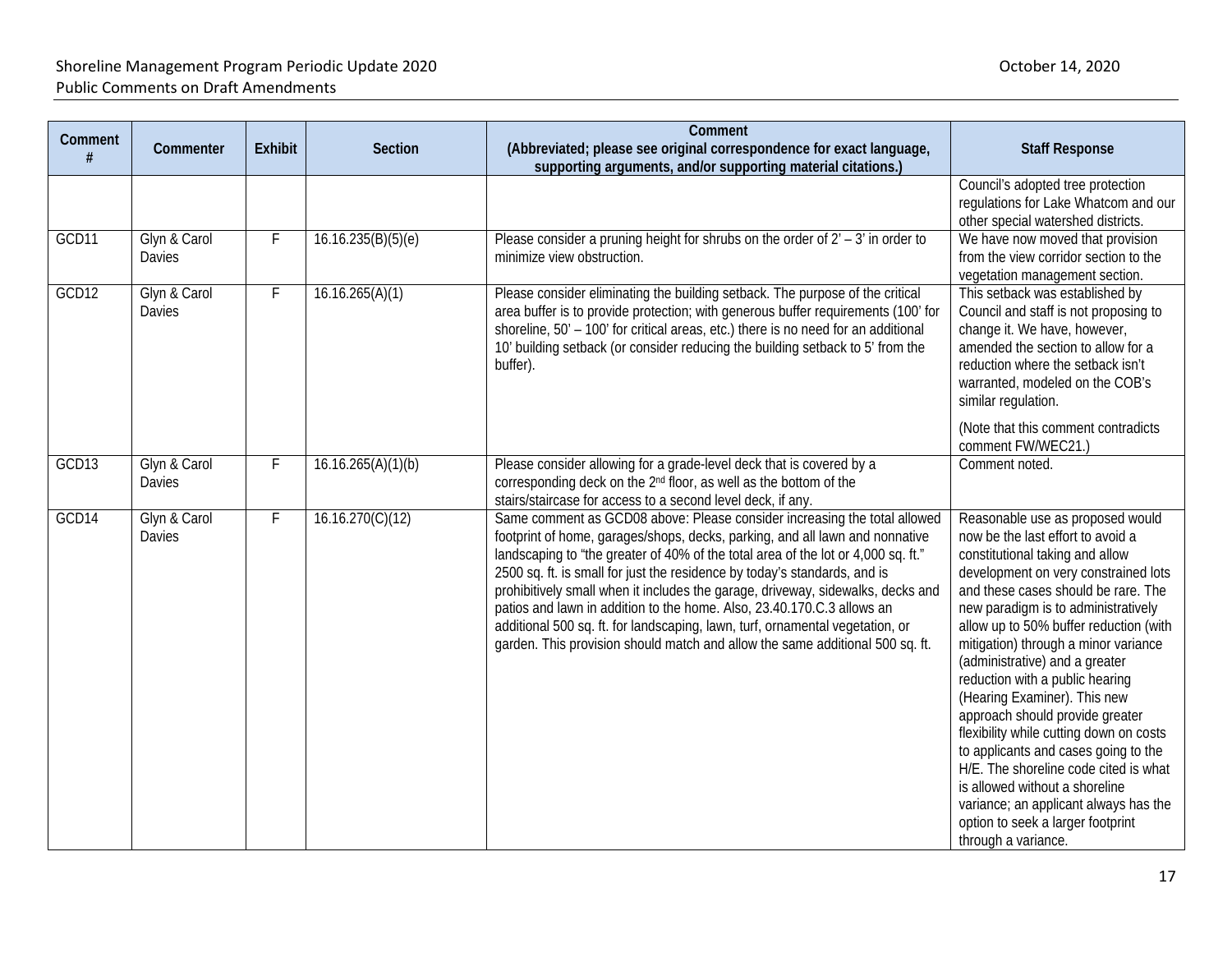| Comment |                               |         |                    | Comment                                                                                                                                                                                                                                                                                                                                                |                                                                                                                                                                                              |
|---------|-------------------------------|---------|--------------------|--------------------------------------------------------------------------------------------------------------------------------------------------------------------------------------------------------------------------------------------------------------------------------------------------------------------------------------------------------|----------------------------------------------------------------------------------------------------------------------------------------------------------------------------------------------|
| #       | Commenter                     | Exhibit | Section            | (Abbreviated; please see original correspondence for exact language,<br>supporting arguments, and/or supporting material citations.)                                                                                                                                                                                                                   | <b>Staff Response</b>                                                                                                                                                                        |
| GCD15   | Glyn & Carol<br><b>Davies</b> | F.      | 16.16.620(F)       | Please allow for a storage tank when a storage tank is mandated by County<br>requirements for the well.                                                                                                                                                                                                                                                | A storage tank is not required to be<br>adjacent to a well, as is a<br>pump(house); it could be placed<br>elsewhere on a property, outside of<br>critical areas/buffers.                     |
| GCD16   | Glyn & Carol<br>Davies        | F       | 16.16.620(G)(2)(d) | Please consider allowing the dispersion outfall within the outer 50% of the<br>buffer.                                                                                                                                                                                                                                                                 | The 25% is existing language;<br>however, we have proposed adding,<br>"unless a closer location is<br>demonstrated to be the only feasible<br>location" to account for odd<br>circumstances. |
| GCD17   | Glyn & Carol<br>Davies        | F       | 16.16.265(A)(1)    | Please consider eliminating the building setback. The purpose of the critical<br>area buffer is to provide protection; with generous buffer requirements (100' for<br>shoreline, 50' - 100' for critical areas, etc.) there is no need for an additional<br>10' building setback (or consider reducing the building setback to 5' from the<br>buffer). | We have added text to the section<br>describing its purpose.<br>However, this setback was<br>established by Council and staff is not<br>proposing to change it.                              |
| GCD18   | Glyn & Carol<br>Davies        | F       | 16.16.680(F)       | Please consider limiting the replacement ratio for preservation to 3 times the<br>ratio for reestablishment or creation (in most cases, 1:1 ratio should be<br>applicable, so a 3 times ratio is generous and should suffice).                                                                                                                         | Mitigation ratios for wetland impacts<br>are taken verbatim from DOE<br>quidance.                                                                                                            |
| GCD19   | Glyn & Carol<br><b>Davies</b> | F       | 16.16.720(A)       | Since you are proposing eliminating provision "O" under this section that calls<br>out residential, perhaps reference residential use in this provision: "including,<br>without limitation, residential uses."                                                                                                                                         | We're not sure to what the commenter<br>is referring.                                                                                                                                        |
| GCD20   | Glyn & Carol<br>Davies        | F.      | 16.16.720(B)(3)    | Please allow for a storage tank when a storage tank is mandated by County<br>requirements for the well.                                                                                                                                                                                                                                                | Tanks do not necessarily need to be<br>next to a well, as a pump house does.<br>Tanks could be located elsewhere on<br>a property, outside of critical<br>areas/buffers.                     |
| GCD21   | Glyn & Carol<br>Davies        | F       | 16.16.720(G)(1)(d) | Please consider 6 foot width for private trails.                                                                                                                                                                                                                                                                                                       | Comment noted.                                                                                                                                                                               |
| GCD22   | Glyn & Carol<br>Davies        | F       | 16.16.745(C)(1)(c) | Please consider allowing buffer reduction to 65% of the standard buffer<br>specified in the table.                                                                                                                                                                                                                                                     | The amendments proposed are<br>intended to meet DOE guidance. As<br>such, we cannot vary without<br>developing our own Best Available<br>Science.                                            |
| GCD23   | Glyn & Carol<br>Davies        | F       | 16.16.760(8)       | Please consider mitigation at 1:1 ratio regardless of whether placed before or<br>after impact occurs. Sometimes mitigation must occur after the impact occurs<br>for logistical reasons. This should not result in a 25% penalty.                                                                                                                     | This ratio is not proposed for<br>amendment; Council approved it in<br>2017 to account for temporal loss.                                                                                    |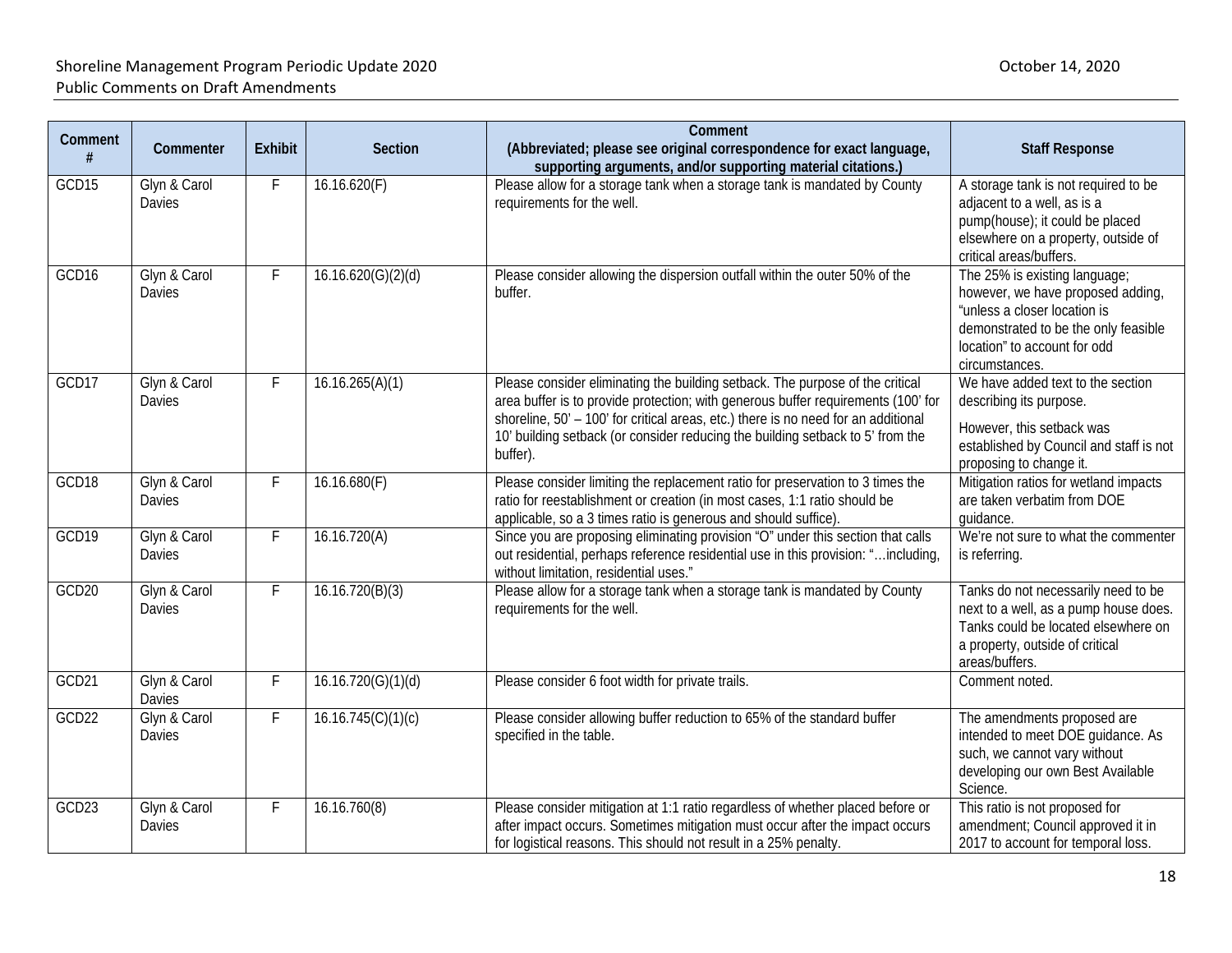| Comment  | Commenter                                                                         | <b>Exhibit</b> | Section        | Comment<br>(Abbreviated; please see original correspondence for exact language,                                                                                                                                                                                                                                                                                                                                                                                                                                                                                               | <b>Staff Response</b>                                                                                                                                                                                                                               |
|----------|-----------------------------------------------------------------------------------|----------------|----------------|-------------------------------------------------------------------------------------------------------------------------------------------------------------------------------------------------------------------------------------------------------------------------------------------------------------------------------------------------------------------------------------------------------------------------------------------------------------------------------------------------------------------------------------------------------------------------------|-----------------------------------------------------------------------------------------------------------------------------------------------------------------------------------------------------------------------------------------------------|
|          |                                                                                   |                |                | supporting arguments, and/or supporting material citations.)                                                                                                                                                                                                                                                                                                                                                                                                                                                                                                                  |                                                                                                                                                                                                                                                     |
| LNTHPO01 | Tamela Smart,<br>Lummi Nation<br><b>Tribal Historic</b><br>Preservation<br>Office | D              | 23.60.030(18)  | One of our primary concerns is the use of the term "significant" in regards to<br>cultural resources. This term has a specific meaning under Federal law. The<br>definition that is included for this term on page 227 is taken from the Federal<br>process and it does not apply here. Under state law a different process is<br>followed.                                                                                                                                                                                                                                   | The term significant has been deleted<br>from the definition of "cultural<br>resource site" as it is no longer used<br>in the regulations.                                                                                                          |
| MES01    | Ed Miller, Miller<br>Environmental<br><b>Services</b>                             | F              | 16.16.255(B)   | Subsection (5) was stricken, and a side bar note says this is addressed by (4).<br>This does not appear to be the case as 4 is an allowance for water dependent<br>use.                                                                                                                                                                                                                                                                                                                                                                                                       | We think the commenter erred in his<br>reference. Allowance for water<br>dependent uses is subsection $(3)$ ; $(4)$<br>refers to uses allowed by Ch. 16.16,<br>which includes activities allowed with<br>or without notification.                   |
| MES02    | Ed Miller, Miller<br>Environmental<br><b>Services</b>                             | $\mathsf{F}$   | 6.16.255(B)(8) | Alteration of functionally disconnected Type III or IV wetlands with associated<br>with an approved commercial development within an Urban Growth Area.<br>Please define "functionally disconnected". If this was intended to mean<br>"isolated wetlands", this provision would exclude many wetlands that have<br>seasonally flowing outlets within the Birch Bay area. Also, why doesn't this<br>exemption apply to residential development in other UGAs?                                                                                                                  | The term "functionally disconnected"<br>has been deleted.                                                                                                                                                                                           |
| MES03    | Ed Miller, Miller<br>Environmental<br>Services                                    | F              | 16.16.225(C)   | Please define "ecological connectivity" and "habitat corridors." It appears this<br>section will grant the County the authority to protect/prohibit development over<br>areas outside of defined critical areas and their buffers. The language is vague,<br>which will create unpredictable review and requirements. A corridor could be<br>10 feet wide or >300 feet wide, depending on which species we are seeking to<br>maintain a corridor for. Additionally, corridors are already covered in the CAO,<br>as a WDFW priority habitat covered under the HCA section.    | The commenter is correct. However,<br>this verbiage was added in response<br>to the Council's direction in the<br>adopted scoping document.                                                                                                         |
| MES04    | Ed Miller, Miller<br>Environmental<br><b>Services</b>                             | $\mathsf{F}$   | 16.16.225(D)   | Was this section intended to apply to native plant communities within critical<br>areas and buffers or within any native plant community "associated" with<br>critical areas? What does "associated" mean? This could potentially imply that<br>any native vegetation beyond the regulated buffer should be prioritized for<br>protection. This new section seeks to extend authority over all vegetation<br>(native and non-native) on a property.                                                                                                                           | The CAO only applies to critical areas<br>and their buffers, and as adopted by<br>reference in the SMP, only applies to<br>the shoreline jurisdiction. This<br>proposed language does not extend<br>authority over all vegetation on a<br>property. |
| MES05    | Ed Miller, Miller<br>Environmental<br><b>Services</b>                             | F.             | 16.16.230(B)   | We noted the verbiage change from the prior "exempt activities" title. With this<br>modification, no activities would be exempt from the critical areas ordinance.<br>Additionally, under subsection B of this section, the language was modified to<br>remove the allowance to prune or plant ornamental or native trees within<br>critical areas or buffers. This would take away any rights to prune or plant<br>native or non-native trees in lawfully established gardens or landscaped areas,<br>including fruit trees? Why? This seems to be taking away some existing | Per state law, all activities are subject<br>to the CAO, including those listed<br>here. They are not exempt; they just<br>don't need a permit or review. We<br>changed the title to make it clearer.<br>Pruning (and all vegetation                |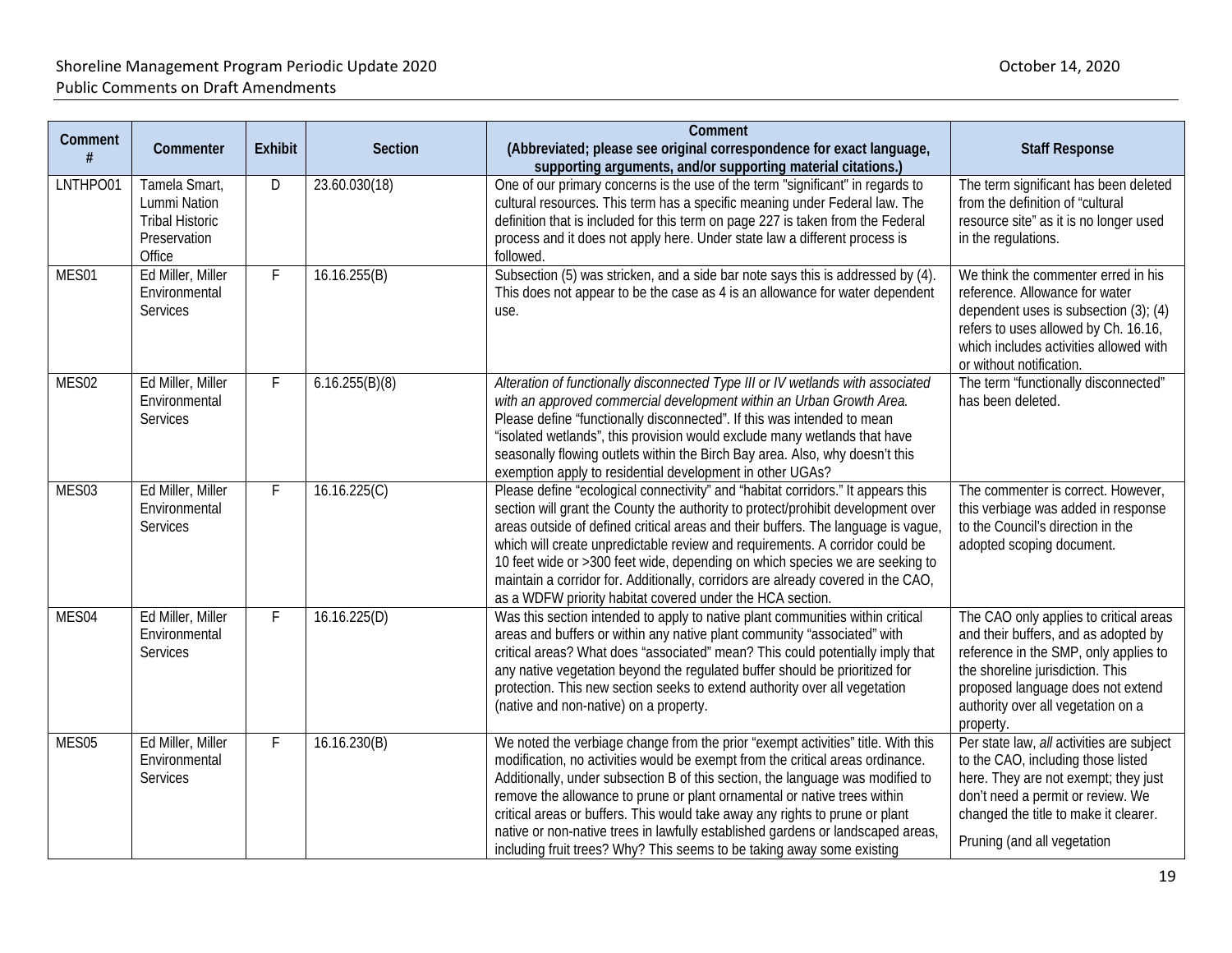| Comment<br>#      | Commenter                                             | <b>Exhibit</b> | <b>Section</b>               | Comment<br>(Abbreviated; please see original correspondence for exact language,<br>supporting arguments, and/or supporting material citations.)                                                                                                                                                                                                                                                                                                                                                                                                                                                                                                                                                                                                                                                                                                                                                                                                                               | <b>Staff Response</b>                                                                                                                                                                                                                                                               |
|-------------------|-------------------------------------------------------|----------------|------------------------------|-------------------------------------------------------------------------------------------------------------------------------------------------------------------------------------------------------------------------------------------------------------------------------------------------------------------------------------------------------------------------------------------------------------------------------------------------------------------------------------------------------------------------------------------------------------------------------------------------------------------------------------------------------------------------------------------------------------------------------------------------------------------------------------------------------------------------------------------------------------------------------------------------------------------------------------------------------------------------------|-------------------------------------------------------------------------------------------------------------------------------------------------------------------------------------------------------------------------------------------------------------------------------------|
|                   |                                                       |                |                              | established rights. This section is inconsistent with 16.16.235.B.4.a.i.                                                                                                                                                                                                                                                                                                                                                                                                                                                                                                                                                                                                                                                                                                                                                                                                                                                                                                      | management) still listed as an activity<br>allowed in buffers with notification<br>$(16.16.230((B)(4))$ . We removed<br>planting so people don't think they<br>can plant new non-native trees in the<br>buffer. However, one can still maintain<br>existing vegetation.             |
| MES <sub>06</sub> | Ed Miller, Miller<br>Environmental<br><b>Services</b> | F              | 16.16.235(B)(4)(b)(iv)(B)(2) | Evergreen trees may not be appropriate for all environments, particularly<br>wetlands with high levels of seasonal ponding. We recommend removing the<br>evergreen tree requirement.                                                                                                                                                                                                                                                                                                                                                                                                                                                                                                                                                                                                                                                                                                                                                                                          | This language is the same that is<br>used in our tree protection regulations<br>for our watersheds. Nonetheless, we<br>agree that in certain circumstances<br>evergreens may not be the best<br>choice. Therefore we have added,<br>"unless otherwise approved by the<br>Director." |
| MES07             | Ed Miller, Miller<br>Environmental<br>Services        | F              | 16.16.235(B)(5)              | What is the time scale when referring to "one-time"? The life of the tree? The<br>duration of property ownership? Please clarify.                                                                                                                                                                                                                                                                                                                                                                                                                                                                                                                                                                                                                                                                                                                                                                                                                                             | This was unclear. We have removed<br>"a one-time," but added "a cumulative<br>total of." We were trying to limit the<br>total amount of buffer that could be<br>cleared.                                                                                                            |
| MES08             | Ed Miller, Miller<br>Environmental<br><b>Services</b> | F              | 16.16.255(C)(3)              | "Habitat corridor" and "ecological connectivity" are general ecology terms, not<br>defined in this code and not regulated as a critical area - unless they are a<br>specific, identified HCA (such as old growth/mature forest, Oregon White Oak,<br>etc.). Biodiversity areas and corridors are identified as a state "priority habitat"<br>by Washington Department of Fish and Wildlife (WDFW)- with corridors<br>defined as "relatively undisturbed and unbroken tracts of vegetation that<br>connect fish and wildlife habitat conservation areas, priority habitat, areas<br>identified as biologically diverse, or valuable habitat within a city or UGA."<br>Critical areas reports are already required to cover biodiversity areas and<br>corridors as an HCA. If the intent of this added section is to include other areas<br>in addition to those currently regulated as critical areas, it seems to be an<br>extension of and addition of a new regulated area. | The commenter is correct. However,<br>this verbiage was added in response<br>to the Council's direction in the<br>adopted scoping document.                                                                                                                                         |
| MES09             | Ed Miller, Miller<br>Environmental<br><b>Services</b> | F              | 16.16.265(A)(1)              | What is the intent of the building setback? If it is to protect tree root zones and<br>allow for building access and maintenance, a building setback is not always<br>needed. For example, a new building within a grass field would not disturb root<br>zones within a buffer or result in significant disturbance by a homeowner<br>walking around the house. Assuming this 10-foot building setback area would<br>or could be tabulated as impact, the setback will effectively reduce the allowed                                                                                                                                                                                                                                                                                                                                                                                                                                                                         | This setback was established by<br>Council and staff is not proposing to<br>change it. We recognize, however,<br>that there may be instances where the<br>setback isn't warranted and have<br>amended the section to allow for a                                                    |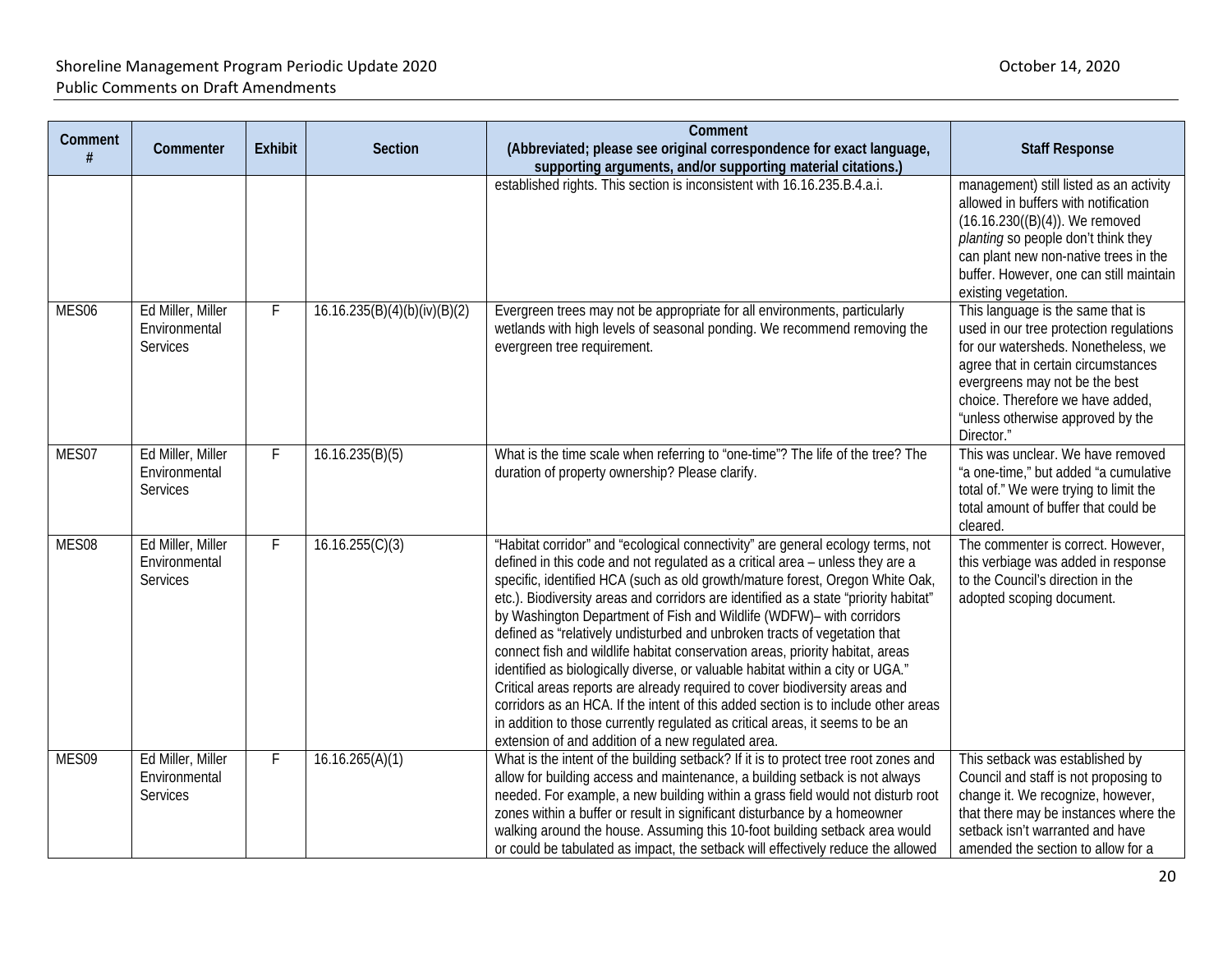### Shoreline Management Program Periodic Update 2020 **Contact Contact Contact Contact Contact Contact Contact Contact Contact Contact Contact Contact Contact Contact Contact Contact Contact Contact Contact Contact Contact Con** Public Comments on Draft Amendments

| Comment<br>#      | Commenter                                             | <b>Exhibit</b> | <b>Section</b>   | Comment<br>(Abbreviated; please see original correspondence for exact language,<br>supporting arguments, and/or supporting material citations.)                                                                                                                                                                                                                                                                                                                                                                                                                                                                                                                                                                                                                                                                                                                                                                                                                                                                                                                                                        | <b>Staff Response</b>                                                                                                                                                                                                                                                                                                                                                                                                                                                                                                                                                                                   |
|-------------------|-------------------------------------------------------|----------------|------------------|--------------------------------------------------------------------------------------------------------------------------------------------------------------------------------------------------------------------------------------------------------------------------------------------------------------------------------------------------------------------------------------------------------------------------------------------------------------------------------------------------------------------------------------------------------------------------------------------------------------------------------------------------------------------------------------------------------------------------------------------------------------------------------------------------------------------------------------------------------------------------------------------------------------------------------------------------------------------------------------------------------------------------------------------------------------------------------------------------------|---------------------------------------------------------------------------------------------------------------------------------------------------------------------------------------------------------------------------------------------------------------------------------------------------------------------------------------------------------------------------------------------------------------------------------------------------------------------------------------------------------------------------------------------------------------------------------------------------------|
|                   |                                                       |                |                  | "reasonable use" footprint (which is proposed to be reduced back down to<br>2,500 square feet under this code). Forcing applicants to build smaller homes<br>on reasonable use lots in order to accommodate a 10-foot building setback will<br>significantly reduce the buildable area on a property. For example, a 50 x 50-<br>foot building (2,500 SF) would have to shrink to 40 by 30-foot building (1,200<br>SF) if it is against a road setback in order to leave a 10-foot building setback<br>around three sides of the structure.                                                                                                                                                                                                                                                                                                                                                                                                                                                                                                                                                            | reduction in such cases, modeled on<br>the COB's similar regulation.                                                                                                                                                                                                                                                                                                                                                                                                                                                                                                                                    |
| MES <sub>10</sub> | Ed Miller, Miller<br>Environmental<br><b>Services</b> | F.             | 16.16.265(B)(1)  | Significant Trees" needs to be defined in the CAO.                                                                                                                                                                                                                                                                                                                                                                                                                                                                                                                                                                                                                                                                                                                                                                                                                                                                                                                                                                                                                                                     | The WCC has too many disparate<br>definition sections, many of which<br>define the same words differently.<br>Staff is working toward ultimately<br>having one definition chapter. But until<br>that happens, we're trying not to add<br>new definitions where words are<br>already defined elsewhere, which is<br>why we've added "Any words not<br>defined herein shall be defined<br>pursuant to Titles 20 (Zoning), 22<br>(Land Use and Development), 23<br>(Shoreline Management Program), or<br>their common meanings when not<br>defined in code" at the beginning of<br>the definition section. |
| MES11             | Ed Miller, Miller<br>Environmental<br><b>Services</b> | F              | 16.16.270(C)(12) | Reasonable Use Exceptions. For single-family residences, the maximum<br>impact area may be no larger than 2,500 square feet. This impact area shall<br>include the residential structure as well as appurtenant development that are<br>necessarily connected to the use and enjoyment of a single-family residence.<br>These appurtenant developments include garages/shops, decks, parking, and<br>all lawn and nonnative landscaping.<br>Why is reasonable use reduced from 4,000 SF to 2,500 SF? The County<br>Council previously approved the larger area so that property owners could use<br>a reasonable portion of their 5, 10, 20-acre properties with a house, shop,<br>garden, etc. If the intent is to make it the same as the SMP reasonable use<br>allowance (2,500 square feet), please explain why they need to be the same.<br>Shoreline lots fall within 200 feet of the shoreline, a more highly protected area<br>designated by the Shoreline Management Act. Additionally, shoreline lots are<br>often smaller-sized lots. A majority of non-shoreline lots in the County are at | Reasonable use as proposed would<br>now be the last effort to avoid a<br>constitutional taking and allow<br>development on very constrained lots<br>and these cases should be rare. The<br>new paradigm is to administratively<br>allow up to 50% buffer reduction (with<br>mitigation) through a minor variance<br>(administrative) and a greater<br>reduction with a public hearing<br>(Hearing Examiner). This new<br>approach should provide greater<br>flexibility while cutting down on costs<br>to applicants and cases going to the<br>H/E. The shoreline code cited is what                    |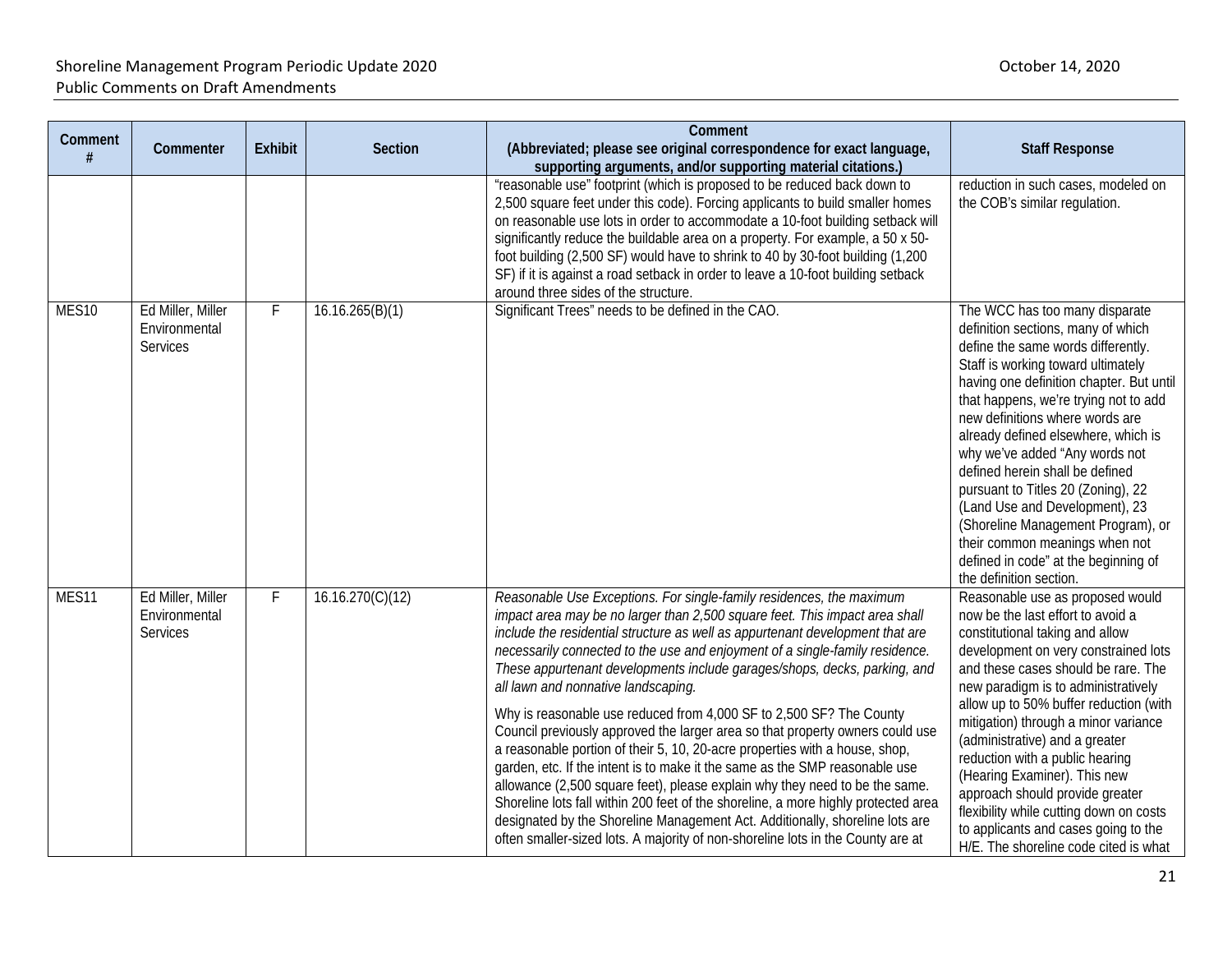| Comment<br># | Commenter                                      | <b>Exhibit</b> | Section                             | Comment<br>(Abbreviated; please see original correspondence for exact language,<br>supporting arguments, and/or supporting material citations.)                                                                                                                                                                                                                                                                                                                                                                                                                                                                                                                                                                                                                                                                                                                                                                                                                                                                                                                                                                                                                                                                                                                                                                                                                                                                                                                                                      | <b>Staff Response</b>                                                                                                                                                                                                                                                                                                                                                       |
|--------------|------------------------------------------------|----------------|-------------------------------------|------------------------------------------------------------------------------------------------------------------------------------------------------------------------------------------------------------------------------------------------------------------------------------------------------------------------------------------------------------------------------------------------------------------------------------------------------------------------------------------------------------------------------------------------------------------------------------------------------------------------------------------------------------------------------------------------------------------------------------------------------------------------------------------------------------------------------------------------------------------------------------------------------------------------------------------------------------------------------------------------------------------------------------------------------------------------------------------------------------------------------------------------------------------------------------------------------------------------------------------------------------------------------------------------------------------------------------------------------------------------------------------------------------------------------------------------------------------------------------------------------|-----------------------------------------------------------------------------------------------------------------------------------------------------------------------------------------------------------------------------------------------------------------------------------------------------------------------------------------------------------------------------|
|              |                                                |                |                                     | least five acres in size. No specific reasoning is given on why the reasonable<br>use allowance is being lowered, despite the recent critical areas code update<br>in 2017 which brought it to 4,000 square feet.<br>This is particularly concerning if a 10-foot building setback is required to be<br>included within the reasonable use allocation area, severely reducing building<br>size. Potentially, a property owner with five acres or more could be limited to a<br>1,000 SF house with a required 10-foot building setback and max out the<br>reasonable use allowance with a small house footprint.                                                                                                                                                                                                                                                                                                                                                                                                                                                                                                                                                                                                                                                                                                                                                                                                                                                                                     | is allowed without a shoreline<br>variance; an applicant always has the<br>option to seek a larger footprint<br>through a variance.                                                                                                                                                                                                                                         |
| MES12        | Ed Miller, Miller<br>Environmental<br>Services | F              | $16.16.630(C)$ &<br>16.16.740(A)(1) | This section of code was revised to remove the provision that buffers do not<br>extend across substantially developed areas and/or across legally established<br>roads. The language was changed to only include "existing, legally established<br>substantially developed surface". This change would allow larger buffers to<br>include disconnected area on the opposite side of roads or developed surfaces<br>(such as buildings). Please explain the reason for this change. We are not<br>aware of any Department of Ecology guidance that proposes including<br>disconnected portions of buffer across roads or developed areas.<br>While some wildlife species may cross roads (e.g. birds, mammals), it seems<br>unlikely that water-dependent species (e.g., amphibians) would regularly<br>access buffers across roads and buildings. Since the intent of the buffer is to<br>protect the functions of the wetland, perhaps the analysis should focus on what<br>functions a disconnected buffer would provide to a wetland across a road or<br>building. The disconnected buffer would not provide hydrologic or water quality<br>functions for the wetland across the road.<br>This change would substantially increase the amount of regulated buffer areas<br>in Whatcom County, particularly in conjunction with the larger buffers proposed<br>under this code change. As such, it seems there should be some reasoning<br>provided as to why this change is needed or even valid. | Hydrologic or water quality functions<br>are not the only reason for buffers.<br>While small water-dependent species<br>(e.g., amphibians) may not cross<br>roads, many others do, or they nest,<br>roost, or any number of other<br>activities. DOE guidance does not<br>provide provisions for reducing buffers<br>because of minor (e.g., dirt driveways)<br>intrusions. |
| MES13        | Ed Miller, Miller<br>Environmental<br>Services | F              | 16.16.640(A)                        | How will the Director determine what distance is necessary to increase the<br>buffer if it's "poorly vegetated"? This appears subjective as there is no definitive<br>science that provides clear buffer widths in these cases - they could vary<br>depending on what function or which species you are seeking to protect. What<br>would qualify as "poorly vegetated"? Bare dirt? Grass? Significant coverage of<br>invasive species? This section of code could be interpreted and applied very<br>differently among staff, decreasing predictability and consistency for<br>landowners. The section has also been altered from the existing code to allow<br>for buffer increases to "provide connectivity to other wetland and habitat                                                                                                                                                                                                                                                                                                                                                                                                                                                                                                                                                                                                                                                                                                                                                          | Staff is proposing amendments to this<br>section to provide better rationale<br>(based on DOE guidance) for an<br>already existing section.                                                                                                                                                                                                                                 |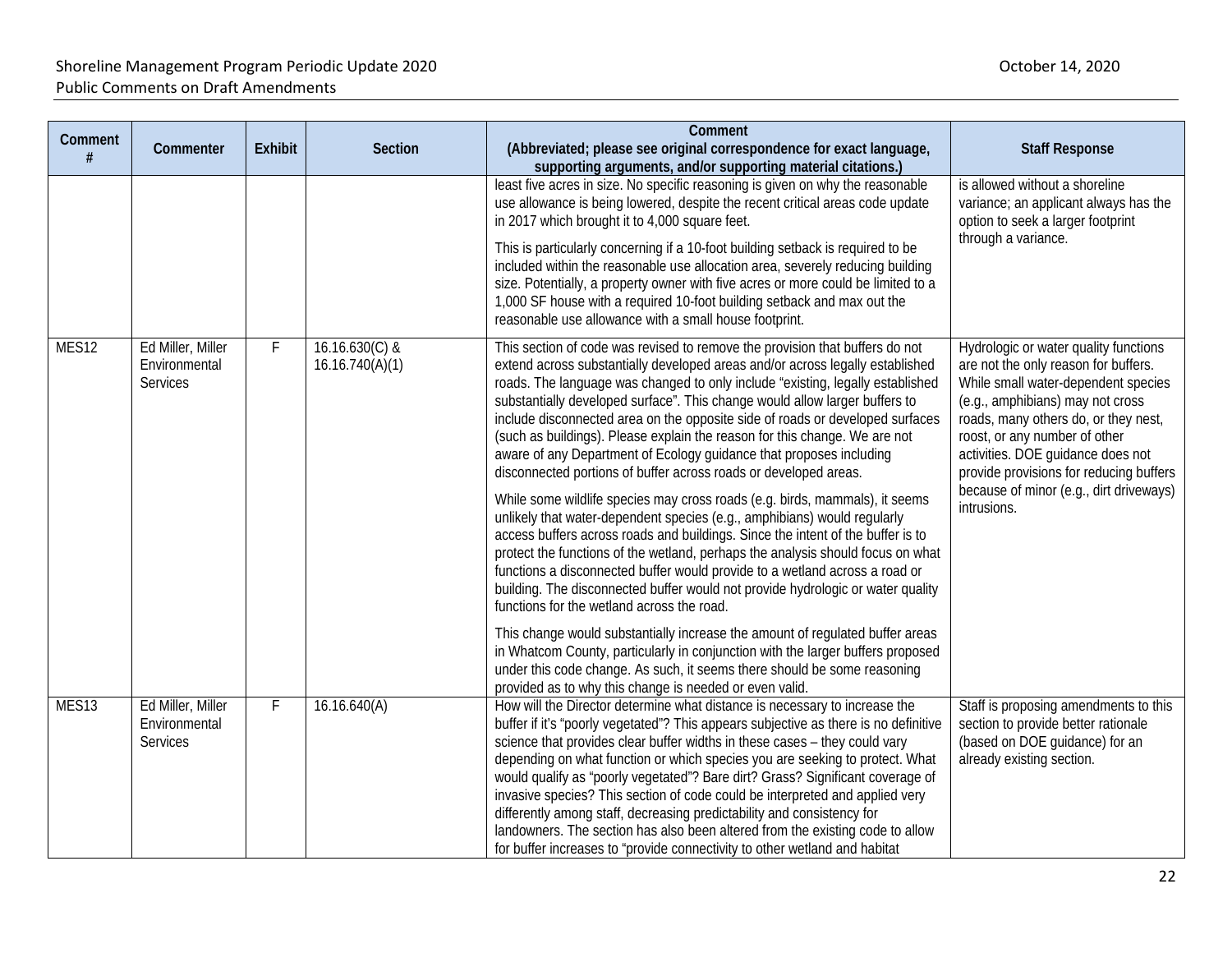| Comment           | Commenter                                             | <b>Exhibit</b> | <b>Section</b>                            | Comment<br>(Abbreviated; please see original correspondence for exact language,<br>supporting arguments, and/or supporting material citations.)                                                                                                                                                                                                                                                                                                                                                                                                                                                                                                                                                                                                                                                                                                     | <b>Staff Response</b>                                                                                                                                                                                                          |
|-------------------|-------------------------------------------------------|----------------|-------------------------------------------|-----------------------------------------------------------------------------------------------------------------------------------------------------------------------------------------------------------------------------------------------------------------------------------------------------------------------------------------------------------------------------------------------------------------------------------------------------------------------------------------------------------------------------------------------------------------------------------------------------------------------------------------------------------------------------------------------------------------------------------------------------------------------------------------------------------------------------------------------------|--------------------------------------------------------------------------------------------------------------------------------------------------------------------------------------------------------------------------------|
|                   |                                                       |                |                                           | areas". This seems to be an especially broad provision to increase buffers<br>almost anywhere.                                                                                                                                                                                                                                                                                                                                                                                                                                                                                                                                                                                                                                                                                                                                                      |                                                                                                                                                                                                                                |
| MES <sub>14</sub> | Ed Miller, Miller<br>Environmental<br><b>Services</b> | F              | 16.16.640(B)(2)                           | Buffer Width Averaging. In the specified locations where a buffer has been<br>reduced to achieve averaging, the Director may require enhancement to the<br>remaining buffer to ensure no net loss of ecologic function, services, or value.<br>This section effectively eliminates the intent of buffer averaging and converts it<br>to buffer reduction by requiring mitigation. Buffer averaging is an important and<br>simple way to allow more flexibility for property owners that need to make<br>minor buffer adjustments. This section will also reduce consistency and<br>predictability (each staff member could apply this differently), and will increase<br>the cost for simple projects by requiring plantings, monitoring, bonding, etc. by<br>thousands of dollars.                                                                 | The intent that if the remaining<br>reduced buffer area is degraded, it is<br>now narrower and lacks the<br>vegetation to properly function. If it is<br>well vegetated, enhancement would<br>not be necessary (nor required). |
| MES <sub>15</sub> | Ed Miller, Miller<br>Environmental<br><b>Services</b> | F              | 16.16.640(C)(1)(c)                        | Buffer Width Reduction. The buffer shall not be reduced to less than 75<br>percent of the standard buffer.<br>The existing code section allows for up to a 50 percent (or minimum of 25 feet)<br>reduction of a Category IV wetland buffer, while higher category wetland or<br>restricted to a 25 percent reduction. Why is this being changed? Is there<br>guidance from the Department of Ecology supporting the change or data from<br>Whatcom County showing that the current allowed reduction up to 50 percent<br>for Category IV wetlands is not working? Category IV wetlands are generally<br>low functioning wetlands - why are we further restricting buffer flexibility here?                                                                                                                                                          | We are responding to comments from<br>DOE regarding having to meet their<br>latest guidance.                                                                                                                                   |
| MES <sub>16</sub> | Ed Miller, Miller<br>Environmental<br><b>Services</b> | F              | 16.16.640(C)(1)(e)(iii)                   | Does this mean the Director could require property owners to protect non-<br>critical area and non-buffer areas with a conservation easement? This<br>essentially gives the Director unlimited authority to restrict uses over non-<br>protected uplands on properties, further limiting uses on properties without<br>clear rationale, size limitations/restrictions, or predictability. Again, this section<br>of code will create highly unpredictable review, requirements, and result in<br>additional cost and critical areas assessment report revisions, depending on<br>staff interpretations and personal beliefs. Additionally - allowed buffer<br>reductions already require buffer mitigation to offset the impact. Please provide<br>rationale for requiring additional mitigation that may include non-designated<br>critical areas. | This is not intended to be in addition<br>to mitigation, but one of the ways to<br>achieve no net loss through the<br>mitigation sequence while applying<br>landscape ecology principals.                                      |
| MES17             | Ed Miller, Miller<br>Environmental<br>Services        | F              | $16.16.640(C)(1)(g)$ &<br>16.16.640(C)(3) | Buffer Width Reduction. All buffer reduction impacts are mitigated and result in<br>equal or greater protection of the wetland functions and values. This includes<br>enhancement of existing degraded buffer area and provide mitigation for the<br>disturbed buffer area.                                                                                                                                                                                                                                                                                                                                                                                                                                                                                                                                                                         | Planting of degraded buffer has been<br>a part of our CAO since 2005 and<br>based on DOE guidance. We have<br>only tried to clarify based on case                                                                              |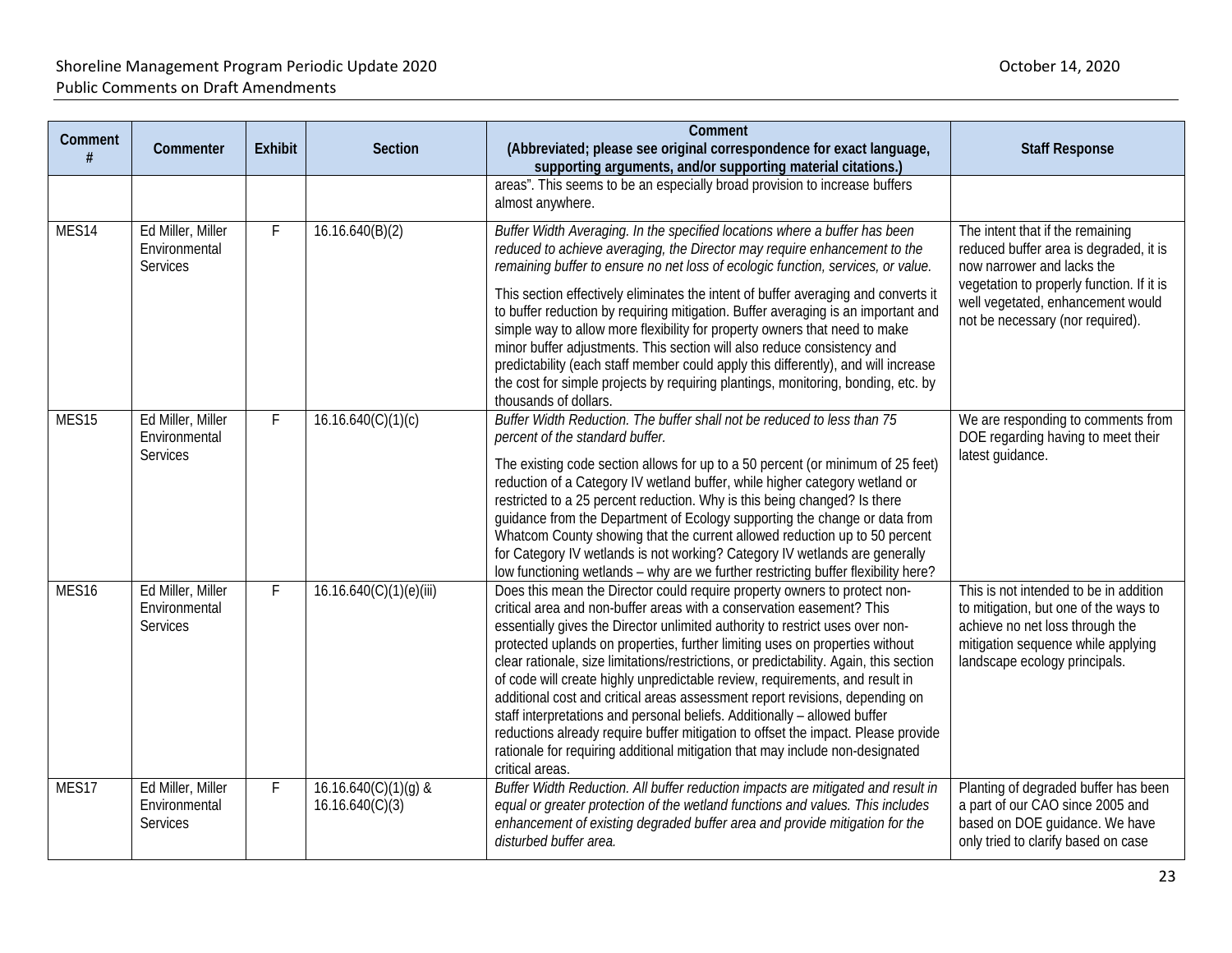### Shoreline Management Program Periodic Update 2020 **Contact Contact Contact Contact Contact Contact Contact Contact Contact Contact Contact Contact Contact Contact Contact Contact Contact Contact Contact Contact Contact Con** Public Comments on Draft Amendments

| Comment | Commenter                                             | <b>Exhibit</b> | Section      | Comment<br>(Abbreviated; please see original correspondence for exact language,                                                                                                                                                                                                                                                                                                                                                                                                                                                                                                                                                                                                                                                                                                                                                                                                                                                                                                                                                                                                                                                                                                                                             | <b>Staff Response</b>                                                                                                                                                                                                                 |
|---------|-------------------------------------------------------|----------------|--------------|-----------------------------------------------------------------------------------------------------------------------------------------------------------------------------------------------------------------------------------------------------------------------------------------------------------------------------------------------------------------------------------------------------------------------------------------------------------------------------------------------------------------------------------------------------------------------------------------------------------------------------------------------------------------------------------------------------------------------------------------------------------------------------------------------------------------------------------------------------------------------------------------------------------------------------------------------------------------------------------------------------------------------------------------------------------------------------------------------------------------------------------------------------------------------------------------------------------------------------|---------------------------------------------------------------------------------------------------------------------------------------------------------------------------------------------------------------------------------------|
| #       |                                                       |                |              | supporting arguments, and/or supporting material citations.)                                                                                                                                                                                                                                                                                                                                                                                                                                                                                                                                                                                                                                                                                                                                                                                                                                                                                                                                                                                                                                                                                                                                                                |                                                                                                                                                                                                                                       |
|         |                                                       |                |              | Define "degraded". This could result in the Director arbitrarily requiring acres of<br>additional planting, above and beyond the 1:1 or 1.25:1 buffer mitigation. How<br>is the amount of area determined? What if the area is an active hayfield or<br>established pasture that is in use? The Director could remove the ability to use<br>a legally established, non-conforming uses and require planting over such<br>area. This again will add uncertainty, lack of predictability, and significantly<br>increase costs without any clear limitations on how much planting could be<br>required. Additionally, this sounds like two things are now required -<br>enhancement of existing degraded buffer and conducting additional mitigation.<br>Why are property owners penalized for the current condition of the property -<br>that may have been in place for generations? Also, it should be noted that<br>buffers are not static, and have been increasing with every update and version<br>of the CAO. As a result, areas which now may be considered "degraded<br>buffer," potentially requiring additional enhancement (per the draft change),<br>may not have even been regulated as buffer a few years ago. | history; we are clarifying that the area<br>that might be enhanced is limited to<br>the specific location being reduced.<br>Per DOE guidance, degraded is any<br>portion of a buffer that is not in a<br>densely vegetated community. |
| MES18   | Ed Miller, Miller<br>Environmental<br><b>Services</b> | F              | 16.16.680(H) | Mitigation Ratios. For impacts to wetland buffers, mitigation shall be provided<br>at the follow ratios (1) Where the mitigation is placed after the impact occurs,<br>at a 1.25:1 ratio (area or function); and (2) where the mitigation is in place and<br>functional before the impact occurs (i.e. advanced mitigation), at a 1:1 ratio<br>(area or function).<br>Planting mitigation prior to project construction is complicated because of<br>access for equipment, permit issuance, and seasonal constraints (plants                                                                                                                                                                                                                                                                                                                                                                                                                                                                                                                                                                                                                                                                                                | It is being amended to meet DOE<br>guidance.                                                                                                                                                                                          |
|         |                                                       |                |              | generally must be planted in winter or spring) - which doesn't always coincide<br>with project construction. At the stage when the mitigation is designed and the<br>critical areas assessment report is submitted to the County for review with the<br>site plan, we don't know when or if planting could occur prior to project<br>construction. This makes it impossible to assume applicants could achieve a<br>1:1 mitigation ratio unless they are using an established mitigation bank to<br>offset their impacts. Why is this being changed? Is there a directive from the<br>Department of Ecology or data in Whatcom County supporting this, and the<br>higher ratio?                                                                                                                                                                                                                                                                                                                                                                                                                                                                                                                                             |                                                                                                                                                                                                                                       |
| MES19   | Ed Miller, Miller<br>Environmental<br><b>Services</b> | F              | 16.16.720(D) | Private Access. Access to existing legal lots may be permitted to cross habitat<br>conservation areas if there are no feasible alternative alignments.<br>This section as modified implies that no new lots could be created (subdivided)<br>if a road would be needed to cross through a habitat conservation area. This<br>could include trumpeter swan loafing areas (which are roughly mapped on<br>WDFW priority habitats and species maps), biodiversity corridors, bat habitat                                                                                                                                                                                                                                                                                                                                                                                                                                                                                                                                                                                                                                                                                                                                       | We have amended this section to<br>clarify in such a way that subdivisions<br>could still occur.                                                                                                                                      |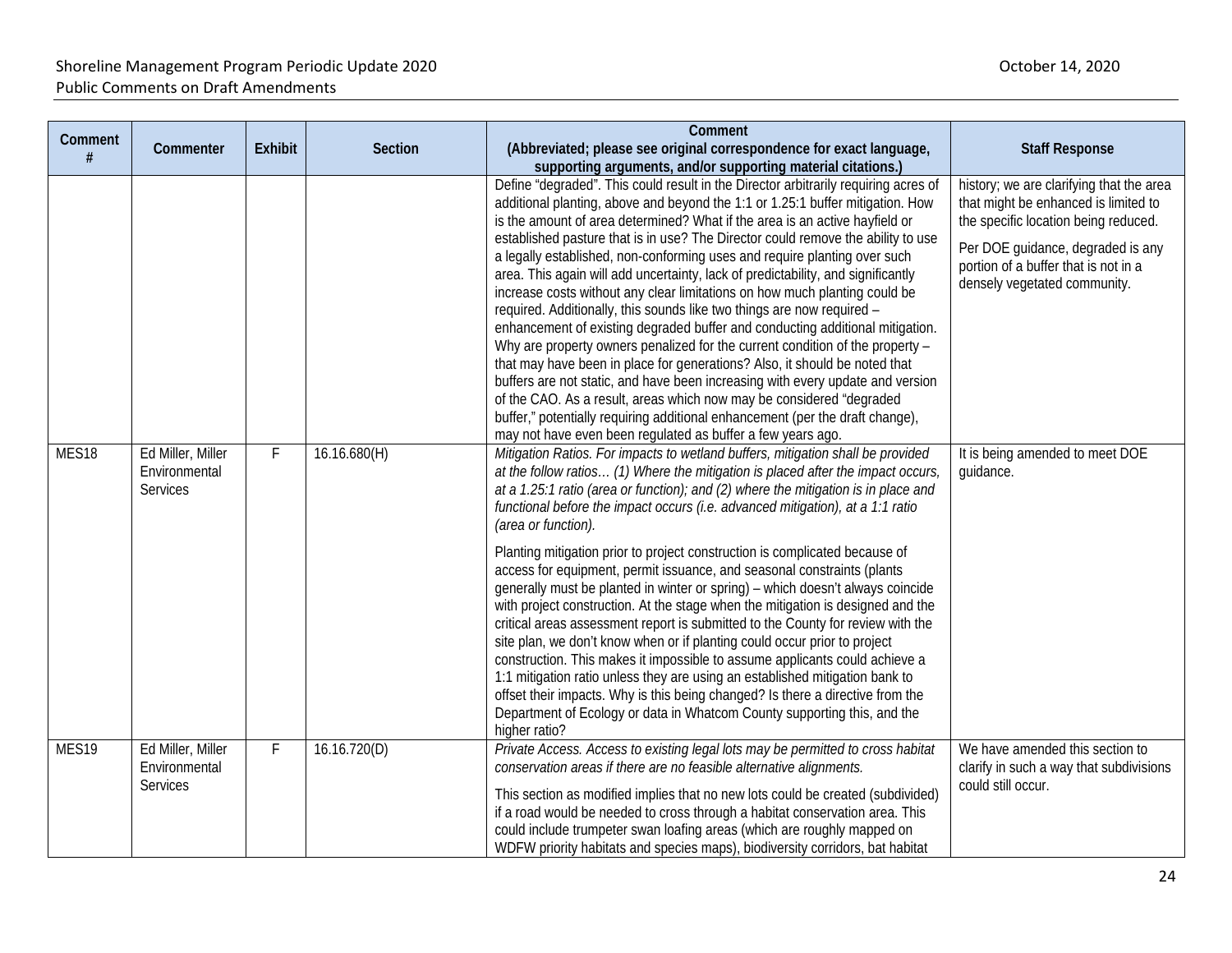| Comment | Commenter                                             | <b>Exhibit</b> | Section      | Comment<br>(Abbreviated; please see original correspondence for exact language,                                                                                                                                                                                                                                                                                                                                                                                                                                                                                                                                                                                                                                                                                                                                                                                                                      | <b>Staff Response</b>                                                                                                                                                                                                                                                                                                                                                       |
|---------|-------------------------------------------------------|----------------|--------------|------------------------------------------------------------------------------------------------------------------------------------------------------------------------------------------------------------------------------------------------------------------------------------------------------------------------------------------------------------------------------------------------------------------------------------------------------------------------------------------------------------------------------------------------------------------------------------------------------------------------------------------------------------------------------------------------------------------------------------------------------------------------------------------------------------------------------------------------------------------------------------------------------|-----------------------------------------------------------------------------------------------------------------------------------------------------------------------------------------------------------------------------------------------------------------------------------------------------------------------------------------------------------------------------|
|         |                                                       |                |              | supporting arguments, and/or supporting material citations.)<br>(which includes entire townships where bats are mapped), streams, Pileated<br>woodpecker habitat (which is not mapped by WDFW and must be determined<br>by the project biologist or County staff), and many other priority habitats.                                                                                                                                                                                                                                                                                                                                                                                                                                                                                                                                                                                                 |                                                                                                                                                                                                                                                                                                                                                                             |
| MES20   | Ed Miller, Miller<br>Environmental<br><b>Services</b> | F              | 16.16.630(F) | Table 1 Standard Wetland Buffer Widths.<br>Based on a sampling of numerous projects in Whatcom County, the most<br>common wetland category is a Category III with a moderate habitat score (110<br>or 150-foot buffers for moderate or high intensity land uses respectively).<br>However, we also find that Category III wetlands with a high habitat score<br>occur. This could easily occur in a wetland of small to moderate size (5,000 to<br>10,000 square feet), and partially in a pasture. The updated buffer for this type<br>of wetland would be 225 feet or 300 feet (for moderate or high intensity<br>development respectively). A 225-foot buffer would result in over 3.6 acres of<br>land that would be protected as buffer. On a five-acre property, with multiple<br>wetlands, this could easily create many more reasonable use properties,<br>resulting in many more variances. | Based on conversations with DOE<br>staff, Table 1 is proposed to be<br>updated to be consistent with their<br>latest guidance. Mr. Miller provides a<br>good example as to why staff is<br>proposing an (up to 50%)<br>administratively approved minor<br>variance.                                                                                                         |
| MES21   | Ed Miller, Miller<br>Environmental<br>Services        | F              | 16.16.740(A) | <b>Buffer Widths</b><br>This is the same concern as comment MES12, and would allow for buffers to<br>extend to areas across roads.                                                                                                                                                                                                                                                                                                                                                                                                                                                                                                                                                                                                                                                                                                                                                                   | Hydrologic or water quality functions<br>are not the only reason for buffers.<br>While small water-dependent species<br>(e.g., amphibians) may not cross<br>roads, many others do, or they nest,<br>roost, or any number of other<br>activities. DOE guidance does not<br>provide provisions for reducing buffers<br>because of minor (e.g., dirt driveways)<br>intrusions. |
| MES22   | Ed Miller, Miller<br>Environmental<br>Services        | F              | 16.16.740(B) | Table 4. Buffer Widths.<br>What is a Type O water? No definition is given and there is no other correlation<br>with any other part of the HCA section or Washington State water typing.<br>The buffer provision for natural ponds and lakes under 20 acres was previously                                                                                                                                                                                                                                                                                                                                                                                                                                                                                                                                                                                                                            | A definition of the water types has<br>been added.                                                                                                                                                                                                                                                                                                                          |
| MES23   | Ed Miller, Miller                                     | F              | 16.16.745(A) | 50 feet, but was removed. What are the buffers for small lakes and natural<br>ponds? The added water typing buffers in the table include a 100-foot buffer for<br>lakes. Assumedly natural ponds and small lakes would not be required to have<br>the same buffer as large lakes in the County. Currently artificially created<br>ponds (created prior to 2005) do not require a buffer, is this still the case?<br><b>Buffer Width Increasing.</b>                                                                                                                                                                                                                                                                                                                                                                                                                                                  | This provision has been borrowed                                                                                                                                                                                                                                                                                                                                            |
|         | Environmental                                         |                |              | There is a new provision to this section that allows the Director to extend Type                                                                                                                                                                                                                                                                                                                                                                                                                                                                                                                                                                                                                                                                                                                                                                                                                     | from Skagit County as a way to                                                                                                                                                                                                                                                                                                                                              |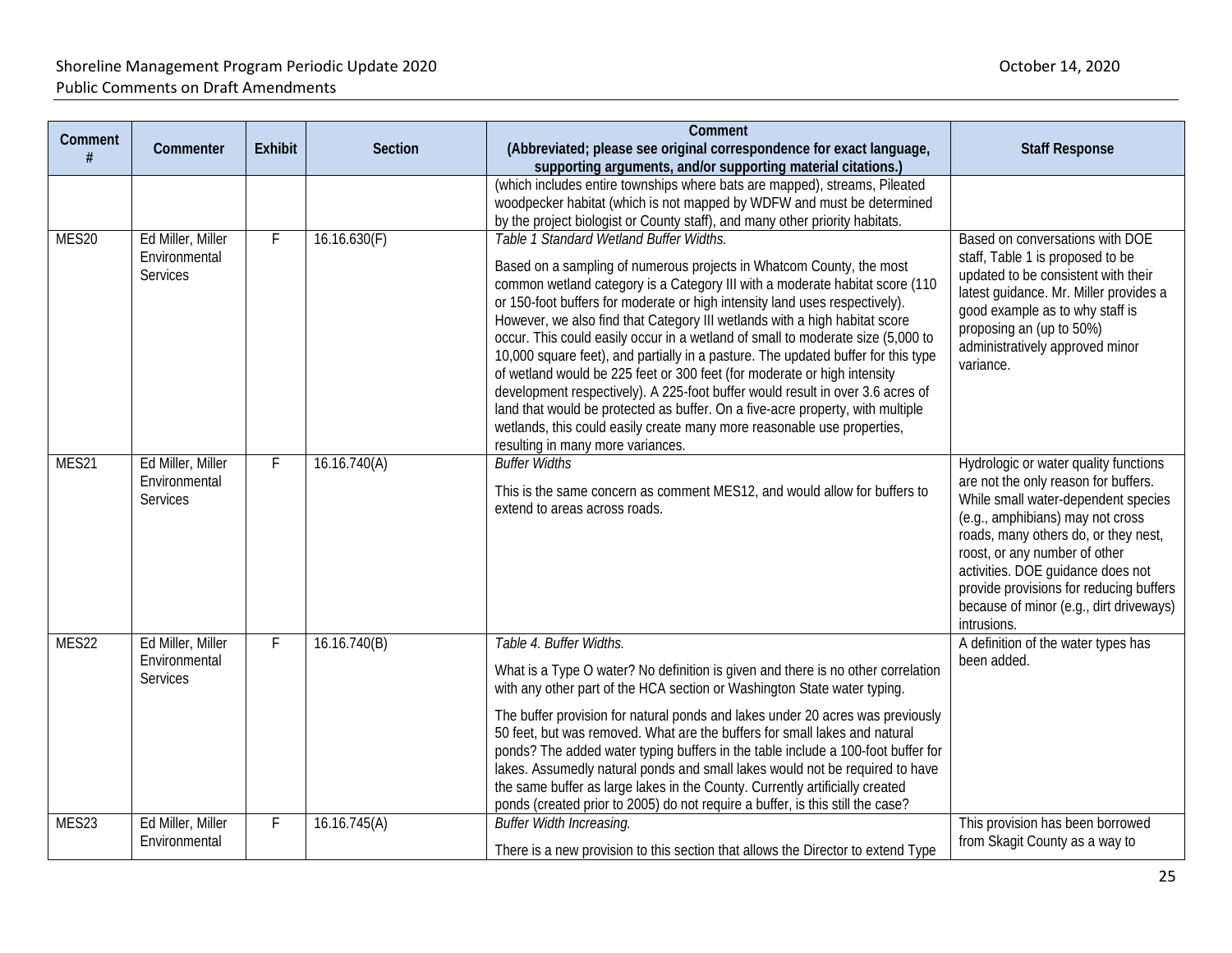| Comment<br># | Commenter                                            | <b>Exhibit</b> | <b>Section</b>   | Comment<br>(Abbreviated; please see original correspondence for exact language,<br>supporting arguments, and/or supporting material citations.)                                                                                                                                                                                                                                                                                                                                                                                                                                                                                                | <b>Staff Response</b>                                                                                                                                                                                                                                                                                                                                                                      |
|--------------|------------------------------------------------------|----------------|------------------|------------------------------------------------------------------------------------------------------------------------------------------------------------------------------------------------------------------------------------------------------------------------------------------------------------------------------------------------------------------------------------------------------------------------------------------------------------------------------------------------------------------------------------------------------------------------------------------------------------------------------------------------|--------------------------------------------------------------------------------------------------------------------------------------------------------------------------------------------------------------------------------------------------------------------------------------------------------------------------------------------------------------------------------------------|
|              | <b>Services</b>                                      |                |                  | S or F buffers to resources within 300 feet - including Category III wetlands,<br>other HCA's or other waters. Again, this is an exceptionally broad provision to<br>add in additional regulated areas that are not currently designated as critical<br>areas or buffers in the existing or even the proposed amended code. There is<br>also no clear guidance on how this would be done. The amount of additional<br>area in Whatcom County this could include is hard to imagine. The extension<br>of every fish stream or lake buffer to another resource within 300 feet is<br>essentially extending most of the buffer areas to 300 feet. | provide interjurisdictional consistency,<br>making it easier for our consultants<br>working in multiple jurisdictions.                                                                                                                                                                                                                                                                     |
| MES24        | Ed Miller, Miller<br>Environmental<br>Services       | F              | 16.16.745(B)     | <b>Buffer Averaging.</b><br>Same concern as comment MES14.                                                                                                                                                                                                                                                                                                                                                                                                                                                                                                                                                                                     | The intent is that if the remaining<br>reduced buffer area is degraded, it is<br>now narrower and lacks the<br>vegetation to properly function. If it is<br>well vegetated, enhancement would<br>not be necessary (nor required).                                                                                                                                                          |
| MES25        | Ed Miller, Miller<br>Environmental<br>Services       | F              | 16.16.745(C)     | <b>Buffer Reduction.</b><br>Same concern as comment MES17 and MES18.                                                                                                                                                                                                                                                                                                                                                                                                                                                                                                                                                                           | Planting of degraded buffer has been<br>a part of our CAO since 2005 and<br>based on DOE guidance. We have<br>only tried to clarify based on case<br>history; we are clarifying that the area<br>that might be enhanced is limited to<br>the specific location being reduced.<br>Per DOE guidance, degraded is any<br>portion of a buffer that is not in a<br>densely vegetated community. |
| MES26        | Ed Miller, Miller<br>Environmental<br>Services       | F              | 16.16.760(B)     | <b>Buffer Mitigation.</b><br>Same concern as comment MES18.                                                                                                                                                                                                                                                                                                                                                                                                                                                                                                                                                                                    | It is being amended to meet DOE<br>guidance.                                                                                                                                                                                                                                                                                                                                               |
| NES01        | Molly Porter,<br>Northwest<br>Ecological<br>Services | F              | 16.16.270(C)(12) | Please provide additional clarification on what is included in the maximum<br>allowed 2,500 sq. ft. impact area to provide consistency in application. The text<br>states driveways shall be the minimum necessary but does not specify if any of<br>this square footage shall be included in the allowed 2,500 sq. ft. impact area. Is<br>there a minimum square footage of parking area that is required to be<br>included? Is the 10-foot building setback counted towards this allowance?                                                                                                                                                  | Whatever fits in 2,500 sq. ft. We could<br>set specific numbers, but that would<br>provide less flexibility to a<br>homeowner.                                                                                                                                                                                                                                                             |
| NES02        | Molly Porter,<br>Northwest<br>Ecological<br>Services | F              | 16.16.270(C)(12) | For projects that require a critical area buffer impact, it appears these will be<br>reviewed in the following order: reduction of up to 25% administered by the<br>Director; a minor variance (buffer reduction of 25-50%) administered by the<br>Director; a major variance (buffer reduction beyond 50%) administered by the                                                                                                                                                                                                                                                                                                                | The commenter is correct; and a flow<br>chart might be helpful; we'll try to<br>develop one. As to variance criteria,<br>see WCC 22.07.050. There are no                                                                                                                                                                                                                                   |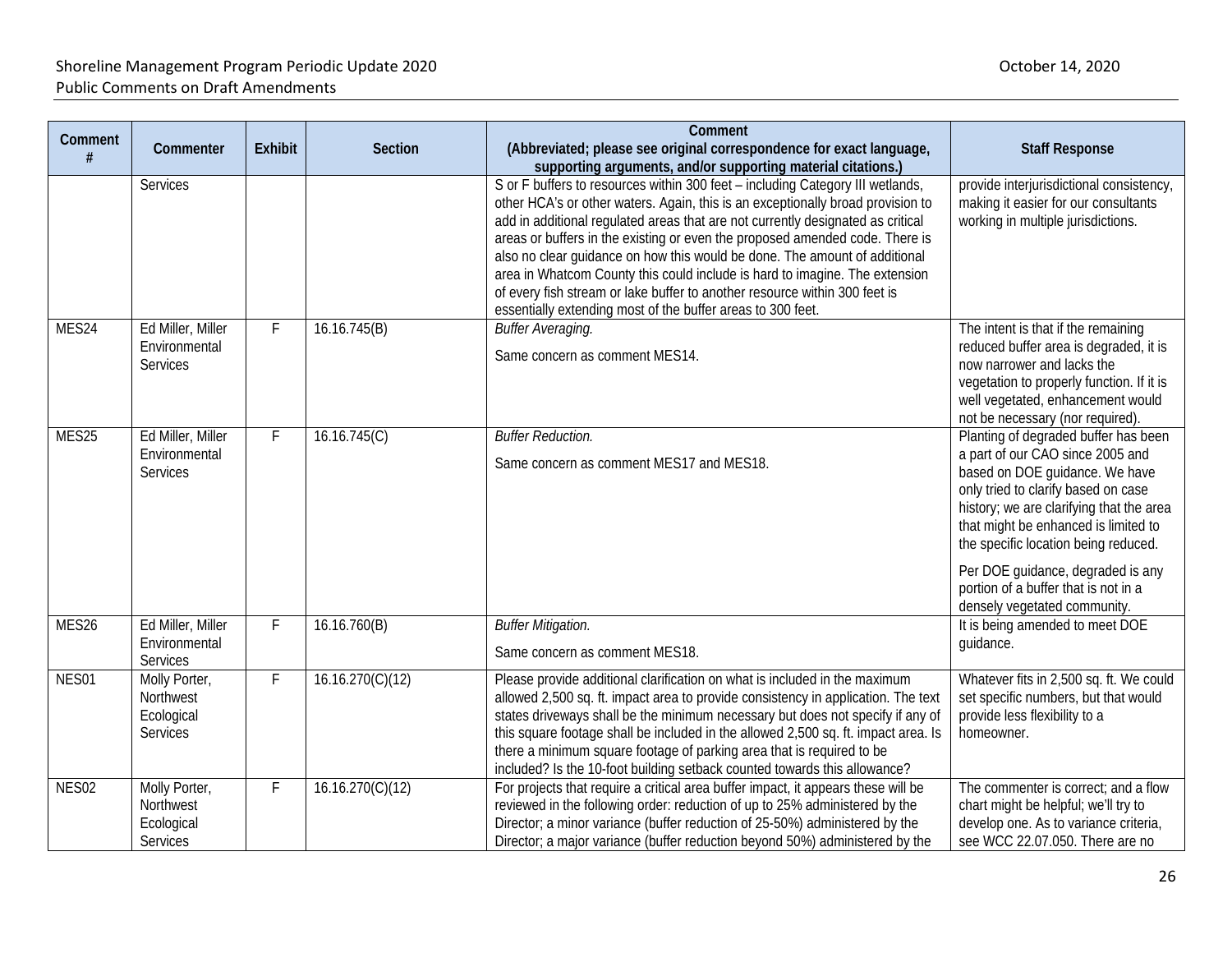|                   |                                                             |                |                                           | Comment                                                                                                                                                                                                                                                                                                                                                                                                                                                                                                                                                                                                                                           |                                                                                                                                                                                                                                                                                                                                                                       |
|-------------------|-------------------------------------------------------------|----------------|-------------------------------------------|---------------------------------------------------------------------------------------------------------------------------------------------------------------------------------------------------------------------------------------------------------------------------------------------------------------------------------------------------------------------------------------------------------------------------------------------------------------------------------------------------------------------------------------------------------------------------------------------------------------------------------------------------|-----------------------------------------------------------------------------------------------------------------------------------------------------------------------------------------------------------------------------------------------------------------------------------------------------------------------------------------------------------------------|
| Comment<br>#      | Commenter                                                   | <b>Exhibit</b> | <b>Section</b>                            | (Abbreviated; please see original correspondence for exact language,<br>supporting arguments, and/or supporting material citations.)                                                                                                                                                                                                                                                                                                                                                                                                                                                                                                              | <b>Staff Response</b>                                                                                                                                                                                                                                                                                                                                                 |
|                   |                                                             |                |                                           | Director; and last, if major variance is denied or if all other code requirements<br>including mitigation cannot be met, a reasonable use application is<br>administered by the Hearing Examiner. A flow chart similar to Table 1. Project<br>Permit Processing Table in 22.05, may be helpful to describe this process and<br>requirements associated with each.                                                                                                                                                                                                                                                                                 | criteria in regards to total allowed<br>impact area (though one would have<br>to mitigate).                                                                                                                                                                                                                                                                           |
|                   |                                                             |                |                                           | Please clarify if there are any specific criteria for minor and minor variances in<br>regards to total allowed impact area. It appears variances have no maximum<br>allowable footprint and can be permitted as long as mitigation sequencing is<br>applied and impacts can be mitigated.                                                                                                                                                                                                                                                                                                                                                         |                                                                                                                                                                                                                                                                                                                                                                       |
| NES04             | Molly Porter,<br>Northwest<br>Ecological<br><b>Services</b> | F              | $16.16.640(C)(1)(q)$ &<br>16.16.640(C)(3) | Both sections appear to require mitigation, as well as additional enhancement<br>of 'existing degraded buffer area' to provide mitigation for the 'disturbed buffer<br>area.' Please define 'degraded buffer area' and 'disturbed buffer area,' and<br>provide additional clarity on how much additional enhancement may be<br>required beyond the standard 1:1 and 1.25:1 mitigation ratios. Further defining<br>these terms and the amount of enhancement that is expected will help clarify<br>the application of this code section to specific projects.                                                                                      | Per DOE guidance "degraded" is the<br>difference between existing conditions<br>and a densely vegetated community.<br>As each site is different, it would be<br>difficult to have a code that accounts<br>for every variation. We are trying to<br>balance having a code that is a<br>"cookbook" verses providing flexibility<br>to homeowners and their consultants. |
| NES05             | Molly Porter,<br>Northwest<br>Ecological<br>Services        | F              | $16.16.640(B)(1)(a)$ &<br>(C)(1)(a)       | Buffer averaging is preferred to buffer reduction [16.16.640(C)(1)(b)]. Sections<br>16.16.640(B)(1)(a) and (C)(1)(a) imply a development proposal cannot use a<br>combination of buffer averaging in one area and buffer reduction in another.<br>Clarification could be added to state buffer averaging is not allowed if the<br>portion of impacted buffer has already been reduced. This would allow<br>mitigation plans to use buffer averaging where feasible (preferred) and buffer<br>enhancement to compensate for the remainder of buffer reduction.                                                                                     | Clarification has been added.                                                                                                                                                                                                                                                                                                                                         |
| NES <sub>06</sub> | Molly Porter,<br>Northwest<br>Ecological<br>Services        | F              | 16.16.740, Table 4                        | Provide definition of a Type O stream. This stream type does not appear to be<br>defined in the Washington Administrative Code (WAC 222.16.030),<br>Washington Department of Natural Resources (WDNR) water typing system,<br>or anywhere in the Code update.                                                                                                                                                                                                                                                                                                                                                                                     | A definition of the water types has<br>been added.                                                                                                                                                                                                                                                                                                                    |
| NES07             | Molly Porter,<br>Northwest<br>Ecological<br>Services        | F              | 16.16.710(C)(1)(b)(i)                     | Throughout 16.16.710(C)(1) the term "natural streams" has been revised to<br>"natural waters." The term "waters" leaves ambiguity which could be<br>interpreted to mean wetlands or water flowing out of wetlands. Under this<br>definition, 16.16.710(C)(1)(b) would regulate any artificial man-made ditch that<br>receives water from a wetland and categorize the ditch as a stream that would<br>require a stream buffer. Many ditches, including roadside ditches, receive<br>water from wetlands and could be regulated as streams. Is this the intent of<br>this change? If not, for clarity, the term "natural waters" could be replaced | Based on this comment we have<br>amended the section to say "waters of<br>the state" rather than "natural waters."                                                                                                                                                                                                                                                    |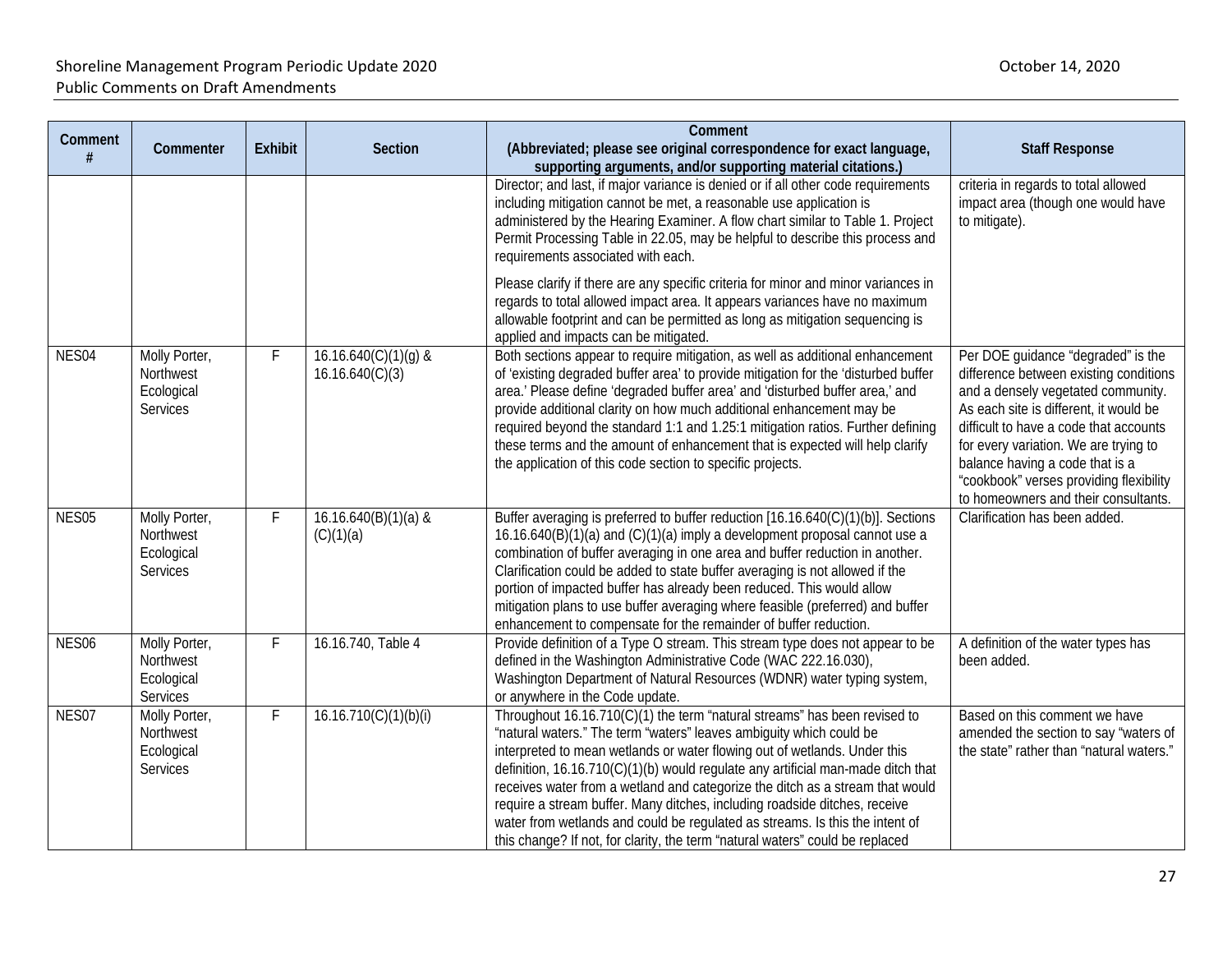| Comment<br># | Commenter                                               | <b>Exhibit</b> | <b>Section</b>  | Comment<br>(Abbreviated; please see original correspondence for exact language,<br>supporting arguments, and/or supporting material citations.)                                                                                                                                                                                                                                                                                                                                                                                                                                                                                                                                                                                                                                                                                                                                                                                                                                                                                                                                                                                                                                                                                                                                                                                                                                                                                                                                                                                                                                                                                                                                                                        | <b>Staff Response</b>                                                                                                                                                                                                                                                                                  |
|--------------|---------------------------------------------------------|----------------|-----------------|------------------------------------------------------------------------------------------------------------------------------------------------------------------------------------------------------------------------------------------------------------------------------------------------------------------------------------------------------------------------------------------------------------------------------------------------------------------------------------------------------------------------------------------------------------------------------------------------------------------------------------------------------------------------------------------------------------------------------------------------------------------------------------------------------------------------------------------------------------------------------------------------------------------------------------------------------------------------------------------------------------------------------------------------------------------------------------------------------------------------------------------------------------------------------------------------------------------------------------------------------------------------------------------------------------------------------------------------------------------------------------------------------------------------------------------------------------------------------------------------------------------------------------------------------------------------------------------------------------------------------------------------------------------------------------------------------------------------|--------------------------------------------------------------------------------------------------------------------------------------------------------------------------------------------------------------------------------------------------------------------------------------------------------|
|              |                                                         |                |                 | "waters of the state" which is defined in (16.16.900).                                                                                                                                                                                                                                                                                                                                                                                                                                                                                                                                                                                                                                                                                                                                                                                                                                                                                                                                                                                                                                                                                                                                                                                                                                                                                                                                                                                                                                                                                                                                                                                                                                                                 |                                                                                                                                                                                                                                                                                                        |
| NWC01        | Katrina Jackson,<br>Northwest<br>Wetlands<br>Consulting | F              | 16.16.680       | As written, it isn't clear that the area of substantial surface and the area beyond<br>the substantial surface is no longer functioning as a part of the buffer<br>protection. As I read it, the provision only seems to address the substantial<br>surface itself.                                                                                                                                                                                                                                                                                                                                                                                                                                                                                                                                                                                                                                                                                                                                                                                                                                                                                                                                                                                                                                                                                                                                                                                                                                                                                                                                                                                                                                                    | Correct.                                                                                                                                                                                                                                                                                               |
| NWC02        | Katrina Jackson,<br>Northwest<br>Wetlands<br>Consulting | F.             | 16.16.273       | Can we presume that the minor variance is in addition to the standard buffer<br>reduction? Otherwise the minor variance would force many more projects to<br>the Hearing Examiner than under the current reasonable use.<br>For example a 100' buffer would go to 75' minimum; then with minor variance<br>the buffer could then be modified to 25% to 50% of that number or 56.25 or<br>37.5. When the 10' building setback is added, the relief is no way near what<br>reasonable use is allowing currently especially on smaller lots where the<br>separation is many times only 10' to 20' between the wetland and the<br>foundation. As I describe the minor variance would still require a 66.25 foot to<br>47.5 foot separation between the foundation and the wetland. It is our belief<br>that even a variance on the standard buffer reduction would overburden the<br>Hearing Examiner if reasonable use would under the revisions be required to<br>go to the hearing examiner. You state "They would be limited to variances for a<br>25% to 50% reduction of critical area buffers (when mitigated and they meet<br>certain criteria) but would address most of the instances that reasonable use<br>exceptions are currently applied for. We believe that overall, these changes<br>would significantly reduce the number cases having to go to the Hearing<br>Examiner." Perhaps you have better statistic than I do about the narrow buffers<br>we have been needing under reasonable use. I do a lot of work in Sudden<br>Valley and for the most part many of the projects can stay about 35 feet from a<br>critical area, but those would under the revisions be moved to the hearing<br>examiner. | The proposed new approach would<br>allow the applicant to request, and the<br>County to vary, any numerical or<br>dimensional standard to provide<br>reasonable development. It would be<br>the duty of the Hearing Examiner to<br>determine if a legally permissible<br>project has been recommended. |
| NWC03        | Katrina Jackson,<br>Northwest<br>Wetlands<br>Consulting | F              | 16.16.265(B)(4) | Is the intent that the conservation easement shall only apply to the specific<br>altered buffer on properties containing critical areas and/or associated buffers?<br>If so then it should so state. It seems since Notice on title is expected for<br>properties that have critical areas and/or assoc. buffers that are not altered. My<br>thoughts go to the properties that have an established house, want to put a<br>shop in one corner and may need to alter a buffer to do so, but the permittee<br>should not be asked to then identify all of the non-altered wetlands or buffers<br>on the rest of the acreage. So then the applicant would do a conservation<br>easement for the altered buffers and or wetlands, and then also a notice on<br>title to cover any of the other critical areas that are unaltered. If all wetlands                                                                                                                                                                                                                                                                                                                                                                                                                                                                                                                                                                                                                                                                                                                                                                                                                                                                         | The commenter raises a good point.<br>We have revised the section to refer<br>to the "review area."<br>As to the 2 <sup>nd</sup> point, our conservation<br>easements do allow for future<br>development as permitted by code.                                                                         |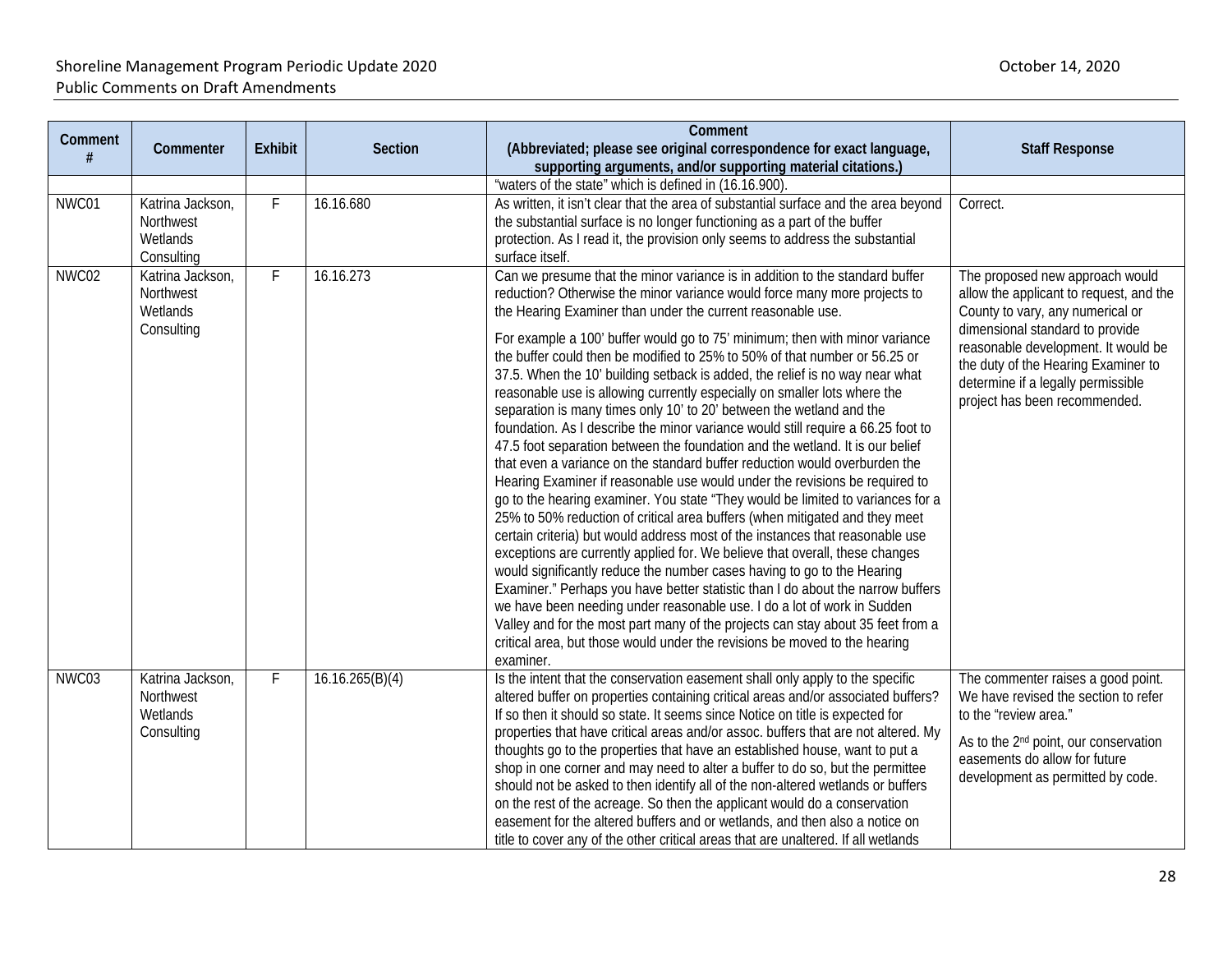| Comment<br># | Commenter                                               | <b>Exhibit</b> | Section         | Comment<br>(Abbreviated; please see original correspondence for exact language,<br>supporting arguments, and/or supporting material citations.)                                                                                                                                                                                                                                                                                                                                                                                                                                                                                                                                                                                                                                                                                                                                                                            | <b>Staff Response</b>                                                                                                                                                                                                                                                                                                                                                                             |
|--------------|---------------------------------------------------------|----------------|-----------------|----------------------------------------------------------------------------------------------------------------------------------------------------------------------------------------------------------------------------------------------------------------------------------------------------------------------------------------------------------------------------------------------------------------------------------------------------------------------------------------------------------------------------------------------------------------------------------------------------------------------------------------------------------------------------------------------------------------------------------------------------------------------------------------------------------------------------------------------------------------------------------------------------------------------------|---------------------------------------------------------------------------------------------------------------------------------------------------------------------------------------------------------------------------------------------------------------------------------------------------------------------------------------------------------------------------------------------------|
|              |                                                         |                |                 | and buffer on the property are required to be placed in a CE when only one<br>wetland and/or wetland buffer is altered, this would result in excessive wetland<br>delineation, surveying of wetland boundaries, and reporting costs.                                                                                                                                                                                                                                                                                                                                                                                                                                                                                                                                                                                                                                                                                       |                                                                                                                                                                                                                                                                                                                                                                                                   |
|              |                                                         |                |                 | Also alteration to buffers on a property should be allowed in the future modified<br>to the full extent of the code provisions and not forced locked into a<br>conservation easement when the first project might only be a minor<br>modification.                                                                                                                                                                                                                                                                                                                                                                                                                                                                                                                                                                                                                                                                         |                                                                                                                                                                                                                                                                                                                                                                                                   |
| NWC04        | Katrina Jackson,<br>Northwest<br>Wetlands<br>Consulting | F              | 16.16.680       | It seems that some effort has been made in part of the code to use the label of<br>compensatory mitigation. Thank you. When a violation occurs clearing or<br>overlayment, once repaired the reparation area should not be then placed in a<br>conservation easement. Because the word mitigation is still somewhat<br>interchangeable in the code or in the minds of those enforcing the code, it<br>needs to be clear than only compensatory mitigation areas are to be placed in<br>conservation easements.                                                                                                                                                                                                                                                                                                                                                                                                             | Comment noted.                                                                                                                                                                                                                                                                                                                                                                                    |
| NWC05        | Katrina Jackson,<br>Northwest<br>Wetlands<br>Consulting | F              | 16.16           | Administratively, through reasonable use, wetlands are being filled. This action<br>does not show up as an administrative option under minor variance. As written<br>it looks like wetland fill would need to go to hearing examiners as well. This<br>again would send several more of the single family small residential lots to the<br>hearing examiner. Basically I like the idea of administrative variance or minor<br>variance, but with changes it looks significantly more restrictive than the<br>current practices for what can be handled without going to the hearing<br>examiner.<br>You might also talk with the City of Bellingham. I was working on a stream<br>buffer reduction below minimum standards, very soon after the hearing<br>examiner had told the City to start handling these as an administrative variance<br>and to quit sending them to the hearing examiner. I found this interesting. | Staff's recollection is that staff has<br>only been approving wetland fill for a<br>SFR through administratively<br>processed reasonable use exceptions<br>(RUE) for the last 2 years, and that<br>has only happened once. However,<br>we do not believe that wetland fill (or<br>other uses approve through an RUE<br>ought to be approved by staff; thus<br>the reason for the proposed change. |
| <b>PA01</b>  | Paul Anderson                                           | F              | 16.16.225(B)(8) | I recommend that this provision be listed "as excepted in WCC § 23.05.065,"<br>since it is not applicable for shoreline associated wetlands. Interpretation and<br>enforcement of this section within shoreline jurisdiction is problematic as<br>shoreline associated wetlands by definition (WAC 173-22-030(1)) have<br>proximity and influence with the shoreline water and therefore, are not<br>"functionally disconnected".                                                                                                                                                                                                                                                                                                                                                                                                                                                                                          | Based on this and discussions with<br>DOE staff, we have deleted<br>"functionally disconnected" from this<br>provision. Additionally, based on<br>communication with DOE staff, we<br>have added that the wetlands have to<br>have a habitat score of less than 6 to<br>qualify.                                                                                                                  |
| <b>PA02</b>  | Paul Anderson                                           | F              | 16.16.260(G)(1) | Three years is not adequate to establish whether a mitigation site will<br>successfully compensate for lost critical area functions, especially where that<br>mitigation includes the planting of shrubs and trees. In terms of wetland                                                                                                                                                                                                                                                                                                                                                                                                                                                                                                                                                                                                                                                                                    | Though staff had not proposed to<br>amend this section, based on this<br>comment we realized that the existing                                                                                                                                                                                                                                                                                    |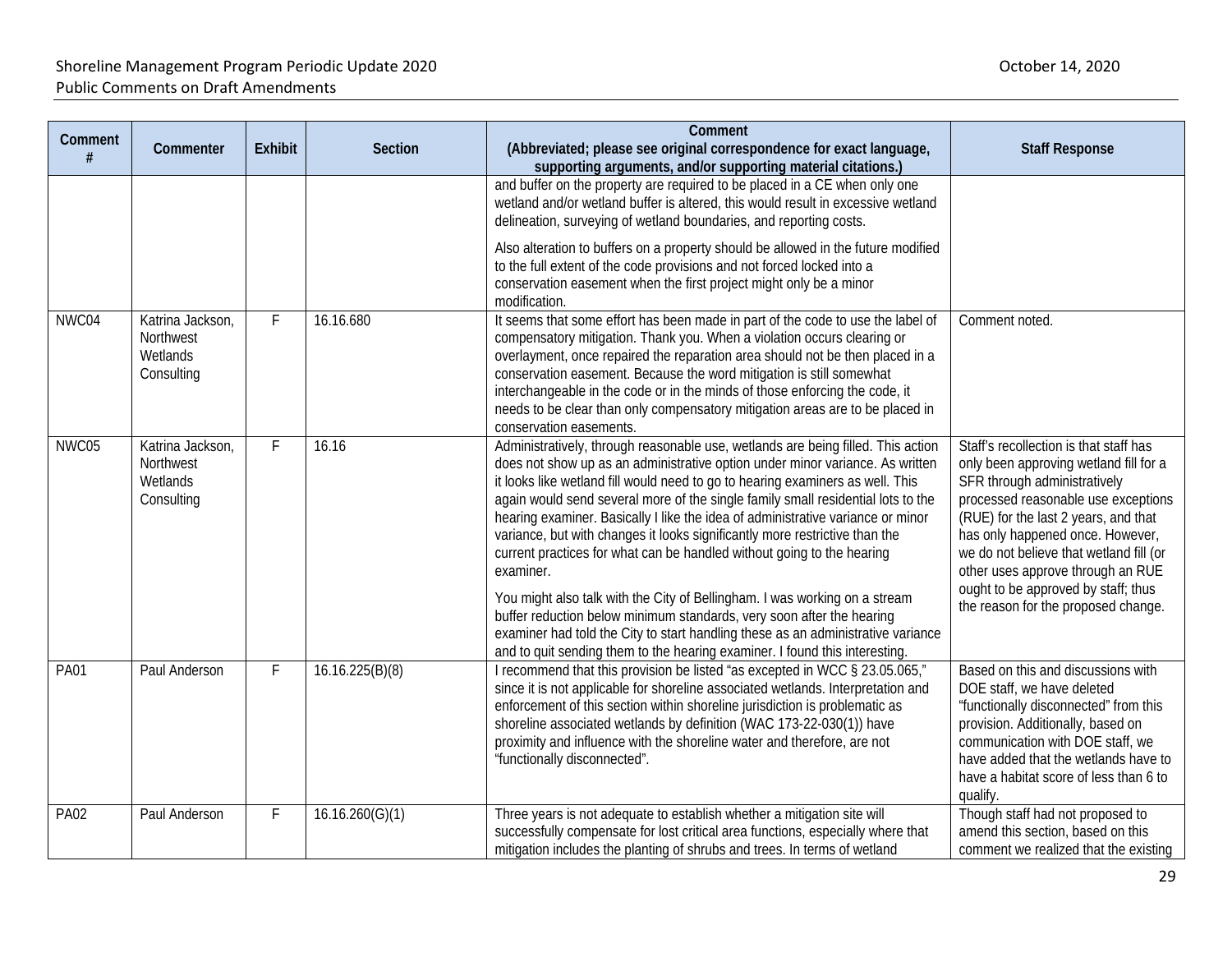|              |               |                |                                | Comment                                                                                                                                                                                                                                                                                                                                                                                                                                                                                                                                                                                                                                                                                                                                                                                                                                                                                                                                                                                                                                                                                                                                                                                                                                                                                                                                                                                                                                                                                                                                                                                                                                                                                                                                                                                                                              |                                                                                                                                                                                        |
|--------------|---------------|----------------|--------------------------------|--------------------------------------------------------------------------------------------------------------------------------------------------------------------------------------------------------------------------------------------------------------------------------------------------------------------------------------------------------------------------------------------------------------------------------------------------------------------------------------------------------------------------------------------------------------------------------------------------------------------------------------------------------------------------------------------------------------------------------------------------------------------------------------------------------------------------------------------------------------------------------------------------------------------------------------------------------------------------------------------------------------------------------------------------------------------------------------------------------------------------------------------------------------------------------------------------------------------------------------------------------------------------------------------------------------------------------------------------------------------------------------------------------------------------------------------------------------------------------------------------------------------------------------------------------------------------------------------------------------------------------------------------------------------------------------------------------------------------------------------------------------------------------------------------------------------------------------|----------------------------------------------------------------------------------------------------------------------------------------------------------------------------------------|
| Comment<br># | Commenter     | <b>Exhibit</b> | Section                        | (Abbreviated; please see original correspondence for exact language,<br>supporting arguments, and/or supporting material citations.)                                                                                                                                                                                                                                                                                                                                                                                                                                                                                                                                                                                                                                                                                                                                                                                                                                                                                                                                                                                                                                                                                                                                                                                                                                                                                                                                                                                                                                                                                                                                                                                                                                                                                                 | <b>Staff Response</b>                                                                                                                                                                  |
|              |               |                |                                | mitigation, state and federal agencies have required a minimum of five years<br>monitoring for several years and I recommend that five years be the minimum<br>monitoring required in the SMP.                                                                                                                                                                                                                                                                                                                                                                                                                                                                                                                                                                                                                                                                                                                                                                                                                                                                                                                                                                                                                                                                                                                                                                                                                                                                                                                                                                                                                                                                                                                                                                                                                                       | code does not reflect current<br>practices. We have updated this<br>section to do so, and to address Mr.<br>Anderson's comment.                                                        |
| PA03         | Paul Anderson | F              | 16.16.640(C) &<br>16.16.720(D) | <b>Wetland] Buffer Width Reduction</b><br>Allowing an outright reduction in buffer width will not protect critical area<br>(wetland or fish and wildlife habitat) functions or shoreline ecological functions.<br>The only time a reduction in adopted buffer widths should be allowed (no ><br>than a 25% reduction) is when it is used with buffer averaging (see Bunten et<br>al. 2016). To ensure that there be no net loss of shoreline ecological functions,<br>I recommend that this provision be stricken within shoreline jurisdiction. This<br>same concern and recommendation applies to 16.16.720.D. (Buffer Width<br>Variance).                                                                                                                                                                                                                                                                                                                                                                                                                                                                                                                                                                                                                                                                                                                                                                                                                                                                                                                                                                                                                                                                                                                                                                                         | We have added language to this<br>section from DOE guidance, clarifying<br>that buffer reductions are not allowed<br>outright, but only under certain (DOE<br>approved) circumstances. |
| <b>PA04</b>  | Paul Anderson | $\mathsf{F}$   | 16.16.710(C)(2)                | Habitat Conservation Areas - Designation, Mapping, and Classification: "Areas<br>in which federally listed species are found, have a primary association with, or<br>contain suitable habitat for said listed species, as listed in the U.S. Fish and<br>Wildlife's Threatened and Endangered Species List or Critical Habitat List"<br>Within shoreline jurisdiction, this section needs to be edited to also include the<br>National Marine Fisheries Service (NMFS), the federal agency responsible for<br>managing marine species listed under the Endangered Species Act that<br>includes Puget Sound Chinook salmon (Oncorhynchus tshawytscha) and<br>Southern Resident killer whales (Orcinus orca). These two iconic species are<br>of significant cultural, commercial and recreational importance for the Pacific<br>Northwest and not acknowledging their importance and presence within the<br>SMP is a substantial oversight. Due to its critical importance for Chinook<br>salmon rearing and migration, NMFS designated the marine and estuarine<br>nearshore (extreme high water to approx. 30 meters depth), including most of<br>the Whatcom County coast, as critical habitat for the recovery of Puget Sound<br>Chinook in September 2005 (see Federal Register, Vol. 70, No. 170, 9/2/05).<br>NMFS is acknowledged as a regulatory agency in WCC §16.16.900<br>(Definitions; "Critical habitat").<br>The marine and estuarine nearshore within the County meets the definition of a<br>Fish and Wildlife Habitat Conservation Area in WAC 365-190-130 and, more<br>importantly for the SMP, the definition of Critical Saltwater Habitat in WAC 173-<br>26-221(2)(C). I respectfully recommend that the County include reference to<br>NMFS-managed listed species in the SMP and that the marine and estuarine | We have amended $16.16.710(C)(2)$ to<br>included NMFS listings and critical<br>habitat.                                                                                                |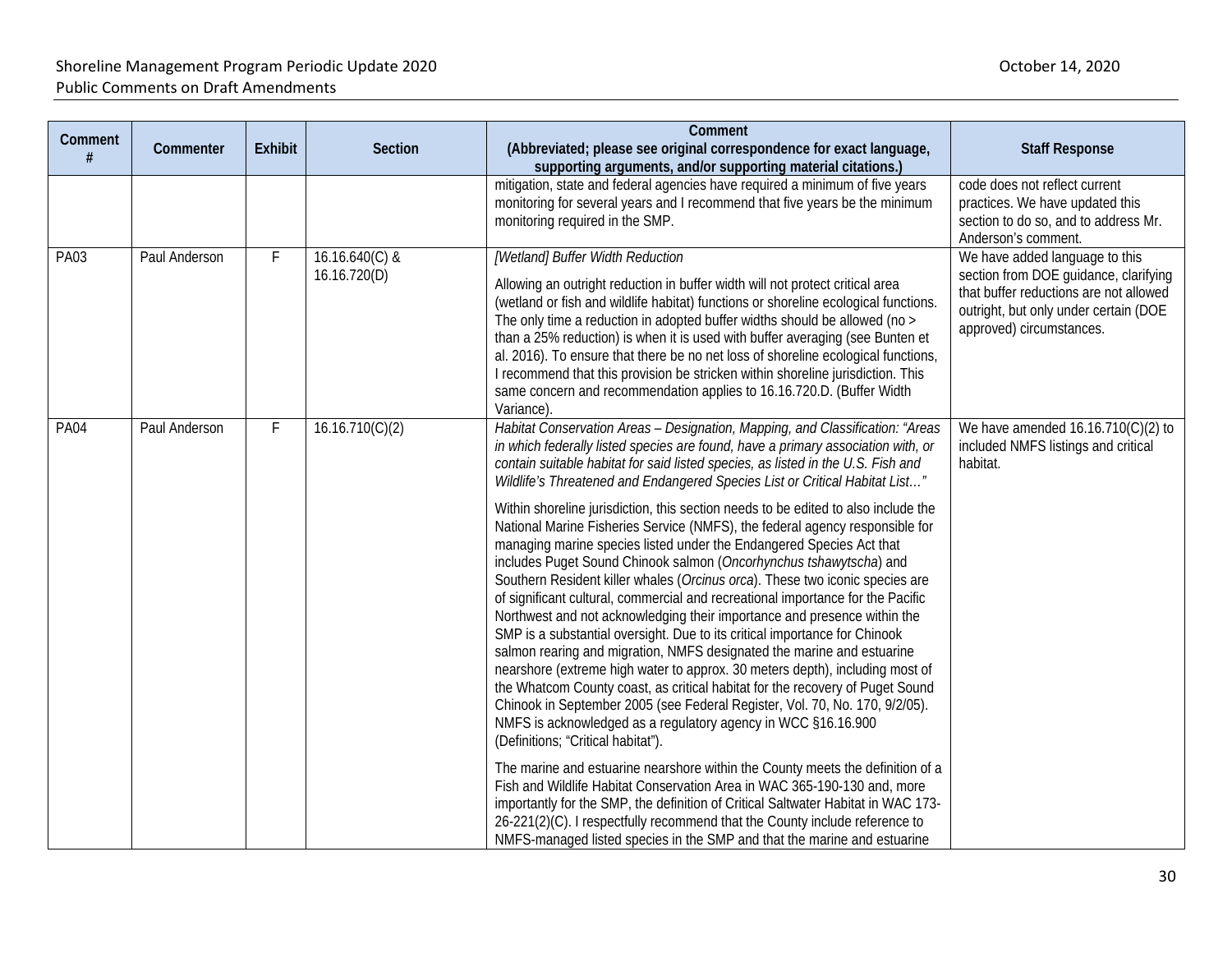| Comment<br># | Commenter                           | Exhibit | Section               | Comment<br>(Abbreviated; please see original correspondence for exact language,                                                                                                                                                                                                                                                                                                                                                                                                                                                                                                                                                                                                                                                                                                                                                                                                                                                                                                                                                                                                  | <b>Staff Response</b>                                                                                                                                                                                                                                               |
|--------------|-------------------------------------|---------|-----------------------|----------------------------------------------------------------------------------------------------------------------------------------------------------------------------------------------------------------------------------------------------------------------------------------------------------------------------------------------------------------------------------------------------------------------------------------------------------------------------------------------------------------------------------------------------------------------------------------------------------------------------------------------------------------------------------------------------------------------------------------------------------------------------------------------------------------------------------------------------------------------------------------------------------------------------------------------------------------------------------------------------------------------------------------------------------------------------------|---------------------------------------------------------------------------------------------------------------------------------------------------------------------------------------------------------------------------------------------------------------------|
|              |                                     |         |                       | supporting arguments, and/or supporting material citations.)<br>nearshore is designated critical habitat for Puget Sound Chinook. To simplify<br>the permitting process and assist staff and applicants in understanding this<br>update, I would also recommend that the salmonid habitat maps be updated to<br>show the marine and estuarine nearshore as a regulated critical area.                                                                                                                                                                                                                                                                                                                                                                                                                                                                                                                                                                                                                                                                                            |                                                                                                                                                                                                                                                                     |
| <b>PA05</b>  | Paul Anderson                       |         | 16.16.720 & 16.16.740 | Habitat Conservation Areas - Use and Modification and Habitat Conservation<br>Area Buffers<br>Since shorelines and shorelands (associated wetlands) include more than just<br>streams and the SMP protective standards apply to those other waters, I<br>recommend changing "stream(s)" to "water(s)" in Table 3 (§16.16.720) and in<br>§16.16.740. Also, since tidal waters include a number of species and habitats<br>of cultural, commercial and recreational importance (e.g., shellfish areas;<br>Chinook salmon), what is the rationale and science to support requiring a wider<br>buffer on marine versus freshwater habitats; 150 and 200 feet, respectively?<br>To ensure no net loss of ecological function, I recommend that the upland<br>buffer on marine habitats be increased to 200 feet, which is well within the<br>buffer range reported in the scientific literature (see Protecting Nearshore<br>Habitat and Functions in Puget Sound; Protection of Marine Riparian Functions<br>In Puget Sound, Washington; available from WDFW: https://wdfw.wa.gov/). | Amended per this suggestion (though<br>in Table 3 only for the performance<br>standards that apply to all waters.)<br>And while the buffer is proposed to be<br>150' in the marine areas, we are still<br>managing for NNL in the entire<br>shoreline jurisdiction. |
| WCPW01       | Atina Casas,<br>W/C Public<br>Works | E       | 22.05.020             | Shoreline Substantial is included in both the Type II and Type III sections of the<br>table. The footnote (c) in the Type II section explains the circumstances when<br>a Shoreline Substantial will be processed as a Type III. This footnote should<br>also be in the Type III section for further clarity.                                                                                                                                                                                                                                                                                                                                                                                                                                                                                                                                                                                                                                                                                                                                                                    | Comment noted.                                                                                                                                                                                                                                                      |
| WCPW02       | Atina Casas,<br>W/C Public<br>Works | E       | 22.07.020(B)(1)       | How will the applicant know what the dollar amount is when OFM changes it<br>every 5 years? Will updated values be shown on the permit application form so<br>applicants know if their project qualifies based on the current value at the time<br>of application submittal?                                                                                                                                                                                                                                                                                                                                                                                                                                                                                                                                                                                                                                                                                                                                                                                                     | Correct, the application is changed<br>when OFM updates the amount.                                                                                                                                                                                                 |
| WCPW03       | Atina Casas,<br>W/C Public<br>Works | E       | 22.07.030(A)          | A. Shoreline substantial development permits are considered Type II<br>applications pursuant to WCC 24 22.05.020 (Project Permit Processing Table).<br>For clarity, add a sentence that this permit could be considered a Type III<br>application pursuant to 22.05.090(2) (Open Record Public Hearing).                                                                                                                                                                                                                                                                                                                                                                                                                                                                                                                                                                                                                                                                                                                                                                         | We have modified the sections to<br>clarify.                                                                                                                                                                                                                        |
| WCPW04       | Atina Casas,<br>W/C Public<br>Works | F       | 16.16.680(H)(1)       | Consider keeping the wetland buffer impact mitigation ratio 1:1 for public road<br>and bridge projects. Mitigation is not possible before impacts. And between<br>clear zone requirements for vehicle safety and limited right-of-way, there often<br>isn't onsite area available to accommodate a 1.25:1 mitigation ratio.                                                                                                                                                                                                                                                                                                                                                                                                                                                                                                                                                                                                                                                                                                                                                      | The mitigation ratios are proposed to<br>be amended to meet DOE guidance.<br>Nonetheless, Public Works could<br>choose to enhance publicly owned<br>property now and apply the mitigation<br>to future projects (i.e., advance                                      |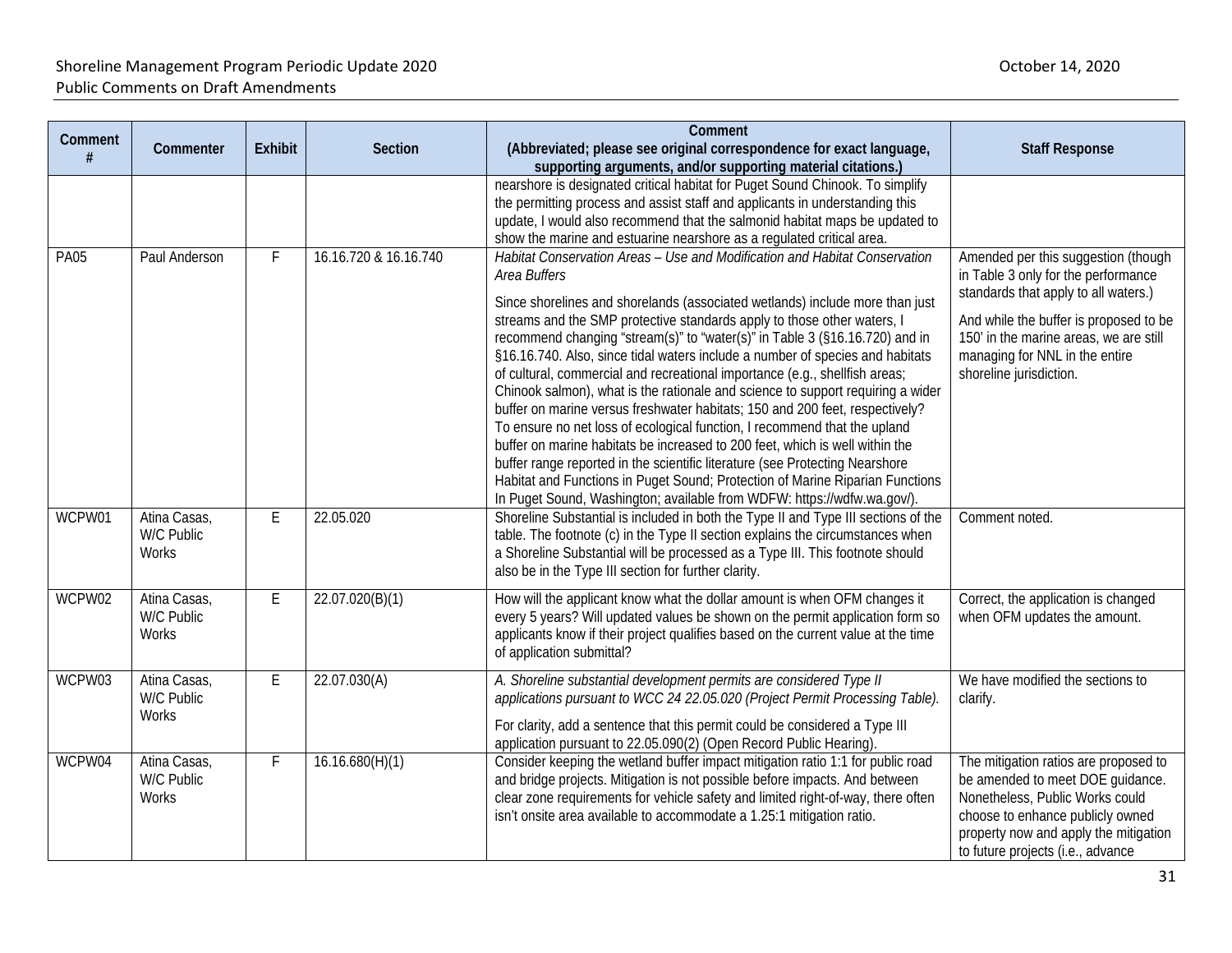| Comment | Commenter                               | <b>Exhibit</b> | <b>Section</b>  | Comment<br>(Abbreviated; please see original correspondence for exact language,<br>supporting arguments, and/or supporting material citations.)                                                                                                                                                                                                                                                                                                                                                                                                                                                                                                                                                                                                                                                                                                                                                                                                                                                                                                                                                                                                                                                       | <b>Staff Response</b>                                                                                                                                                                                                                                                                                                                                                                                                                                                                                                                                                                                                                                     |
|---------|-----------------------------------------|----------------|-----------------|-------------------------------------------------------------------------------------------------------------------------------------------------------------------------------------------------------------------------------------------------------------------------------------------------------------------------------------------------------------------------------------------------------------------------------------------------------------------------------------------------------------------------------------------------------------------------------------------------------------------------------------------------------------------------------------------------------------------------------------------------------------------------------------------------------------------------------------------------------------------------------------------------------------------------------------------------------------------------------------------------------------------------------------------------------------------------------------------------------------------------------------------------------------------------------------------------------|-----------------------------------------------------------------------------------------------------------------------------------------------------------------------------------------------------------------------------------------------------------------------------------------------------------------------------------------------------------------------------------------------------------------------------------------------------------------------------------------------------------------------------------------------------------------------------------------------------------------------------------------------------------|
| WCPW05  | Atina Casas,<br>W/C Public<br>Works     | F              | 16.16.760(B)(8) | Consider an HCA buffer impact mitigation ratio of 1:1 for public road and bridge<br>projects. Mitigation is not possible before impacts. And between clear zone<br>requirements for vehicle safety and limited right-of-way, there often isn't onsite<br>area available to accommodate a 1.25:1 mitigation ratio.                                                                                                                                                                                                                                                                                                                                                                                                                                                                                                                                                                                                                                                                                                                                                                                                                                                                                     | mitigation)<br>The mitigation ratios are proposed to<br>be amended to meet DOE guidance.<br>Nonetheless, Public Works could<br>choose to enhance publicly owned<br>property now and apply the mitigation<br>to future projects (i.e., advance<br>mitigation).                                                                                                                                                                                                                                                                                                                                                                                             |
| WCPW06  | Atina Casas,<br>W/C Public<br>Works     | F              | 16.16.900       | Add a definition for Critical Facilities, which is referenced in 16.16.322.                                                                                                                                                                                                                                                                                                                                                                                                                                                                                                                                                                                                                                                                                                                                                                                                                                                                                                                                                                                                                                                                                                                           | A definition has been added.                                                                                                                                                                                                                                                                                                                                                                                                                                                                                                                                                                                                                              |
| WCPW07  | Chris Elder, W/C<br>Public Works        | B              | C/P Ch. 11      | Under the Council approved scope of possible amendments, topic #6<br>highlights Climate Change/Sea Level Rise with the recommended action of<br>"Develop and/or strengthen policies regarding climate change/sea level rise,<br>including the incorporation and use of new data (as it becomes available), to<br>review and revise, if warranted, shoreline use regulations". The proposed<br>amendments to the Shoreline Master Program have not sufficiently addressed<br>this topic based on available data including projected impacts of climate<br>change and have not incorporated best management practices developed to<br>address the projected impacts of climate change.                                                                                                                                                                                                                                                                                                                                                                                                                                                                                                                  | Policies regarding climate change/<br>sea level rise have been developed<br>and/or strengthened and are<br>proposed to be included in Chapter 11<br>of the CompPlan (pg. 11-30).                                                                                                                                                                                                                                                                                                                                                                                                                                                                          |
| WCPW08  | Chris Elder, W/C<br><b>Public Works</b> |                |                 | Related to climate change, the most significant projected climate impacts<br>related to the SMP update include sea level rise and increases in coastal and<br>riverine flooding, both in magnitude and frequency. I have included the several<br>regional and state scientific climate data reports and data informed<br>recommendations on how to incorporate projected climate change impacts<br>such as sea level rise and increased coastal and riverine flooding into planning<br>processes. The list of resources supplied is located at the end of this memo.<br>It should be noted that Whatcom County is currently participating in<br>development of a local Coastal Storm Modeling System (CoSMoS) which will<br>further inform the extent of potential impacts of sea level rise combined with<br>storm surge, wind currents, barometric pressure, and other environmental<br>factors. Data from this effort will inform the magnitude and area of impact and<br>will support selection of an actual sea level rise elevation and/or shoreline<br>impact zone, but existing data already highlights that sea level rise has<br>occurred and will continue to occur at an increasing rate. | Before adopting specific regulations, it<br>seems like we'd need to know the<br>details of likely sea level rise (location,<br>elevation, magnitude, etc.) and<br>anticipate the development of the<br>CoSMoS model (on which the COB<br>and WCPW are working), which<br>should provide the best data for<br>Whatcom County. The policies being<br>introduced would set us up for<br>developing such regulations once this<br>model is completed.<br>It should also be noted that in<br>reviewing development proposals,<br>PDS already requires structures to be<br>built above the anticipated flood stage<br>through the County's critical area (i.e., |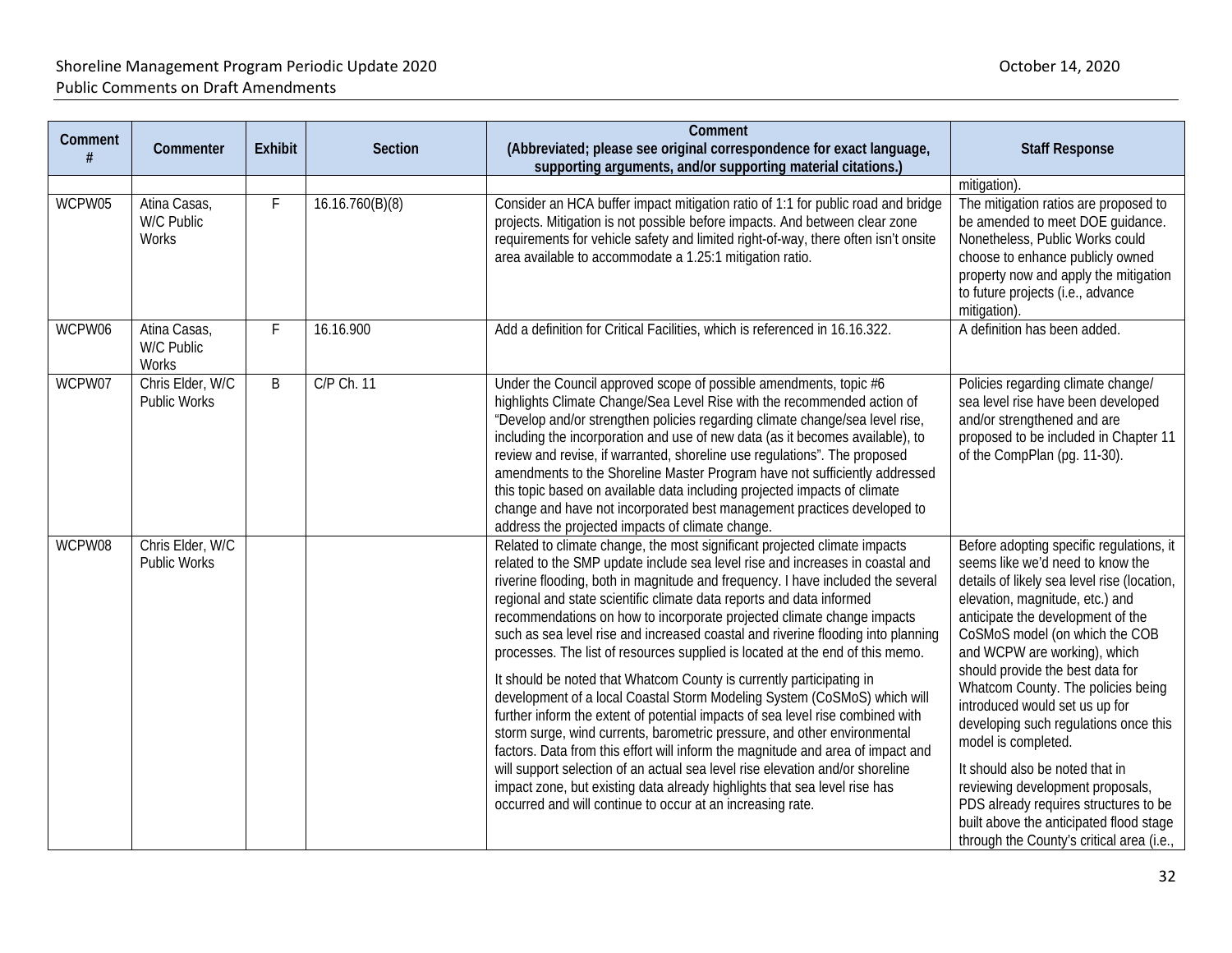### Shoreline Management Program Periodic Update 2020 and the state of the state of the Shoreline Management Program Periodic Update 2020 Public Comments on Draft Amendments

| Comment<br># | Commenter                        | <b>Exhibit</b> | <b>Section</b> | Comment<br>(Abbreviated; please see original correspondence for exact language,                                                                                                                                                                                                                                                                                                                                                                                                                                                                                                                                                                                                                                                                                                                                                                                                                                                                                                                                                                                                                                                                                                                                                                                                                                                                                                                                                                                                                                     | <b>Staff Response</b>                                                                                   |
|--------------|----------------------------------|----------------|----------------|---------------------------------------------------------------------------------------------------------------------------------------------------------------------------------------------------------------------------------------------------------------------------------------------------------------------------------------------------------------------------------------------------------------------------------------------------------------------------------------------------------------------------------------------------------------------------------------------------------------------------------------------------------------------------------------------------------------------------------------------------------------------------------------------------------------------------------------------------------------------------------------------------------------------------------------------------------------------------------------------------------------------------------------------------------------------------------------------------------------------------------------------------------------------------------------------------------------------------------------------------------------------------------------------------------------------------------------------------------------------------------------------------------------------------------------------------------------------------------------------------------------------|---------------------------------------------------------------------------------------------------------|
|              |                                  |                |                | supporting arguments, and/or supporting material citations.)                                                                                                                                                                                                                                                                                                                                                                                                                                                                                                                                                                                                                                                                                                                                                                                                                                                                                                                                                                                                                                                                                                                                                                                                                                                                                                                                                                                                                                                        |                                                                                                         |
|              |                                  |                |                |                                                                                                                                                                                                                                                                                                                                                                                                                                                                                                                                                                                                                                                                                                                                                                                                                                                                                                                                                                                                                                                                                                                                                                                                                                                                                                                                                                                                                                                                                                                     | geohazard/tsunami) and flood<br>regulations.                                                            |
|              |                                  |                |                |                                                                                                                                                                                                                                                                                                                                                                                                                                                                                                                                                                                                                                                                                                                                                                                                                                                                                                                                                                                                                                                                                                                                                                                                                                                                                                                                                                                                                                                                                                                     | Nonetheless, this is a policy decision<br>and all comments will be forwarded to<br>the P/C and Council. |
| WCPW09       | Chris Elder, W/C<br>Public Works |                |                | While this periodic update to the Shoreline Master Program may not spur<br>development or adoption of an actual sea level rise projection for Whatcom<br>County shorelines, staff recommends developing new code language that<br>clearly identifies the projected impacts of sea level rise and increased impacts<br>of riverine and coastal flooding within Title 23. Furthermore code improvement<br>must require applicants pursuing development within the shoreline jurisdiction<br>to perform a climate vulnerability assessment for the proposed action and<br>highlight mitigation measures proposed to address projected climate impacts.<br>This language will support applicants in mitigating climate risk to their private<br>investment and will support local government in protecting public safety,<br>private property, and environmental health.                                                                                                                                                                                                                                                                                                                                                                                                                                                                                                                                                                                                                                                | Comment noted.                                                                                          |
| WCPW10       | Chris Elder, W/C<br>Public Works |                |                | The resources described below have been attached to this comment letter to<br>support the above comments and recommendations:<br>• The University of Washington's Climate Impacts Group Shifting Snowlines<br>and Shorelines (2020) highlights this significant climate changes occurring<br>within our region and does provide summary projections of potential<br>changes in sea level.<br>• The Extreme Coastal Water Level in Washington State (Guidelines to<br>Support Sea Level Rise Planning) (2019) provides valuable guidance<br>regarding incorporation of sea level rise projections into local planning.<br>Maps of Climate and Hydrologic Change for the Nooksack River<br>Watershed (2017) highlights the projected changes in seasonal<br>precipitation in the Nooksack River which projects an increase in winter<br>precipitation over the next 30 years of between 9.5% and 20.8% which will<br>contribute to increased magnitude and frequency of flooding.<br>Incorporating Sea Level Change in Civil Works Programs is a US Army<br>Corps of Engineers regulation requiring consideration of sea level impacts<br>on all coastal projects as far inland as the extent of estimated tidal<br>influence and providing guidance for incorporating the direct and indirect<br>physical effects of projected future sea level change across the project life<br>cycle in managing, planning, engineering, designing, constructing,<br>operating, and maintaining projects and systems of projects. | Thank you.                                                                                              |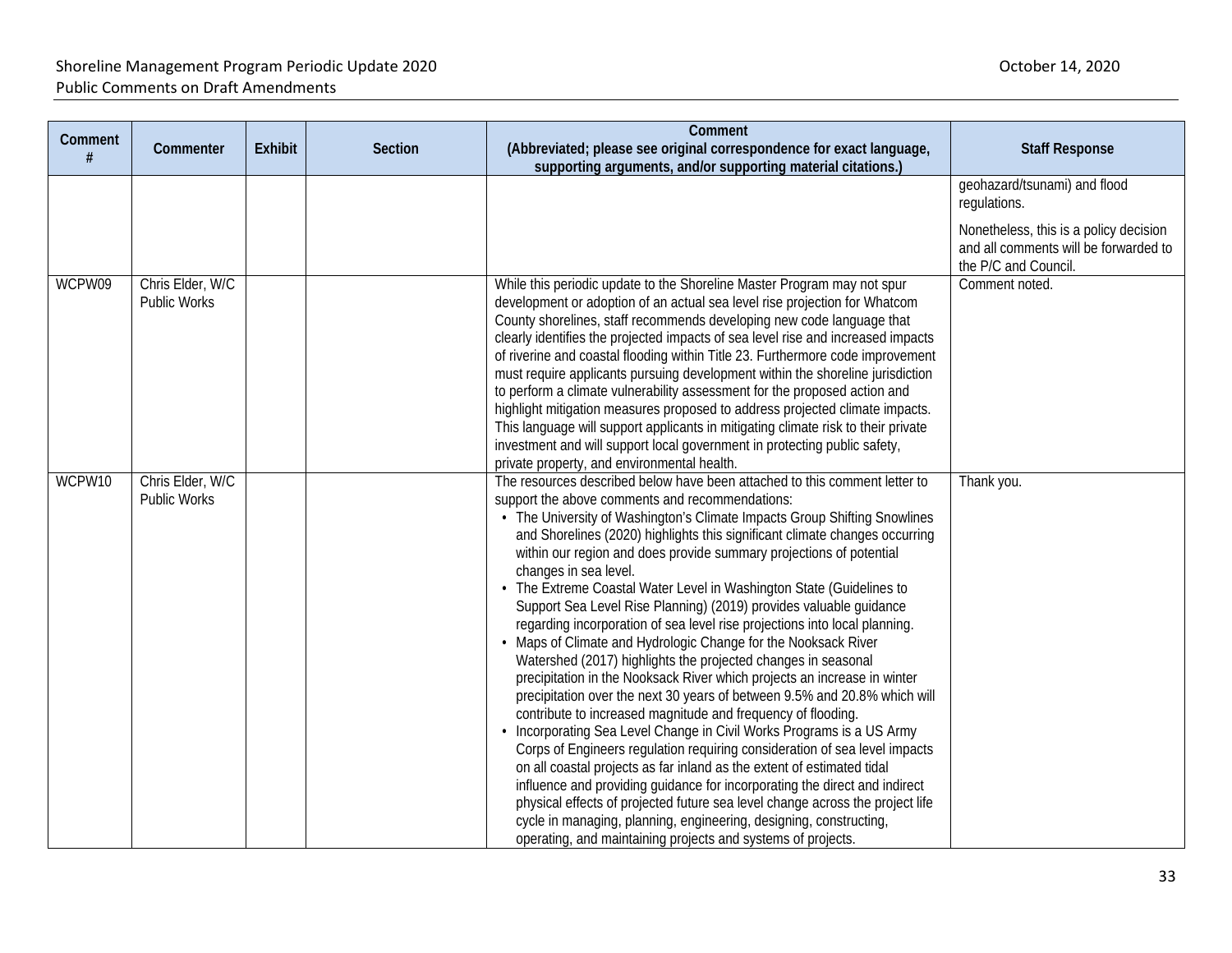| Comment<br># | Commenter                          | <b>Exhibit</b> | Section               | Comment<br>(Abbreviated; please see original correspondence for exact language,<br>supporting arguments, and/or supporting material citations.)                                                                                                                                                                                                                                                                                                                                                                                                                                                                                                                                                                                                                                                                                                                                                                              | <b>Staff Response</b>                                                                                                                                                                                                                                                                                                                                                                                                                                                                |
|--------------|------------------------------------|----------------|-----------------------|------------------------------------------------------------------------------------------------------------------------------------------------------------------------------------------------------------------------------------------------------------------------------------------------------------------------------------------------------------------------------------------------------------------------------------------------------------------------------------------------------------------------------------------------------------------------------------------------------------------------------------------------------------------------------------------------------------------------------------------------------------------------------------------------------------------------------------------------------------------------------------------------------------------------------|--------------------------------------------------------------------------------------------------------------------------------------------------------------------------------------------------------------------------------------------------------------------------------------------------------------------------------------------------------------------------------------------------------------------------------------------------------------------------------------|
|              |                                    |                |                       | • Integrating Climate Resilience into Flood Risk Management (2010)<br>provides significant policy guidance and considerations.<br>Additional online resources that may support development of climate change<br>related improvements can be found at the following sites.<br>• https://toolkit.climate.gov/<br>• https://toolkit.climate.gov/tool/adaptation-tool-kit-sea-level-rise-and-coastal-<br>land-use                                                                                                                                                                                                                                                                                                                                                                                                                                                                                                                |                                                                                                                                                                                                                                                                                                                                                                                                                                                                                      |
| RES01        | Ander Russell,<br><b>ReSources</b> | D              | 23.30.020             | SMP Scoping Document Item 5 : Consistency with Shoreline Management Act<br>(RCW 90.58) and 2003 SMP Update Guidelines (WAC 173-26) - Thank you<br>for adding language referencing WCC Title 23 Shoreline Regulations<br>23.30.020 as it pertains to mitigation. We feel that in order to adequately<br>address item 5b from the Scoping Document further clarification is needed on<br>exactly what mitigation actions are needed for development. Please<br>add clarification and reference WCC 16.16.                                                                                                                                                                                                                                                                                                                                                                                                                      | 5b from the scoping document is<br>"Clarify development mitigation<br>requirements." We feel we have done<br>this in many sections of both Title 23<br>& WCC 16.16. While most of the<br>"clarifying" has been done to the text<br>of WCC 16.16, it pertains to shoreline<br>permits since the CAO is adopted as<br>part of the SMP.                                                                                                                                                 |
| RES02        | Ander Russell,<br><b>ReSources</b> | D              | 23.40.020(G)          | Shoreline Bulk Provisions - Buffers, Setbacks, Height, Open Space and<br>Impervious Surface Coverage - Thank you for adding in language about the<br>need for mitigation under G (Development activities allowed in buffers and<br>setbacks). Please clarify and strengthen that language. Any impacts from<br>activities happening within the critical area buffer must be mitigated please<br>show how this will be done.                                                                                                                                                                                                                                                                                                                                                                                                                                                                                                  | The text of that section clearly states,<br>"providedthat they comply with all<br>the applicable regulations in WCC<br>Chapter 16.16, including mitigation."<br>Please note that mitigation<br>requirements are in WCC 16.16, a<br>part of the SMP, and that both need to<br>be read together.                                                                                                                                                                                       |
| RES03        | Ander Russell,<br><b>ReSources</b> | <b>B&amp;D</b> | C/P Ch. 11 & Title 23 | Climate Change/Sea Level Rise - Thank you for the updated language<br>concerning climate change and sea level rise that was added to the Chapter 11<br>of the CompPlan (Exhibit B). We strongly support the recommended changes<br>outlined by Futurewise and WEC for this scoping item. A comprehensive<br>approach to addressing the impacts of climate change by protecting natural<br>shorelines and other natural systems will help our community withstand and<br>recover from the increase in those impacts over time.<br>Please add language to reflect a focus on climate change and sea level rise<br>impacts to Exhibit D. The SMP and CompPlan must do a better job at<br>addressing sea level rise and other climate change impacts. We understand<br>that the bulk of the revisions in this area have been added to Exhibit B.<br>However, the words climate change and sea level rise do not appear at all in | Before adopting specific regulations, it<br>seems like we'd need to know the<br>details of likely sea level rise (location,<br>elevation, magnitude, etc.) and<br>anticipate the development of the<br>CoSMoS model (on which the COB<br>and WCPW are working), which<br>should provide the best data for<br>Whatcom County. The policies being<br>introduced would set us up for<br>developing such regulations once this<br>model is completed.<br>It should also be noted that in |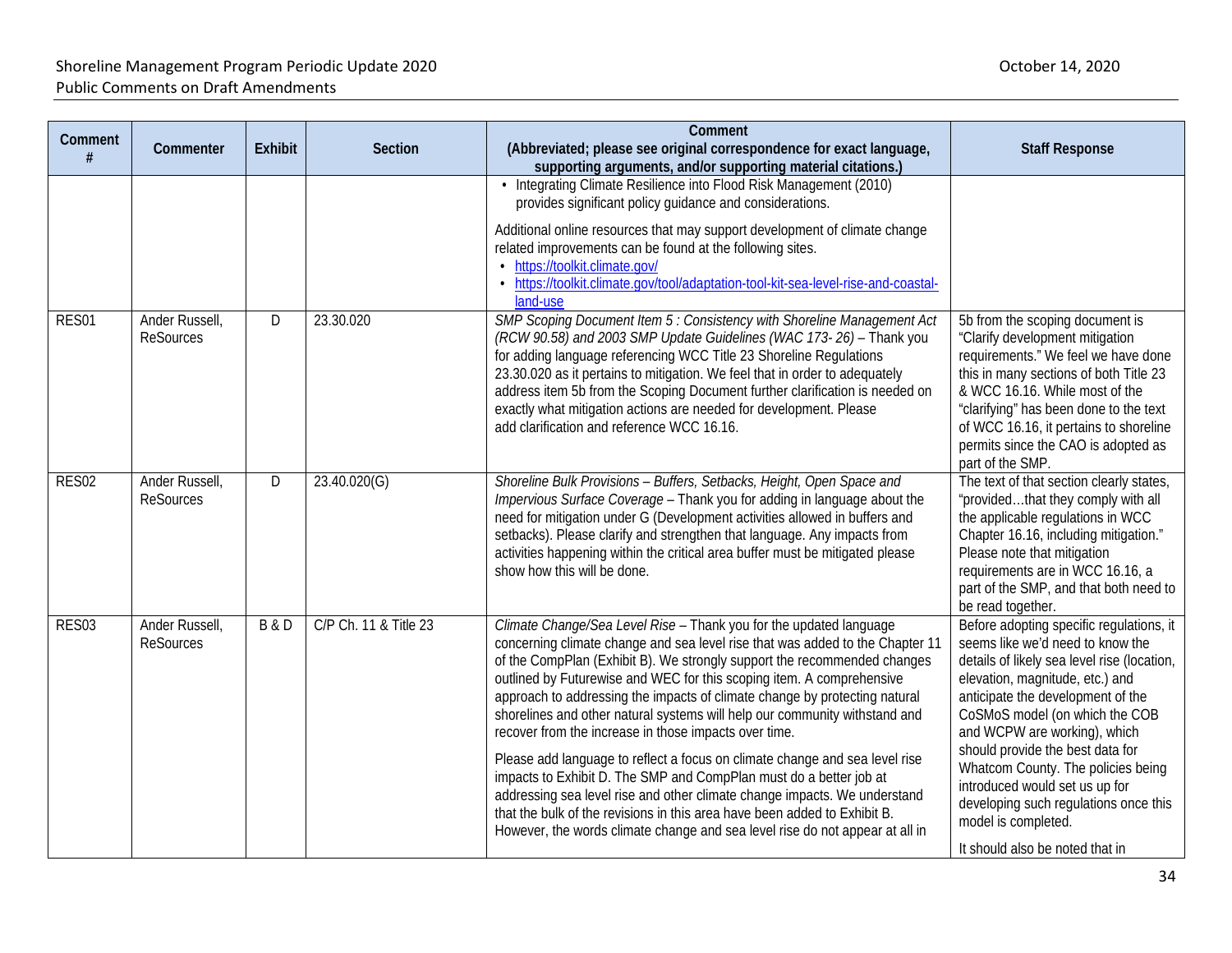|              |           |                |                | Comment                                                                                                                                                                                                                                                                                                                                                                                                                                                                                                                                                                                                                                                                                                                                                                                                                                                                                                                                                                                                                                                                                                                                                                                                                                                                                                                                                                          |                                                                                                                                                                                                                                                                                                                              |
|--------------|-----------|----------------|----------------|----------------------------------------------------------------------------------------------------------------------------------------------------------------------------------------------------------------------------------------------------------------------------------------------------------------------------------------------------------------------------------------------------------------------------------------------------------------------------------------------------------------------------------------------------------------------------------------------------------------------------------------------------------------------------------------------------------------------------------------------------------------------------------------------------------------------------------------------------------------------------------------------------------------------------------------------------------------------------------------------------------------------------------------------------------------------------------------------------------------------------------------------------------------------------------------------------------------------------------------------------------------------------------------------------------------------------------------------------------------------------------|------------------------------------------------------------------------------------------------------------------------------------------------------------------------------------------------------------------------------------------------------------------------------------------------------------------------------|
| Comment<br># | Commenter | <b>Exhibit</b> | <b>Section</b> | (Abbreviated; please see original correspondence for exact language,<br>supporting arguments, and/or supporting material citations.)                                                                                                                                                                                                                                                                                                                                                                                                                                                                                                                                                                                                                                                                                                                                                                                                                                                                                                                                                                                                                                                                                                                                                                                                                                             | <b>Staff Response</b>                                                                                                                                                                                                                                                                                                        |
|              |           |                |                | Exhibit D.<br>Climate change impacts on sea levels, storm surges and riverine and marine<br>flooding are extensively documented and must be planned for and addressed<br>in all County regulations and planning documents. The County need not look<br>any further than its own report on climate change impacts to have the data<br>needed to develop and strengthen policies around climate change, flooding<br>and sea level rise. Just this past winter Whatcom County was inundated with<br>unprecedented flooding from heavy rains that breached dikes and submerged<br>houses. The cost of the damage from the flooding between late January<br>through early February was over \$4 million, \$2.5 million of which was related to<br>road and infrastructure damage.                                                                                                                                                                                                                                                                                                                                                                                                                                                                                                                                                                                                     | reviewing development proposals,<br>PDS already requires structures to be<br>built above the anticipated flood stage<br>through the County's critical area (i.e.,<br>geohazard/tsunami) and flood<br>regulations.<br>Nonetheless, this is a policy decision<br>and all comments will be forwarded to<br>the P/C and Council. |
|              |           |                |                | Further recommendations on how to incorporate climate change impacts on<br>rising sea levels, storm surges, and riverine and marine flooding in to Exhibits<br>B and D:                                                                                                                                                                                                                                                                                                                                                                                                                                                                                                                                                                                                                                                                                                                                                                                                                                                                                                                                                                                                                                                                                                                                                                                                          |                                                                                                                                                                                                                                                                                                                              |
|              |           |                |                | • Make the changes recommended by Futurewise/WEC to Exhibit B, policy<br>11 AA-5 and include new policy 11 AA-8 outlined in their letter.<br>We strongly support the addition of a Sea Level Rise section to Exhibit D.<br>We support the language proposed for a new Section 23.30.080 by<br>Futurewise and WEC in their letter.<br>• Shoreline maps should be updated to include Best Available Science<br>(BAS) and reflect any additional areas that are now considered within the<br>200' of the OHWM as a matter of shoreline jurisdiction.<br>Given the impacts of sea level rise on property and life, please prevent<br>$\bullet$<br>construction in areas that will be underwater in the next 30 years. The<br>Washington Coastal Hazards Resilience Network has the best available<br>science on this with various sea level rise projections depending on<br>various greenhouse gas scenarios.<br>• Whatcom County has over 50 Toxic Cleanup Sites in marine shoreline<br>areas.3 Please add language about what steps can be taken to plan for<br>Sea Level Rise impacts on those sites. Proactive steps to protect<br>communities, water and habitat now will prevent high costs down the<br>road.<br>Science around climate change, sea level rise, storm surges and their<br>$\bullet$<br>impacts is dynamic and evolving - often at a faster pace than required |                                                                                                                                                                                                                                                                                                                              |
|              |           |                |                | SMP update timelines. Strengthen the language around assessing and<br>incorporating Best Available Science. Be specific about the intervals at                                                                                                                                                                                                                                                                                                                                                                                                                                                                                                                                                                                                                                                                                                                                                                                                                                                                                                                                                                                                                                                                                                                                                                                                                                   |                                                                                                                                                                                                                                                                                                                              |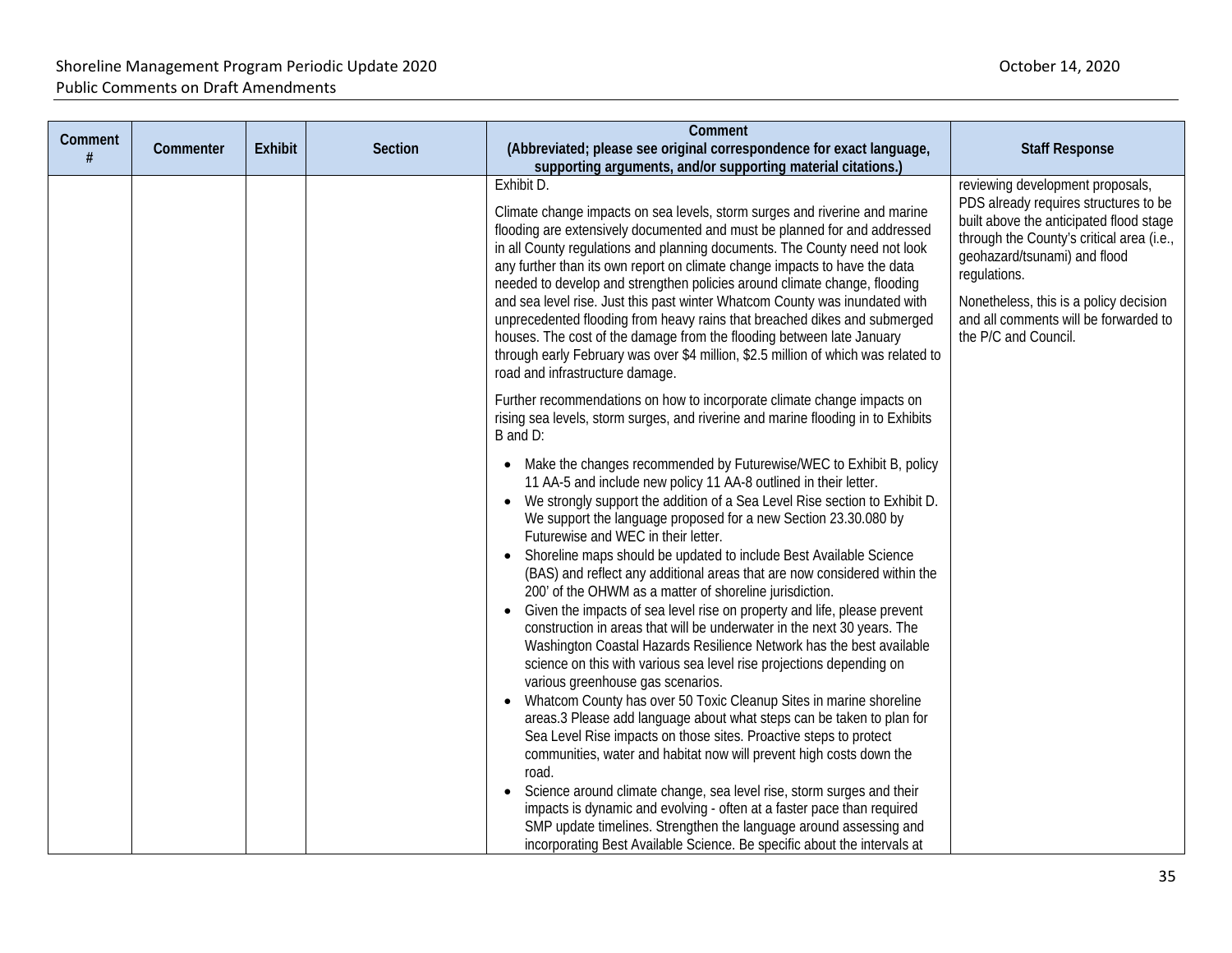|         |                |                |                | Comment                                                                                                    |                                 |
|---------|----------------|----------------|----------------|------------------------------------------------------------------------------------------------------------|---------------------------------|
| Comment | Commenter      | <b>Exhibit</b> | <b>Section</b> | (Abbreviated; please see original correspondence for exact language,                                       | <b>Staff Response</b>           |
| #       |                |                |                | supporting arguments, and/or supporting material citations.)                                               |                                 |
|         |                |                |                | which BAS will be assessed and what the process for incorporating BAS                                      |                                 |
|         |                |                |                | will look like.                                                                                            |                                 |
|         |                |                |                | o Examplesfromlocaljurisdictionsthatincorporateclimateimpacts:                                             |                                 |
|         |                |                |                | • The City of Tacoma has included many updates in their 2019                                               |                                 |
|         |                |                |                | Periodic Update regarding climate change impacts. Below are                                                |                                 |
|         |                |                |                | the additions they are proposing which Whatcom County could                                                |                                 |
|         |                |                |                | incorporate:                                                                                               |                                 |
|         |                |                |                | A new general policy of "Evaluate sea level rise data and                                                  |                                 |
|         |                |                |                | consider sea level rise risks and implications in the                                                      |                                 |
|         |                |                |                | development of regulations, plans, and programs." (p. 66)                                                  |                                 |
|         |                |                |                | • New site planning policies:                                                                              |                                 |
|         |                |                |                | o "Developmentshouldbelocated, designed, and                                                               |                                 |
|         |                |                |                | managedbothto minimize potential impacts from sea                                                          |                                 |
|         |                |                |                | level rise and to promote resilience in the face of those                                                  |                                 |
|         |                |                |                | impacts, by such actions as protecting wetland and                                                         |                                 |
|         |                |                |                | shoreline natural functions, incorporating green                                                           |                                 |
|         |                |                |                | infrastructure, retaining maturevegetation, and                                                            |                                 |
|         |                |                |                | considering soft-shore armoring wherever possible." (p.                                                    |                                 |
|         |                |                |                | 69)                                                                                                        |                                 |
|         |                |                |                | o "Assess the risks and potential impacts on both City                                                     |                                 |
|         |                |                |                | government operations and on the community due to                                                          |                                 |
|         |                |                |                | climate change and sea level rise, with special regard                                                     |                                 |
|         |                |                |                | for social equity." (p. 70)                                                                                |                                 |
|         |                |                |                | o "Promote community resilience through the                                                                |                                 |
|         |                |                |                | development of climate change adaptation strategies.                                                       |                                 |
|         |                |                |                | Strategies should be used by both the public and<br>private sectors to help minimize the potential impacts |                                 |
|         |                |                |                | of climate change on new and existing development                                                          |                                 |
|         |                |                |                | and operations, including programs that encourage                                                          |                                 |
|         |                |                |                | retrofitting of existing development and infrastructure                                                    |                                 |
|         |                |                |                | to adapt to the effects of climate change." (p. 70)                                                        |                                 |
|         |                |                |                | A new general policy for Critical Areas and Marine Shoreline                                               |                                 |
|         |                |                |                | Protection: "Protect natural processes and functions of                                                    |                                 |
|         |                |                |                | Tacoma's environmental assets (wetlands, streams, lakes,                                                   |                                 |
|         |                |                |                | and marine shorelines) in anticipation of climate change                                                   |                                 |
|         |                |                |                | impacts, including sea level rise."                                                                        |                                 |
| RES04   | Ander Russell, |                |                | Scoping Document Item 8: Habitat - Please address Scoping Document item                                    | Reference WDFW and<br>8a is, "• |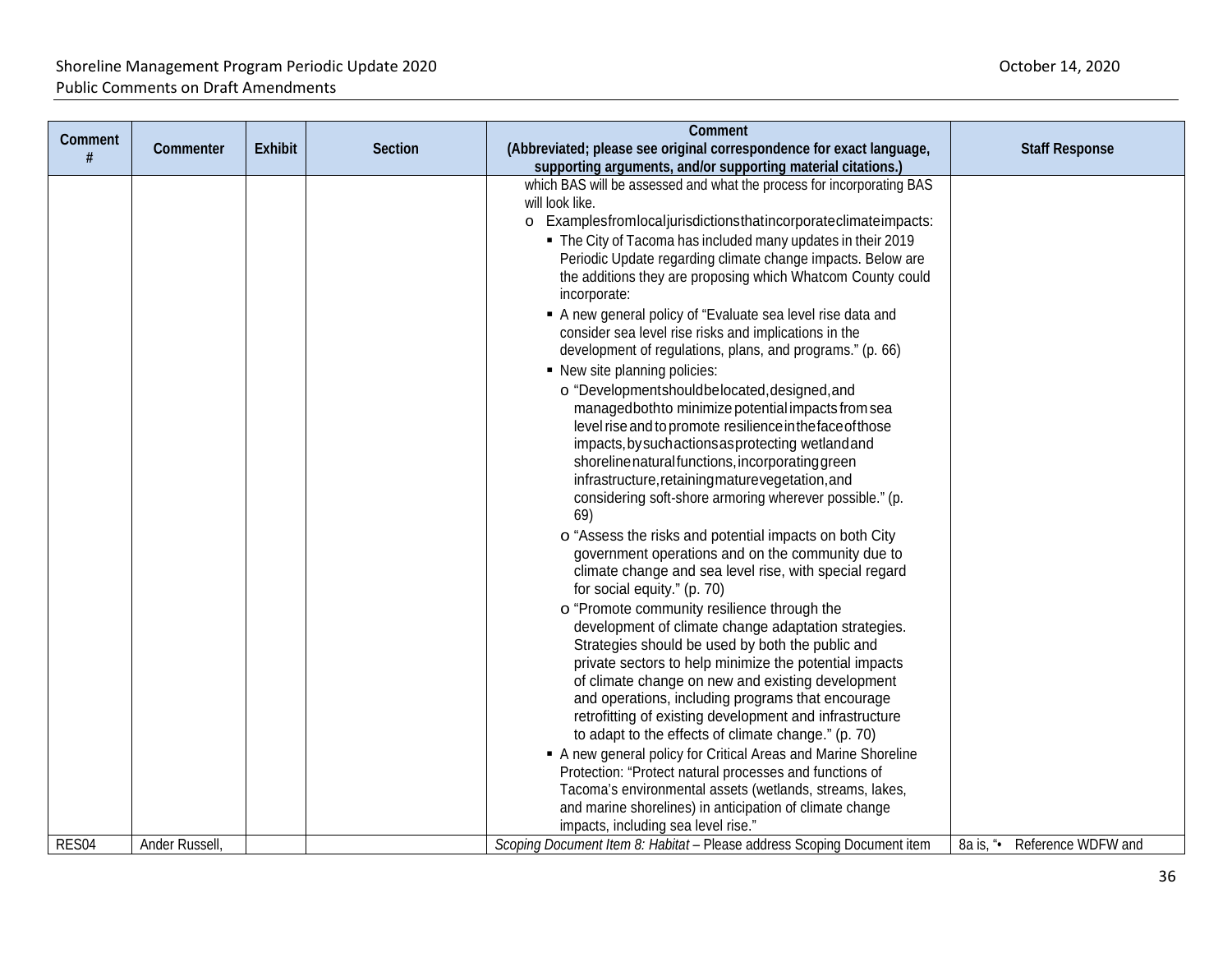| Comment<br>#      | Commenter                          | <b>Exhibit</b> | <b>Section</b>          | Comment<br>(Abbreviated; please see original correspondence for exact language,<br>supporting arguments, and/or supporting material citations.)                                                                                                                                                                         | <b>Staff Response</b>                                                                                                                                                                                                                                                                                                                                                              |
|-------------------|------------------------------------|----------------|-------------------------|-------------------------------------------------------------------------------------------------------------------------------------------------------------------------------------------------------------------------------------------------------------------------------------------------------------------------|------------------------------------------------------------------------------------------------------------------------------------------------------------------------------------------------------------------------------------------------------------------------------------------------------------------------------------------------------------------------------------|
|                   | <b>ReSources</b>                   |                |                         | 8a. We understand it is not necessary to have references to the WDFW and<br>DNR Shore Friendly Program in the code in order for the County to mirror the<br>program but referring to it adds weight and legitimacy for the use of practices<br>outlined in the WDFW and DNR Shore Friendly Program.                     | DNR's Shore Friendly Program." And<br>you're right; the code need not<br>reference all the helpful programs the<br>state (or feds or County) manages.<br>However, we do provide such<br>references to applicants here at PDS.                                                                                                                                                      |
| RES05             | Ander Russell,<br><b>ReSources</b> | F              | 16.16.225(C)            | Please make the following changes to strengthen weak language:<br>Development proposals shall seek to-maintain ecological connectivity<br>and habitat corridors whenever possible. Restoration of ecological<br>connectivity and habitat corridors shall be considered a priority<br>restoration and mitigation action. | See response to RES07. Further, until<br>actual wildlife corridors are identified,<br>mapped, and adopted, trying to<br>maintain a variable corridor width<br>dependent on the species one's trying<br>to manage would not be possible<br>through piecemeal development<br>review.                                                                                                 |
| RES06             | Ander Russell,<br><b>ReSources</b> | F              | $16.16.255(B)(3)$ & (5) | We support the addition of 16.16.255 B #'s 3 and 5                                                                                                                                                                                                                                                                      | Comment noted.                                                                                                                                                                                                                                                                                                                                                                     |
| RES07             | Ander Russell.<br><b>ReSources</b> | D              |                         | Please add a wildlife corridor overlay to shoreline maps in Exhibit D or<br>wherever else is relevant.                                                                                                                                                                                                                  | The only wildlife corridor that the<br>Council has adopted is the Chuckanut<br>Wildlife Corridor, which is shown on<br>our critical areas maps. Our<br>understanding is that the Council's<br>Wildlife Advisory Committee is looking<br>into recommending others (based on<br>a scientific review), but until the<br>Council acts to adopt any new ones<br>we have nothing to map. |
| RES08             | Ander Russell,<br><b>ReSources</b> |                |                         | We are generally opposed to expansions of nonconforming overwater<br>structures, and will make recommendations to Planning Commission and<br>County Council on revisions to Chapter 23.50.                                                                                                                              | Comment noted (however, the code<br>does not allow this).                                                                                                                                                                                                                                                                                                                          |
| RES09             | Ander Russell,<br><b>ReSources</b> | D              | 23.40.160               | Recreation - Item 13d: The language around trails within critical area buffers<br>must be strengthened. Any impacts to any portion of the critical area buffer<br>from recreational trails must comply with all applicable regulations in WCC<br>16.16 and be mitigated.                                                | In general we have tried not to repeat<br>every requirement of one code in<br>another (i.e., those of 16.16 in T-23,<br>and vice versa), as there is a general<br>rule that shoreline permits are subject<br>to 16.16. Nonetheless, we have<br>added subsection 23.40.160(A)(6) to<br>remind folks.                                                                                |
| RES <sub>10</sub> | Ander Russell,                     |                |                         | Cherry Point Management Area and heavy impact industrial zone - We                                                                                                                                                                                                                                                      | Comment noted.                                                                                                                                                                                                                                                                                                                                                                     |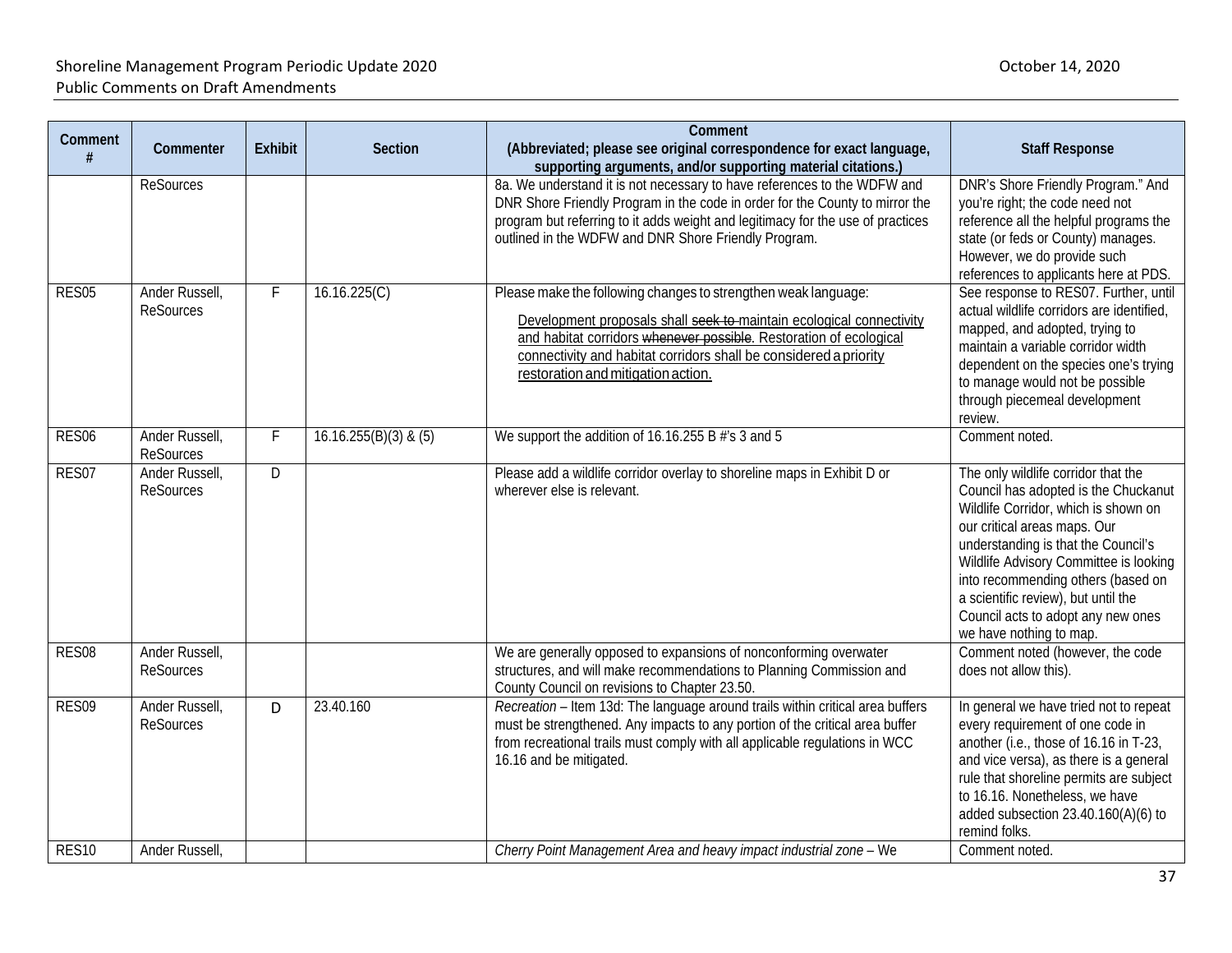| <b>Comment</b><br># | Commenter                          | <b>Exhibit</b> | Section   | Comment<br>(Abbreviated; please see original correspondence for exact language,<br>supporting arguments, and/or supporting material citations.)                                                                                                                                                                                                                                                                                                                                                                                                                                                                                                                                                                                                                                         | <b>Staff Response</b>                                                                                                                                                                                                                                                                                                                                                                                                                       |
|---------------------|------------------------------------|----------------|-----------|-----------------------------------------------------------------------------------------------------------------------------------------------------------------------------------------------------------------------------------------------------------------------------------------------------------------------------------------------------------------------------------------------------------------------------------------------------------------------------------------------------------------------------------------------------------------------------------------------------------------------------------------------------------------------------------------------------------------------------------------------------------------------------------------|---------------------------------------------------------------------------------------------------------------------------------------------------------------------------------------------------------------------------------------------------------------------------------------------------------------------------------------------------------------------------------------------------------------------------------------------|
|                     | <b>ReSources</b>                   |                |           | support the Aug 17th draft revisions to the Cherry Point Management Area<br>section of Chapter 11. Going further, to fully implement the Comprehensive<br>Plan policy amendments for the Cherry Point industrial zone adopted by the<br>County in May 2017, and to maintain consistency with the proposed Cherry<br>Point Amendments-if adopted-additional amendments to other sections of<br>the SMP are warranted. We intend to propose additional revisions, and will<br>seek feedback from PDS and stakeholders before submitting specific language<br>for consideration by the Planning Commission this Fall. Particularly,<br>specifications for where shoreline conditional use permits are required and<br>conditional criteria should be updated further.                      |                                                                                                                                                                                                                                                                                                                                                                                                                                             |
| RES11               | Ander Russell,<br><b>ReSources</b> | F.             | 16.16.745 | Scoping Document Item 18: Shoreline Setbacks/Riparian Management - We<br>were unable to see where language around Scoping Document item 18b had<br>been added. Please provide specific language to show what incentives will be                                                                                                                                                                                                                                                                                                                                                                                                                                                                                                                                                         | 18b reads, "Provide incentives to<br>enhance Fish and Wildlife Habitat<br>Conservation Areas (FWHCA).                                                                                                                                                                                                                                                                                                                                       |
|                     |                                    |                |           | provided to enhance Fish and Wildlife Habitat Conservation Areas.                                                                                                                                                                                                                                                                                                                                                                                                                                                                                                                                                                                                                                                                                                                       | Staff had added this to the scope as<br>we had originally considered<br>developing a site-specific shoreline<br>buffer program wherein incentives to<br>enhance would allow buildings be<br>built closer to the shoreline. However,<br>while exploring this option we<br>determined that additional analyses of<br>shoreline characterization would be<br>required, and doing so was not part of<br>the overall scope of a periodic update. |
| RES12               | Ander Russell,<br><b>ReSources</b> | A & B          |           | Scoping Document Item 19: Water Quality - Lake Whatcom is the drinking<br>water source for 100,000 Whatcom County residents. Scoping Document item<br>number 19 addresses Lake Whatcom water quality. However, no<br>recommendations about Lake Whatcom have been added to this or any<br>section in Exhibits A or B. Please add policy language about the importance of<br>Lake Whatcom as the source of drinking water for most County residents and<br>about the current water quality improvement plan (TMDL). We understand that<br>this language is referenced in Exhibit A, however that language is only in the<br>narrative. Please add policy language (in Exhibit A and Exhibit B) about how<br>the County will improve water quality specific to the TMDL for Lake Whatcom. | Ch. 10 of the CompPlan already<br>contains an entire narrative regarding<br>this (pg. 10-22), as well as multiple<br>policies (Goal 10-J and its policies,<br>pg. 10-36, as well as multiple other<br>policies throughout). We didn't think<br>this all needed to be repeated.                                                                                                                                                              |
| RES <sub>13</sub>   | Ander Russell,<br><b>ReSources</b> |                |           | Scoping Document Item 22: No Net Loss - Thank you for providing clarification<br>in the Guide to Reviewing Draft SMP Amendments document, about the<br>creation of a Not Net Loss Technical (NNL) memo. We support the creation of                                                                                                                                                                                                                                                                                                                                                                                                                                                                                                                                                      | Comment noted. A draft will be<br>provided to the P/C prior to their final<br>action. The draft will need to be                                                                                                                                                                                                                                                                                                                             |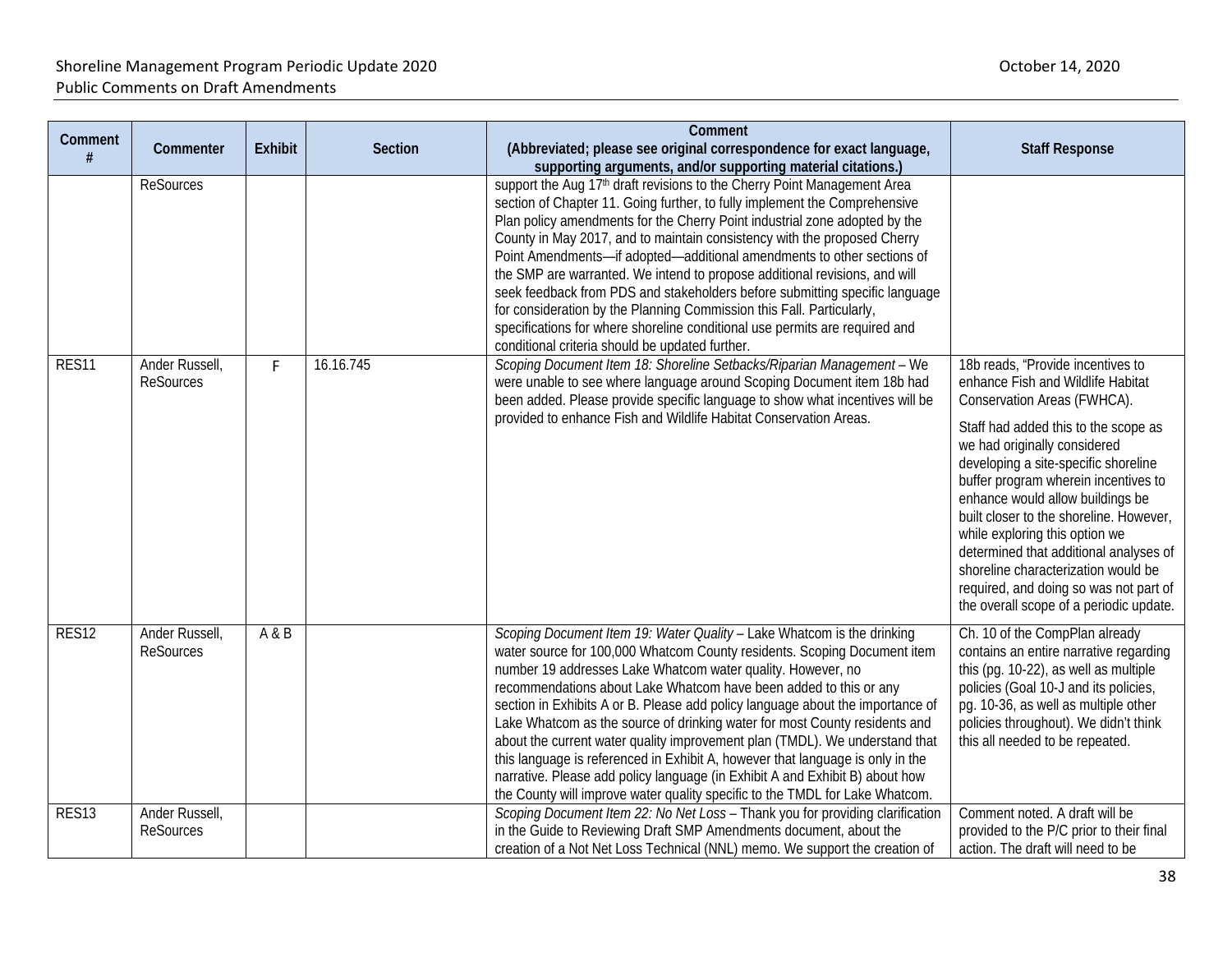| Comment<br>#      | Commenter                          | <b>Exhibit</b> | <b>Section</b> | Comment<br>(Abbreviated; please see original correspondence for exact language,<br>supporting arguments, and/or supporting material citations.)                                                                                                                                                                                                                                                                                                                        | <b>Staff Response</b>                                                                                                                             |
|-------------------|------------------------------------|----------------|----------------|------------------------------------------------------------------------------------------------------------------------------------------------------------------------------------------------------------------------------------------------------------------------------------------------------------------------------------------------------------------------------------------------------------------------------------------------------------------------|---------------------------------------------------------------------------------------------------------------------------------------------------|
|                   |                                    |                |                | the memo and understand that it will be completed at an unspecified date after,<br>"public review of draft amendments," is completed.                                                                                                                                                                                                                                                                                                                                  | finalized once the Co/C has<br>completed their review.                                                                                            |
|                   |                                    |                |                | We agree with the statements made by Futurewise and WEC in their letter. It is<br>very likely that until the County can show that it achieves NNL of shoreline<br>ecological functions it may not be in compliance with the Shoreline<br>Management Act and the Shoreline Master Guidelines.4                                                                                                                                                                          |                                                                                                                                                   |
|                   |                                    |                |                | Throughout the update clarification is needed on how no net loss (NNL) will be<br>met and monitored. Please provide clarification in the memo of how the County<br>will monitor activities such as forest practices, mining, construction of<br>structures and trails, shoreline stabilization and all others in a way that will<br>result in NNL of shoreline ecological functions.                                                                                   |                                                                                                                                                   |
|                   |                                    |                |                | In order to restore salmon, orca and the shoreline ecological functions we all<br>depend on we must think beyond bare minimum requirements. We know the<br>NNL standard is not fully protecting shorelines and wetlands from degradation<br>and we cannot afford to wait another 8 or 9 years for the next update.                                                                                                                                                     |                                                                                                                                                   |
|                   |                                    |                |                | Please provide clarity on when the technical memo will be completed, allow for<br>public input on the memo and if the memo or resulting actions, show that the<br>SMP is not achieving NNL outline how NNL or net ecological gains, will be<br>achieved and how those new standards will be incorporated in to the SMP,<br>CompPlan and Critical Areas Ordinance.                                                                                                      |                                                                                                                                                   |
| RES <sub>14</sub> | Ander Russell,<br><b>ReSources</b> | $\mathsf{C}$   | $C/P$ Ch. 8    | Thank you for including the new Whatcom County Comprehensive Plan<br>Chapter 8: Mineral Resource Lands in this recommended update draft.                                                                                                                                                                                                                                                                                                                               | Comment noted (though we believe<br>you're referring to the Marine<br>Resource Lands section).                                                    |
| RES <sub>15</sub> | Ander Russell,<br><b>ReSources</b> | D              | 23.30.050      | Vegetation Management - Add language requiring the restoration of native<br>vegetation and vegetation conservation standards (lawns and turf are<br>prohibited) for any new building permits, expansions or change of use in the<br>following areas: within 50' of the OHWM for Lake Whatcom or impaired water<br>bodies on the 303(d) list.                                                                                                                           | Thank you. We had inadvertently left<br>out some of the existing language of<br>the vegetation management section,<br>but have now reinserted it. |
| RES <sub>16</sub> | Ander Russell,<br><b>ReSources</b> | D              | 23.30.060      | Cultural Resources - We support the suggestions added by Lummi Nation.<br>Accept and approve all changes added by Lummi Nation in this section.                                                                                                                                                                                                                                                                                                                        | Comment noted.                                                                                                                                    |
| RES17             | Ander Russell,<br><b>ReSources</b> | D              | 23.40.040      | Agriculture - We support staff's recommendation during scoping around<br>manure holding facilities. We plan to make comments to the Planning<br>Commission and County Council during this update process to, again, request<br>that requirements be added that any manure holding facility permitted within<br>the shoreline jurisdiction be in the form of above ground tanks or towers<br>instead of earthen lagoons. In order to be protective of our waterways and | Comment noted (though we believe<br>you brought this issue up during<br>scoping, staff did not).                                                  |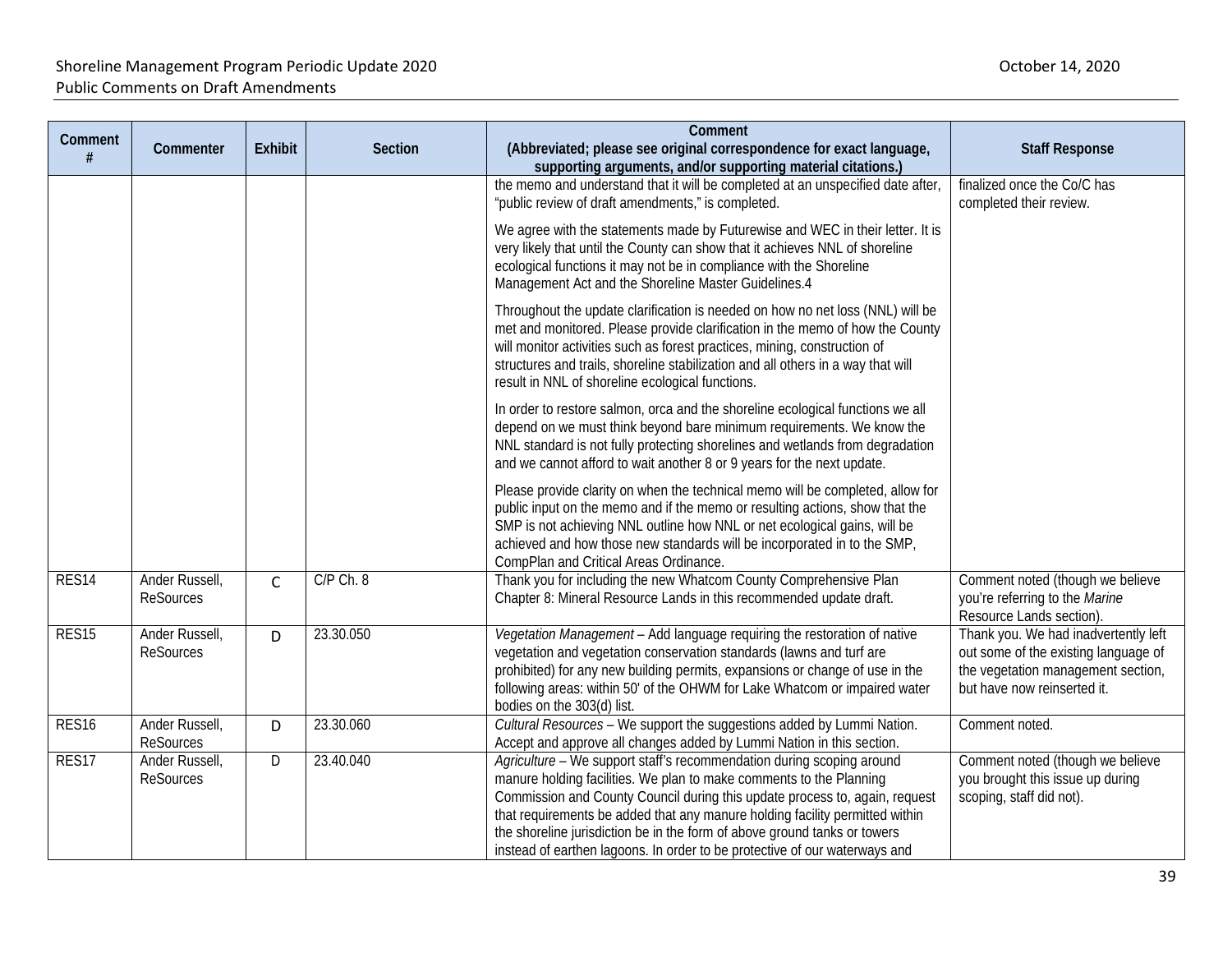|                   |                                    |                |           | Comment                                                                                                                                                                                                                                                                                                                                                                                                                                                                                                                                                                                                                                                                                                                                                                                                                                                                                                                                                                                                                                                                                                                                                                                                                                                                                                                                                                                                                                                                                                                                                                                                       |                                                                             |
|-------------------|------------------------------------|----------------|-----------|---------------------------------------------------------------------------------------------------------------------------------------------------------------------------------------------------------------------------------------------------------------------------------------------------------------------------------------------------------------------------------------------------------------------------------------------------------------------------------------------------------------------------------------------------------------------------------------------------------------------------------------------------------------------------------------------------------------------------------------------------------------------------------------------------------------------------------------------------------------------------------------------------------------------------------------------------------------------------------------------------------------------------------------------------------------------------------------------------------------------------------------------------------------------------------------------------------------------------------------------------------------------------------------------------------------------------------------------------------------------------------------------------------------------------------------------------------------------------------------------------------------------------------------------------------------------------------------------------------------|-----------------------------------------------------------------------------|
| Comment<br>#      | Commenter                          | <b>Exhibit</b> | Section   | (Abbreviated; please see original correspondence for exact language,<br>supporting arguments, and/or supporting material citations.)                                                                                                                                                                                                                                                                                                                                                                                                                                                                                                                                                                                                                                                                                                                                                                                                                                                                                                                                                                                                                                                                                                                                                                                                                                                                                                                                                                                                                                                                          | <b>Staff Response</b>                                                       |
|                   |                                    |                |           | groundwater, please make manure holding facilities a shoreline conditional<br>use.                                                                                                                                                                                                                                                                                                                                                                                                                                                                                                                                                                                                                                                                                                                                                                                                                                                                                                                                                                                                                                                                                                                                                                                                                                                                                                                                                                                                                                                                                                                            |                                                                             |
| RES <sub>18</sub> | Ander Russell,<br><b>ReSources</b> | D              | 23.40.040 | Agriculture - Along the same lines, to reduce the risk of contaminant run-off<br>from flooding and seepage, consider making it mandatory for any new or<br>replaced manure lagoons to be above ground in tanks or towers.                                                                                                                                                                                                                                                                                                                                                                                                                                                                                                                                                                                                                                                                                                                                                                                                                                                                                                                                                                                                                                                                                                                                                                                                                                                                                                                                                                                     | Comment noted.                                                              |
| RES <sub>19</sub> | Ander Russell,<br><b>ReSources</b> | D              | 23.40.140 | Mining - We oppose the amendments to WCC 23.40.140, Mining. We support<br>the language proposed by Futurewise and WEC in their letter. Please update<br>this section with their language for 23.40.140(D).                                                                                                                                                                                                                                                                                                                                                                                                                                                                                                                                                                                                                                                                                                                                                                                                                                                                                                                                                                                                                                                                                                                                                                                                                                                                                                                                                                                                    | Comment noted.                                                              |
| RES20             | Ander Russell,<br><b>ReSources</b> | D              | 23.40.140 | Mining - We recommend that the SMP Update prohibit motorized or gravity<br>siphon aquatic mining and discharging effluent from this type of mining in<br>shorelines that are the critical habitat for salmon, steelhead, or bull trout and<br>that salmonids use for spawning, rearing, and migration. This is necessary in<br>order to follow RCW 90.48.615(2).                                                                                                                                                                                                                                                                                                                                                                                                                                                                                                                                                                                                                                                                                                                                                                                                                                                                                                                                                                                                                                                                                                                                                                                                                                              | We have added such language.                                                |
| RES21             | Ander Russell,<br><b>ReSources</b> | D              | 23.40.150 | Docks, Piers and Mooring Buoys - Overwater structures, including docks,<br>cause direct and indirect impacts to shoreline functions and habitat for salmon<br>and forage fish like Cherry Point herring during the construction process and<br>over the useful life of the dock. The cumulative impacts of overwater structures<br>are:<br>• "Increase in pollutants and habitat disturbance associated with boat<br>operations and dock and piling maintenance",<br>• "Increased travel distance and time for juvenile salmon and extended time<br>in deeper water, increasing predation risk",<br>• "Decrease in eelgrass and plant habitat and overall photosynthesis in<br>intertidal zone",<br>• "Alteration in juvenile salmon prey base and predation pressure", and<br>• "Change in wave energy and longshore drift patterns, and resulting<br>changes in upper intertidal sediment distribution"<br>Please make these changes concerning Overwater Structures:<br>• Add a clear preference for the use of mooring buoys.<br>• Applicants must demonstrate conclusively that use of a moorage buoy,<br>nearby marina, public boat ramp, or other existing shared facility is not<br>possible. This includes providing evidence of contact with abutting property<br>owners and evidence that they are not willing to share an existing dock or<br>develop a shared moorage. For commercial/industrial facilities, this would<br>include evidence that existing commercial facilities can't be shared or are<br>inadequate for the proposed use.<br>• Minimum grating requirements to allow for light. | Please review 23.40.150 again, as we<br>believe we have accomplished these. |